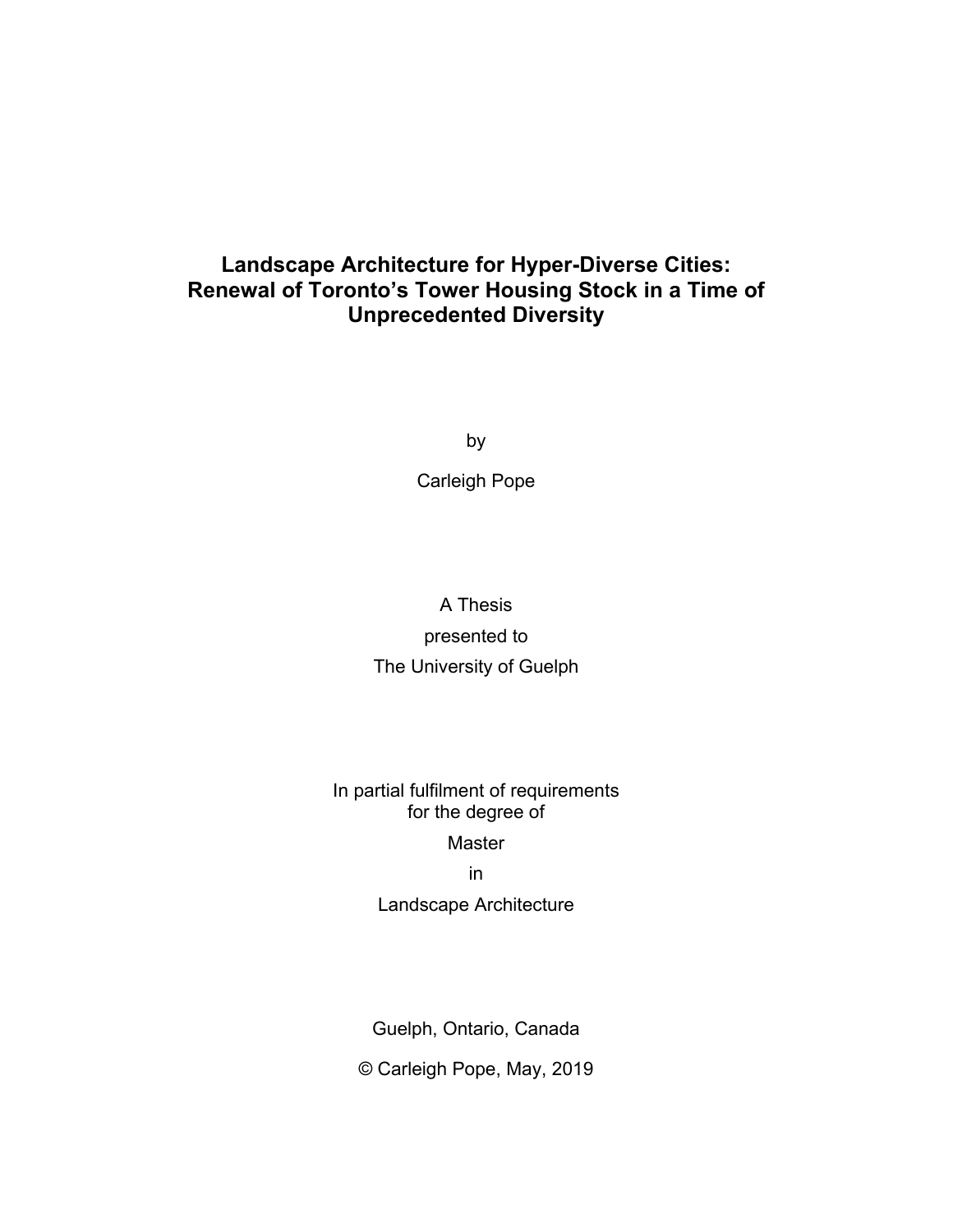## **ABSTRACT**

#### <span id="page-1-0"></span>LANDSCAPE ARCHITECTURE FOR HYPER-DIVERSE CITIES: RENEWAL OF TORONTO'S TOWER HOUSING STOCK IN A TIME OF UNPRECEDENTED DIVERSITY Carleigh Pope University of Guelph, 2019 Advisor(s): Karen Landman

The concept of Hyper-Diversity in the social sciences is used to describe the unprecedented level of diversity in cosmopolitan cities; however, its relationship to landscape architecture has not been explored. The goal of this thesis is to critically evaluate the Tower Renewal Partnership (TRP) program in Toronto, Ontario, through a Hyper-Diversity lens. A Hyper-Diversity Critical Framework was compiled through a systematic review of peer-reviewed literature. Evaluation of the TRP program was carried out by building a case study from the TRP grey literature to which the Framework was applied. The evaluation revealed that the TRP Impact Areas that affect the public and shared spaces of Tower Neighbourhoods met the most criteria of the Framework. Difference is experienced within the public sphere and as such landscape architects should consider Hyper-Diversity and its influence on design.

**Keywords**: Toronto; Tower Renewal; Public Space; Diversity; Migrants; Tower in the Park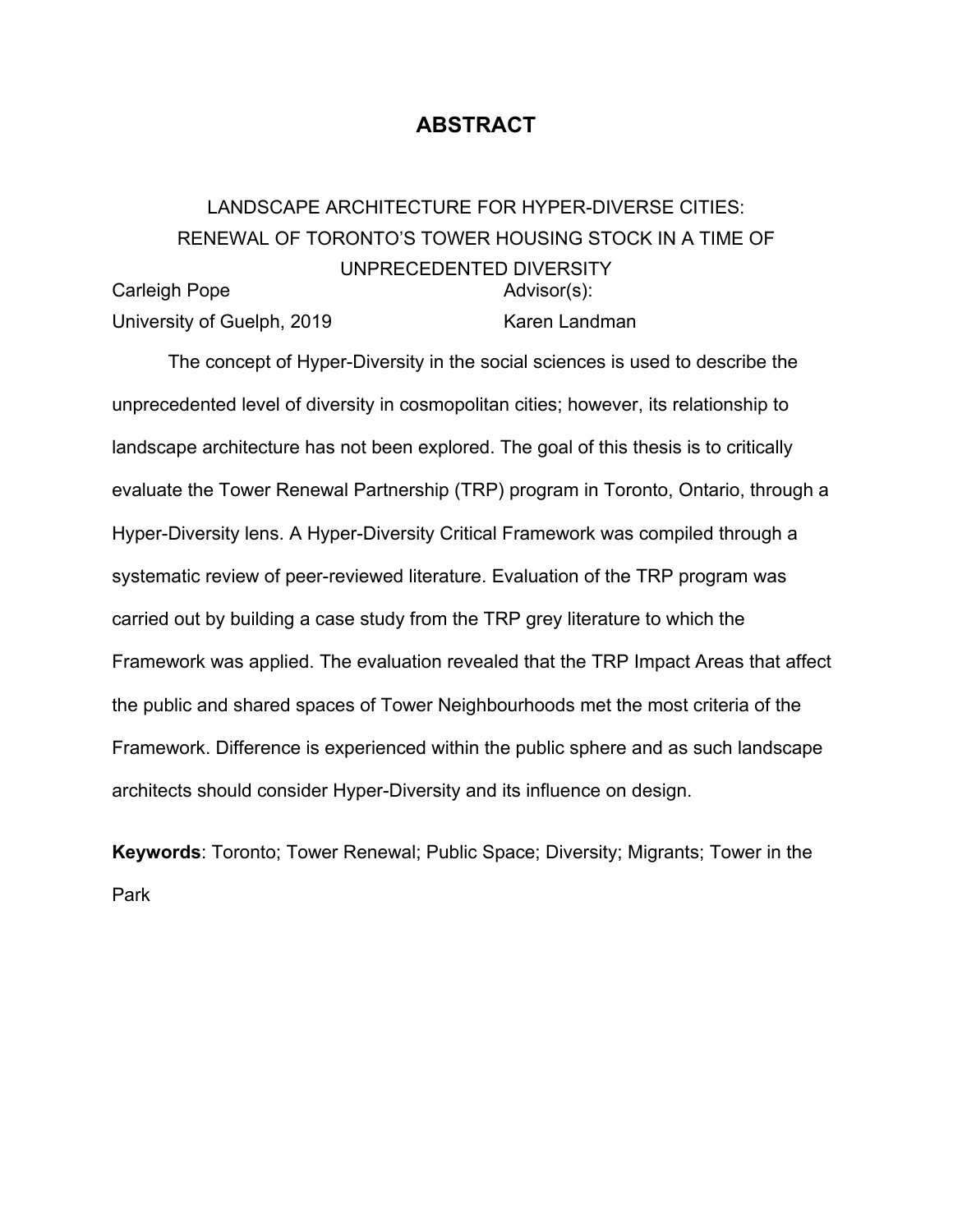## **ACKNOWLEDGEMENTS**

<span id="page-2-0"></span>This thesis would not have been possible without the generous support of my committee, family, and friends.

I wish to thank my thesis advisor, Dr. Karen Landman, for the support, guidance, and enthusiasm during all stages of my research.

I wish to thank my committee member, Brendan Stewart, who inspired me to pursue the topic of Tower Renewal, and always made time to provide thoughtful insights.

I would also like to thank my partner, Thomas McManus, for encouraging me to pursue my Master of Landscape Architecture degree and being an invaluable support during late studio nights, tight deadlines, and steep learning curves.

I extend a heartfelt thanks to my classmates who have all shaped my experience in the MLA program for the better.

I also wish to thank the generous support of BGM Strategy group for providing a work space for me to write this thesis.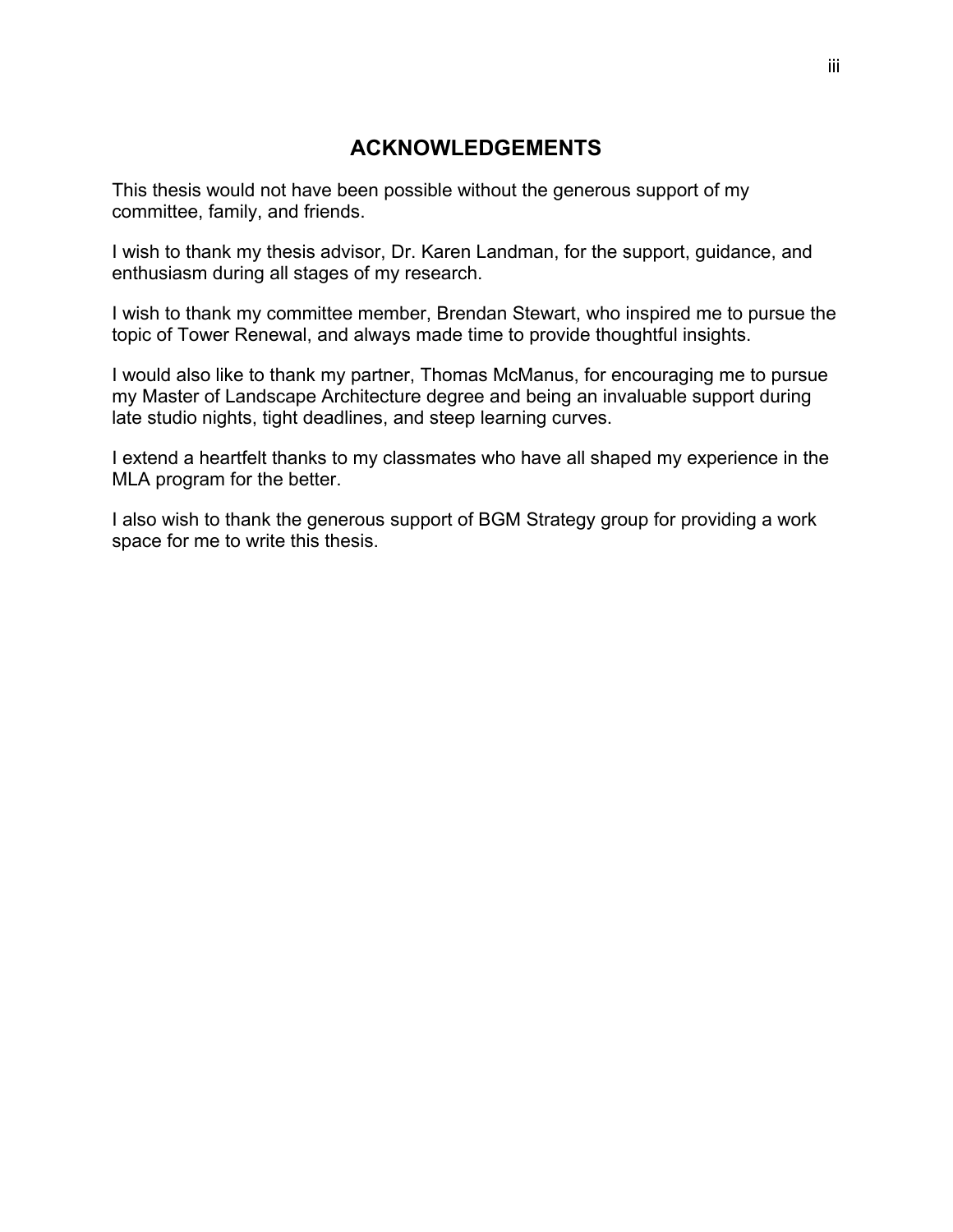# **TABLE OF CONTENTS**

<span id="page-3-0"></span>

| 1 |       |     |                                        |    |
|---|-------|-----|----------------------------------------|----|
| 2 |       |     |                                        |    |
|   | 2.1   |     |                                        |    |
|   | 2.2   |     |                                        |    |
|   | 2.3   |     |                                        |    |
|   | 2.4   |     |                                        |    |
| 3 |       |     |                                        |    |
|   | 3.1   |     |                                        |    |
|   | 3.2   |     |                                        |    |
| 4 |       |     |                                        |    |
|   | 4.1   |     |                                        |    |
|   | 4.1.1 |     |                                        |    |
|   |       | 412 | Micro-Publics and Sustained Encounters | 21 |
|   | 4.1.3 |     |                                        |    |
|   | 4.1.4 |     |                                        |    |
|   | 4.1.5 |     |                                        |    |
|   | 4.1.6 |     |                                        |    |
|   | 4.1.7 |     |                                        |    |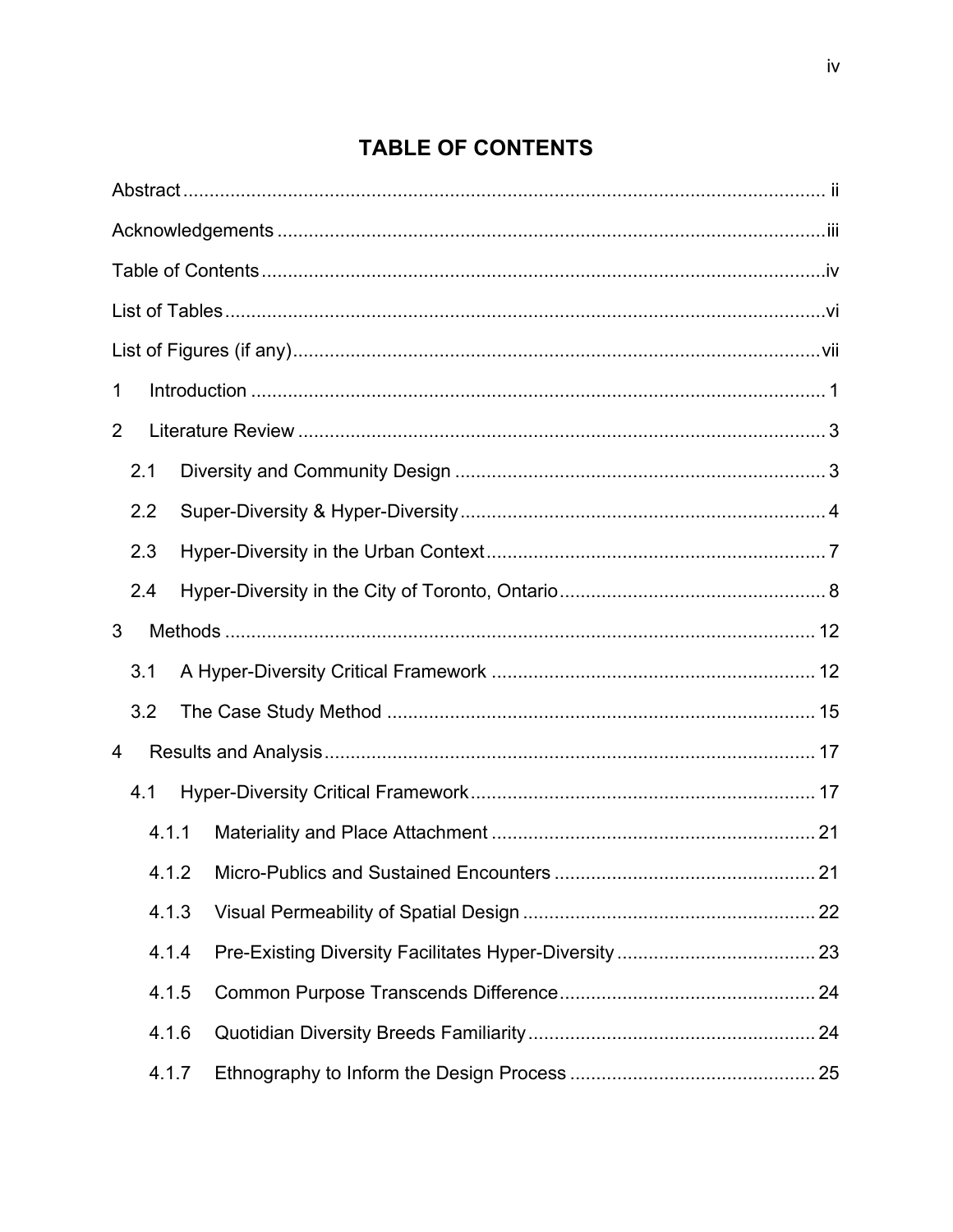|   | 4.1.8 | Persisting Inequalities Pose Barriers to Social and Economic Mobility 26        |  |
|---|-------|---------------------------------------------------------------------------------|--|
|   | 4.2   |                                                                                 |  |
|   | 4.2.1 |                                                                                 |  |
|   | 4.2.2 |                                                                                 |  |
|   | 4.2.3 | Current demographic trends of the Tower Neighbourhoods 30                       |  |
|   | 4.2.4 |                                                                                 |  |
|   | 4.3   |                                                                                 |  |
| 5 |       |                                                                                 |  |
|   | 5.1   | Existing TRP Impact Areas are Capable of Including Hyper-Diversity Criteria. 45 |  |
|   | 5.2   |                                                                                 |  |
|   | 5.3   |                                                                                 |  |
|   | 5.4   | The TRP Supports Social and Economic Capital and Mobility 47                    |  |
|   | 5.5   | The RAC Zone Initiative is an Important Step in Tower Renewal of Hyper-         |  |
|   | 5.6   |                                                                                 |  |
|   | 5.7   |                                                                                 |  |
| 6 |       |                                                                                 |  |
|   |       |                                                                                 |  |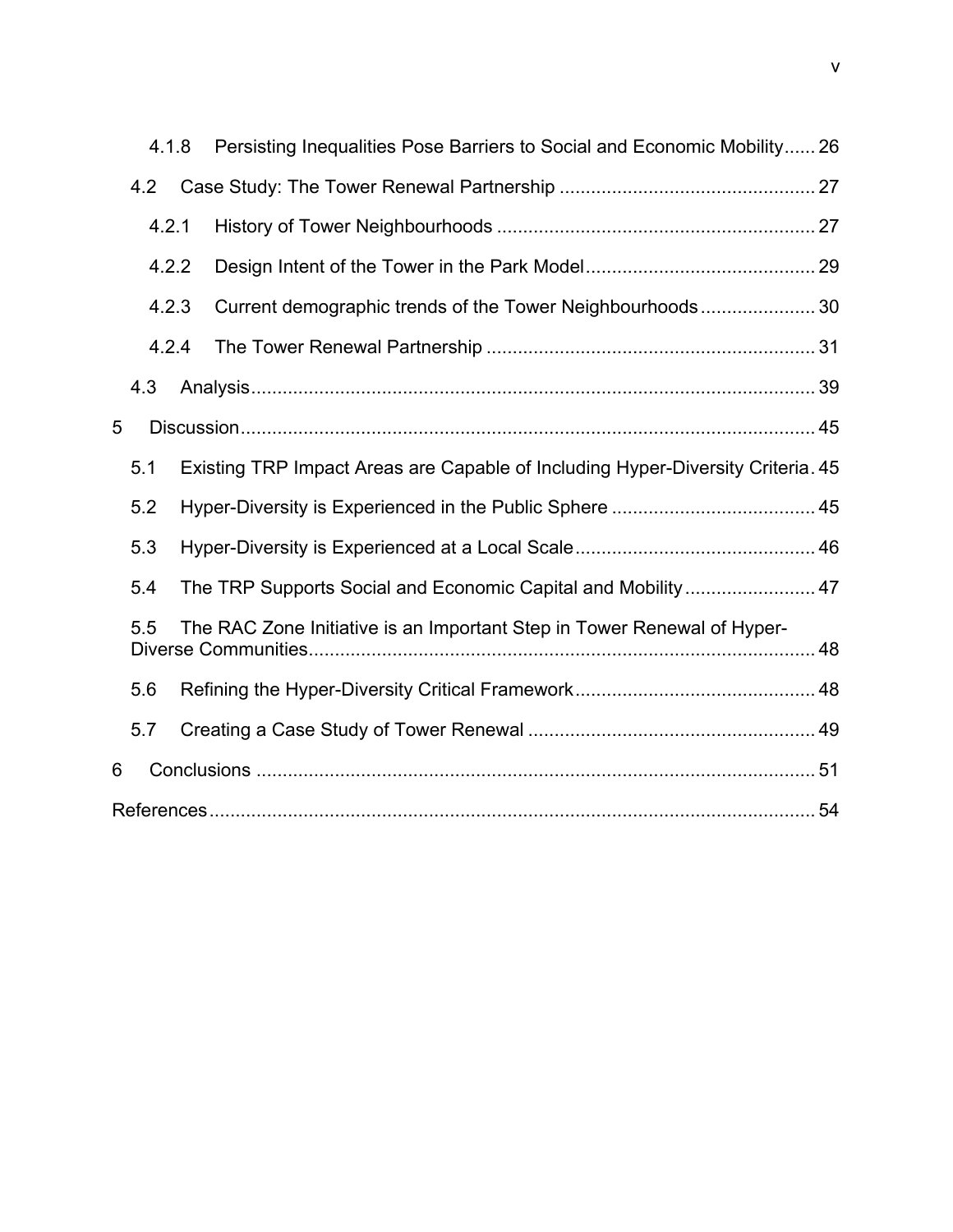# **LIST OF TABLES**

<span id="page-5-0"></span>

| Table 4-1 Overview of Literature for Hyper-Diversity Critical Framework 18           |  |
|--------------------------------------------------------------------------------------|--|
| Table 4-2 Key Themes from Hyper-Diversity and Super-Diversity Literature  20         |  |
| Table 4-3 Initiatives of the Tower Renewal Partnership (Tower Renewal Partnership,   |  |
| Table 4-4 Evaluation of Tower Renewal Partnership Impact Areas using Hyper-Diversity |  |
| Table 4-5 Evaluation of TRP RAC Zone Initiative using Hyper-Diversity Critical       |  |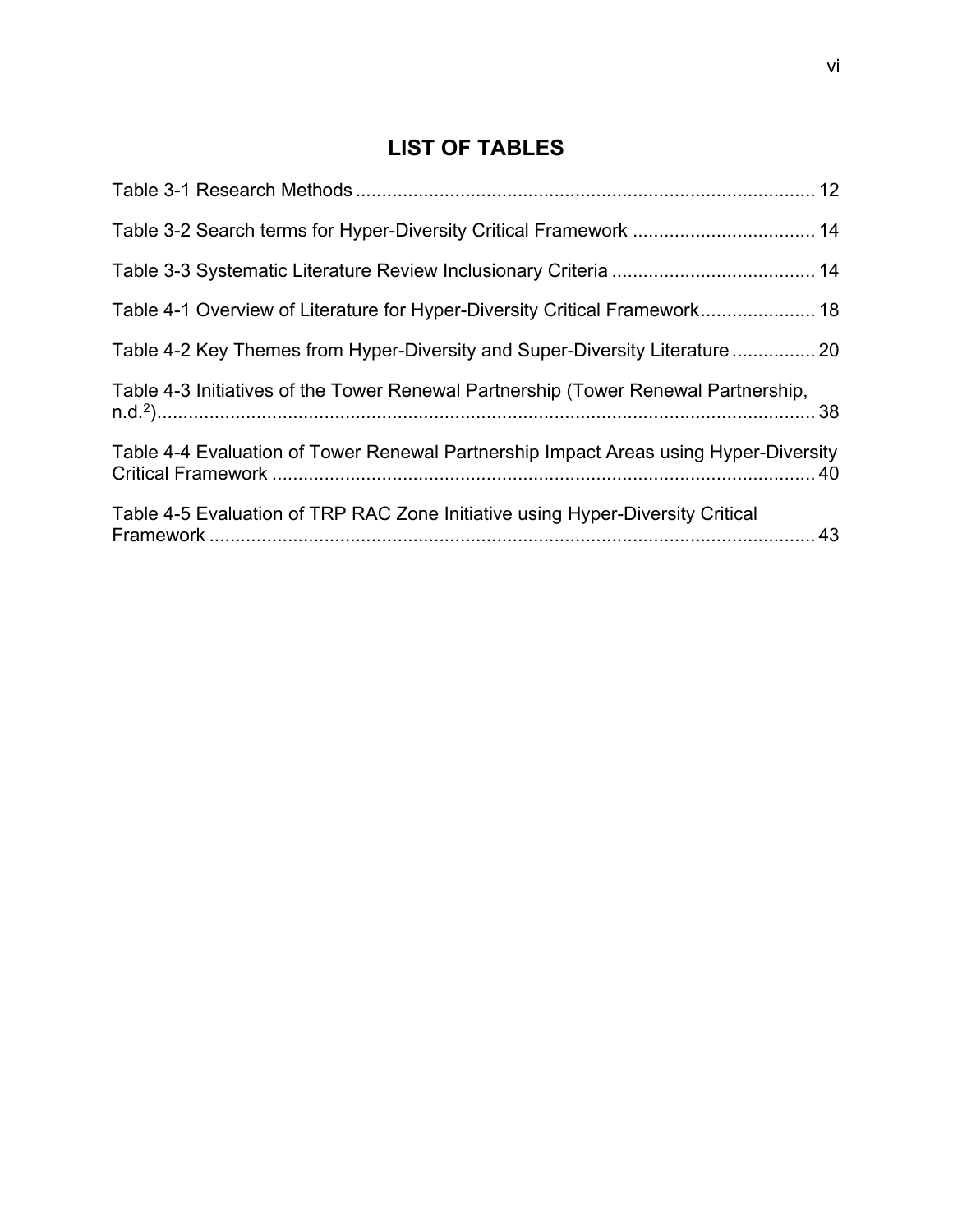# **LIST OF FIGURES**

<span id="page-6-0"></span>

|--|--|--|--|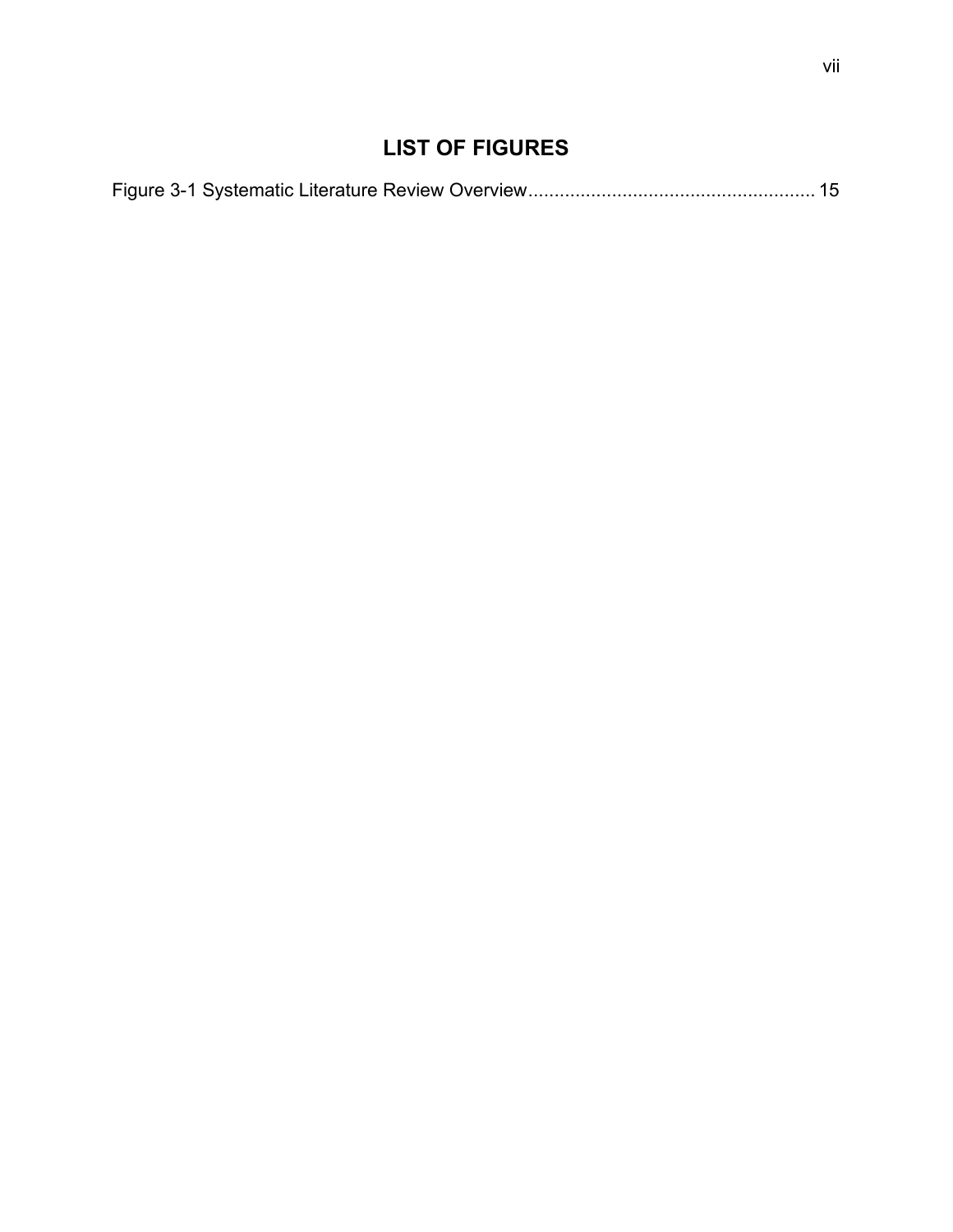# <span id="page-7-0"></span>**1 Introduction**

The world's metropolitan centres are becoming increasingly cosmopolitan as technological advances in transnational travel, geopolitical conflicts, and global diasporas spur waves of immigration (Tilley & Cameron-Daum, 2017; Ahmadi, 2017). To describe the unprecedented degree of diversity within Britain, Vertovec (2007) used the term 'Super-Diversity' which is intended to account for other variables that contribute to identity. This was later expanded upon by Tasan-Kok et al. (2014) to 'Hyper-Diversity' to include a more holistic interpretation of identity and lived experience.

In the Canadian context, metropolitan centres like Vancouver, Montreal, and Toronto can be considered to host Hyper-Diverse communities, as these cities act as the nation's *Arrival Cities* (Saunders, 2017). In the context of Canada's largest city, Toronto, Ontario, recent immigrants have predominantly settled within the City's Tower Neighbourhoods (Hulchanski, 2006; Saunders, 2016) - clusters of post-war high-rise apartment buildings set upon expansive greenspace and located throughout the innersuburbs of Toronto. In a sense, these Tower Neighbourhoods are microcosms of Hyper-Diversity within the City.

Historically, downtown cores would be the landing spot for recent immigrants where mixed-use zoning and regular foot traffic allowed immigrants to operate a small commercial enterprise at street level while occupying an apartment on the second story (Saunders, 2017). Today, recent immigrants have, in large part, been priced out of the downtown cores of these urban centres and are settling further out towards the suburbs (Saunders, 2016).

Toronto's Tower Neighbourhoods are an important affordable housing resource for the City (Saunders, 2016), but this is partly due to their deteriorating condition and isolation from community services and amenities (Poppe & Young, 2015). In response to these challenges, the Tower Renewal Partnership was formed in 2008 as a multidisciplinary collaborative focused on renewal rather than replacement of these Towers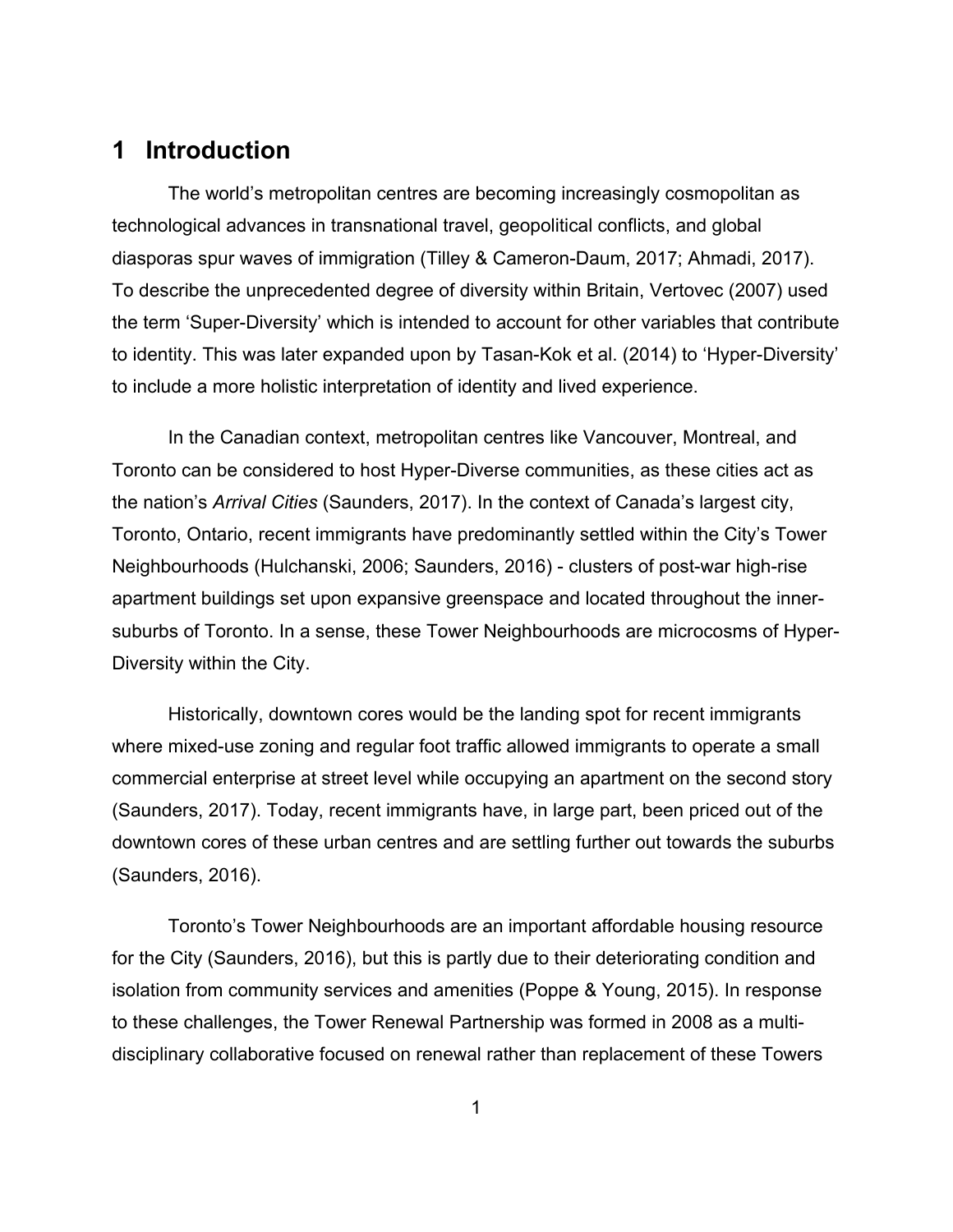(Tower Renewal Partnership, n.d.<sup>1</sup>). The interest of TRP and other organizations in tower renewal presents an opportunity to explore how the concept of Hyper-Diversity can contribute to more responsive design.

The goal of this thesis is to evaluate the TRP through the lens of Hyper-Diversity. To achieve this goal, four research objectives are created:

- (1) Build a Hyper-Diversity Critical Framework;
- (2) Build a case study of the Tower Renewal Partnership;
- (3) Apply the Framework to the case study; and,
- (4) Reflect on implications of Hyper-Diversity in tower renewal and the practice of landscape architecture.

Chapter 2 of this thesis provides a review of the literature on: the concepts of Super-Diversity and Hyper-Diversity; Hyper-Diversity within the urban context; and the Hyper-Diverse communities of Toronto's Tower Neighbourhoods. Chapter 3 details the methods used to achieve the research goal and objectives. Chapter 4 presents the results and analysis, which includes the Hyper-Diversity Critical Framework, the Tower Renewal Partnership case study, and the evaluation of the case study using the Framework. Chapter 5 presents a reflection on the outcomes of the evaluation and highlights the aspects of the case study that are the most relevant to Hyper-Diversity. Finally, this thesis concludes in Chapter 6 with a summary of the findings, the limitations of this research, and advice to landscape architects.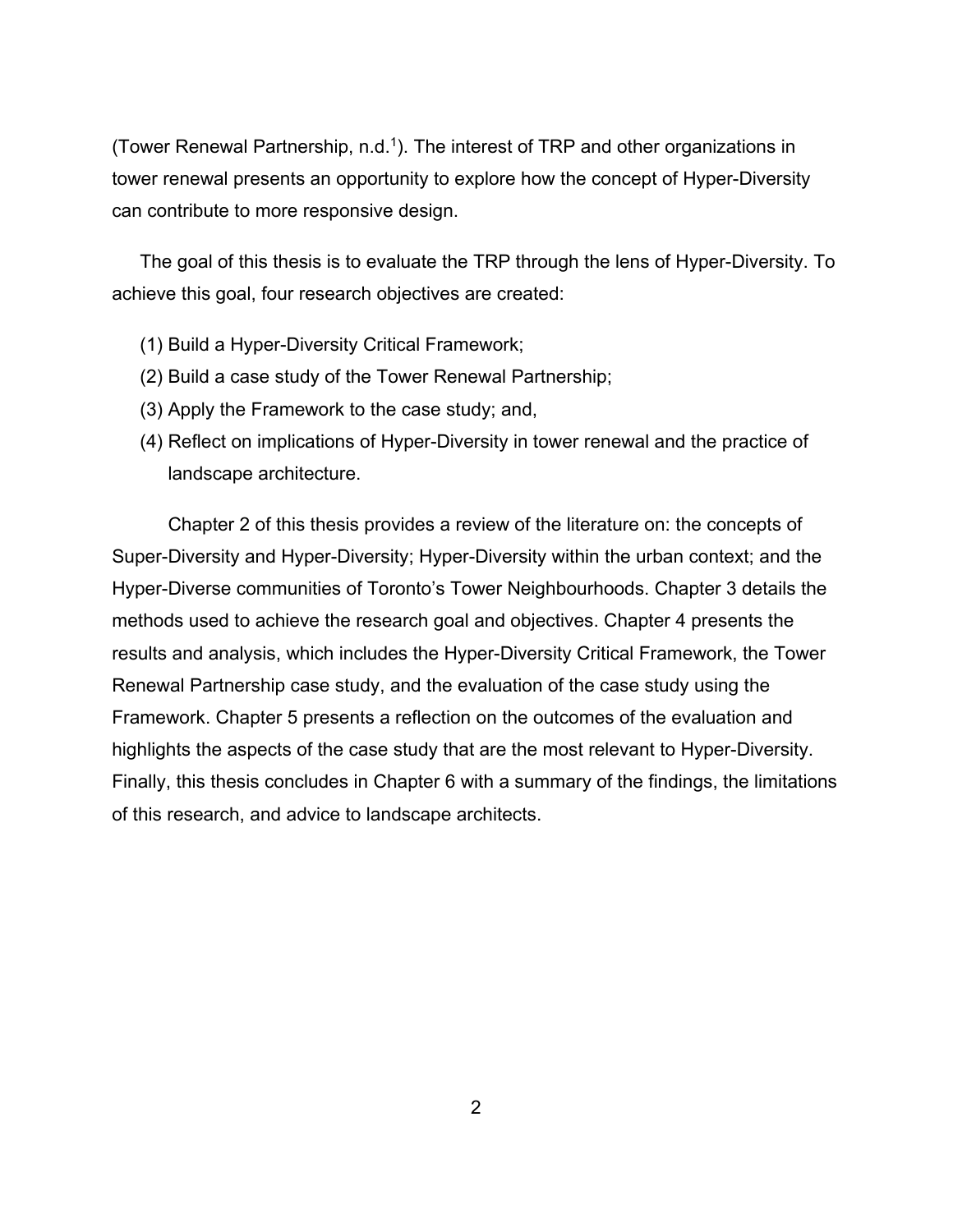## <span id="page-9-0"></span>**2 Literature Review**

This chapter provides a review of community design principles as they pertain to diverse communities. Much of this scholarly discourse is centered on interactions between and within groups of people and the positive and negative implications of negotiating difference in the public sphere. The next section presents an overview of the theories of Super-Diversity and Hyper-Diversity - an emerging description for the multicultural character of modern global cities; while not new concepts in the fields of sociology and public policy, these theories have yet to be applied to the field of landscape architecture. The final section introduces the concepts of Super/Hyper-Diversity as they exist in the Tower Neighbourhoods of Toronto, Ontario, which will serve as the case study for this thesis.

## <span id="page-9-1"></span>**2.1 Diversity and Community Design**

From a social perspective, community design literature has focused on how people, either individuals or groups, interact with one another (Amin, 2002; Peterson, 2017; Rishbeth, Ganji, & Vodicka, 2017). Planners and designers have advocated for public space as a place to facilitate interactions (Neal et al., 2015; Rishbeth, Ganji, & Vodicka, 2017) as well as providing access to nature within urban environments (Anderson et al., 2017; Rishbeth, Ganji, & Vodicka, 2017).

Perhaps one of the most important factors in community design is how to foster a sense of community, which has been associated with improved wellbeing, an increased feeling of safety, and positive place attachment (Francis et al., 2012). Physical spaces (i.e., community centres, public parks), special events and site programming (i.e., markets, festivals), and community-led design interventions have all been identified as important factors in generating a sense of community and place attachment (Phillips, Athwal, Robinson, & Harrison, 2014 in Hoekstra & Pinkster, 2017; Rishbeth, Ganji, & Vodicka, 2017).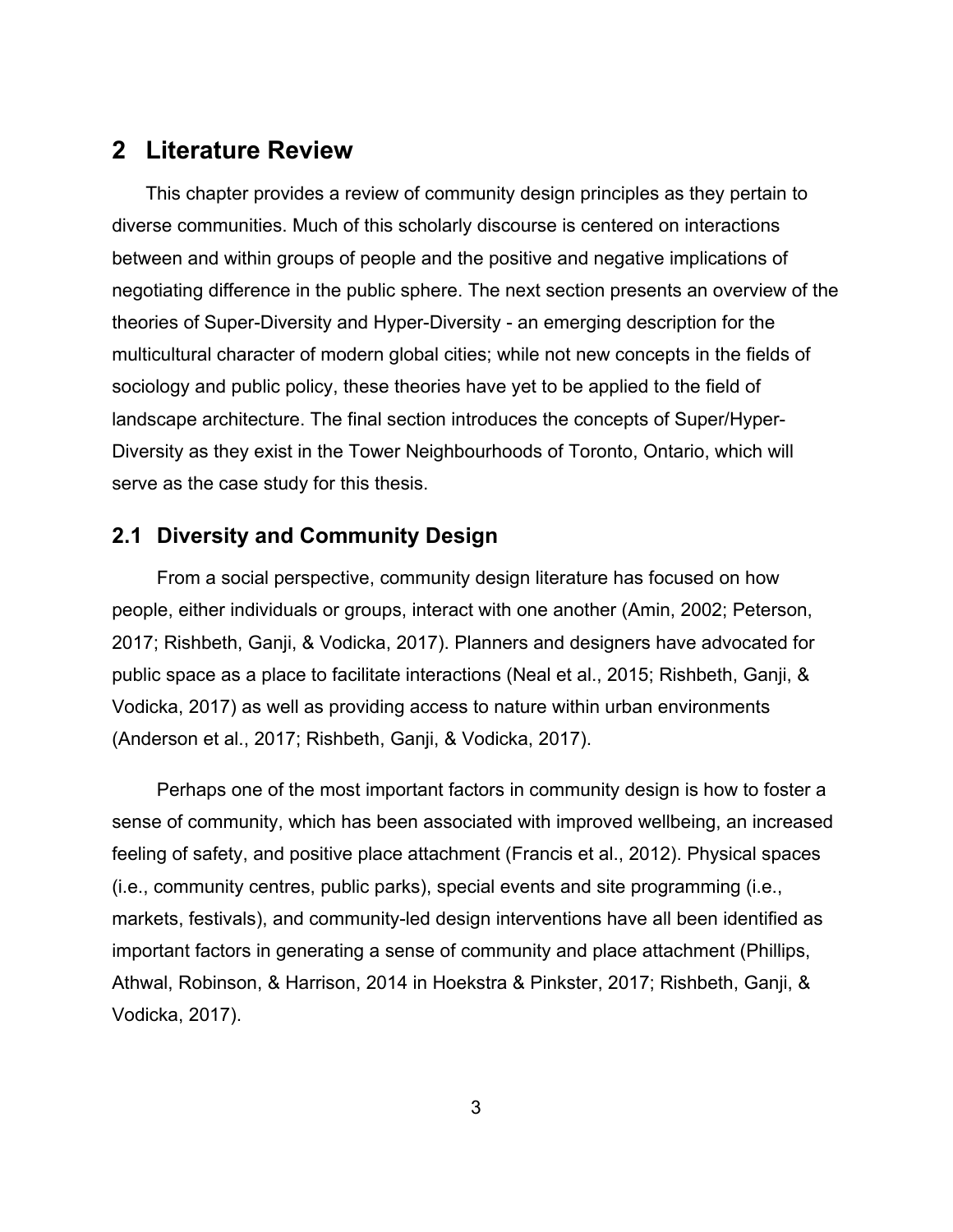Diversity within communities adds a layer of complexity when considering community design because of visible and perceived differences. Public spaces such as community centres, neighbourhood parks, and libraries offer opportunities for diverse groups to see and be seen by others in the community (Rishbeth, Ganji, & Vodicka, 2017;). In addition, public spaces can provide the stage for fleeting interactions between diverse groups that preclude the need for a common language (Peterson, 2017; Rishbeth, Ganji, & Vodicka, 2017). This can be especially important for recent migrants within an unfamiliar social, economic, and linguistic context and may help to facilitate integration into their landed communities.

However, in contrast to the stated importance of fleeting encounters in diverse communities, it has been argued that these encounters do not necessarily break down barriers to intercultural understanding (Wessendorf, 2013 in Hoekstra & Pinkster, 2017). Peters' (2010) research highlighted limited intercultural interactions within public spaces and demonstrated that these spaces were primarily used for leisure and socializing within ethnic groups. The provision of public space has not been found to be a panacea for integrating diverse communities; indeed, it may exacerbate racial stereotypes and further isolate marginalised groups when they become territorialized by one group over another (Valentine, 2008).

## <span id="page-10-0"></span>**2.2 Super-Diversity & Hyper-Diversity**

Super-diversity is a term first coined by Vertovec (2007) to describe the unprecedented levels of ethnic and socio-cultural diversity observed in Britain. At its core, super-diversity is to be used as a summary term that encapsulates not only the conventional concept of diversity and multiculturalism, but also the interactions between variables of diversity (Vertovec, 2007). The additional variables of diversity included in Vertovec's (2007) definition include "… differential immigration statuses and their concomitant entitlements and restrictions of rights, divergent labour market experiences, discrete gender and age profiles, patterns of spatial distribution, and mixed local area responses by service providers and residents" (pg.2). Vertovec (2007) argues that these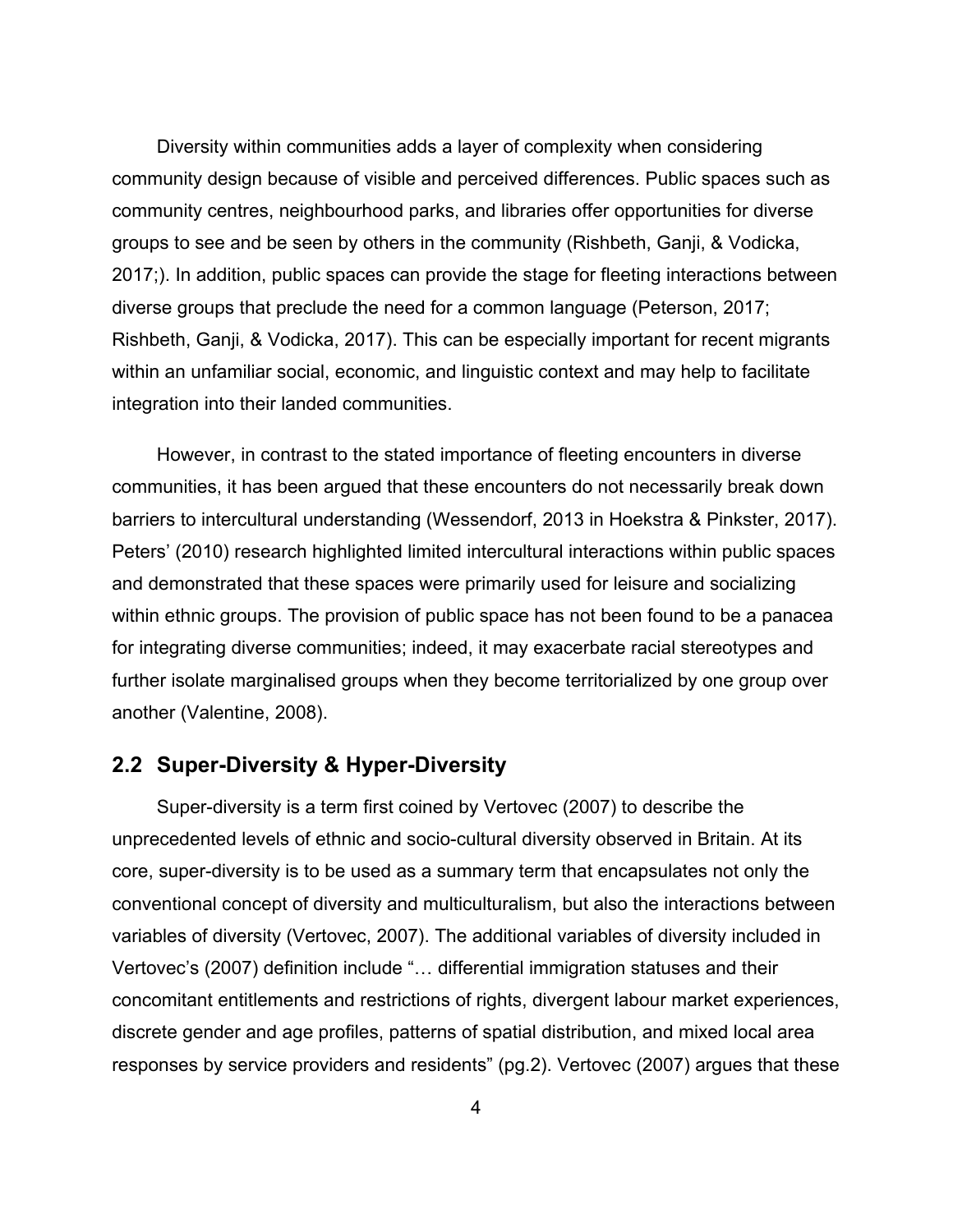variables are rarely included in a side-by-side analysis, and it is their unprecedented interaction that has created the concept of super-diversity.

Since its emergence in the literature, others have built upon the super-diversity definition to further emphasize the heterogeneity of cosmopolitan communities: Hyper-Diversity is a concept that recognizes a greater degree of diversity since people who appear to be a part of the same group may have different lifestyles, priorities, economic opportunities, and legal statuses (Tasan-Kok et al., 2014). While super-diversity emphasizes a greater degree of diversity of ethnicity between and within demographic groups, Hyper-Diversity further refines this concept to incorporate the complexity of lived experiences that transcends ethnic and cultural boundaries (Tasan-Kok et al., 2014). Hyper-Diversity acknowledges diversity within communities based on socioeconomic statuses, social structures, and ethno-cultural identities while also including "…factors of lifestyles, attitudes and activities" (Tasan-Kok et al., 2014, pg.7).

With each refinement of super-diversity, a finer-scale of diversity is captured through recognition of complex differences within and between groups of people. In essence, super-diversity and Hyper-Diversity are concepts that recognize the diversity within diversity (Pitter, 2016; Ahmadi, 2017). Both of these concepts enable discourse about diverse populations to evolve beyond the entrenched forms of visible and socioeconomic difference to more nuanced understandings of lived experience and identity (Pitter, 2016). For the purposes of this thesis, the concept of Hyper-Diversity will be used to capture the greatest degree of diversity and investigate its relationship to landscape.

Factors that contribute to Hyper-Diverse contemporary cities include technological advances in transportation and geopolitical conflicts that can spur diasporas of different groups of people (Tilley & Cameron-Daum, 2017; Ahmadi, 2017). Migrants fleeing their countries of origin for fear of persecution, economic instability, and/or desire for new opportunities has contributed to shaping cosmopolitan cities around the world. This unprecedented assemblage of groups of people with diverse ethnic, socio-cultural,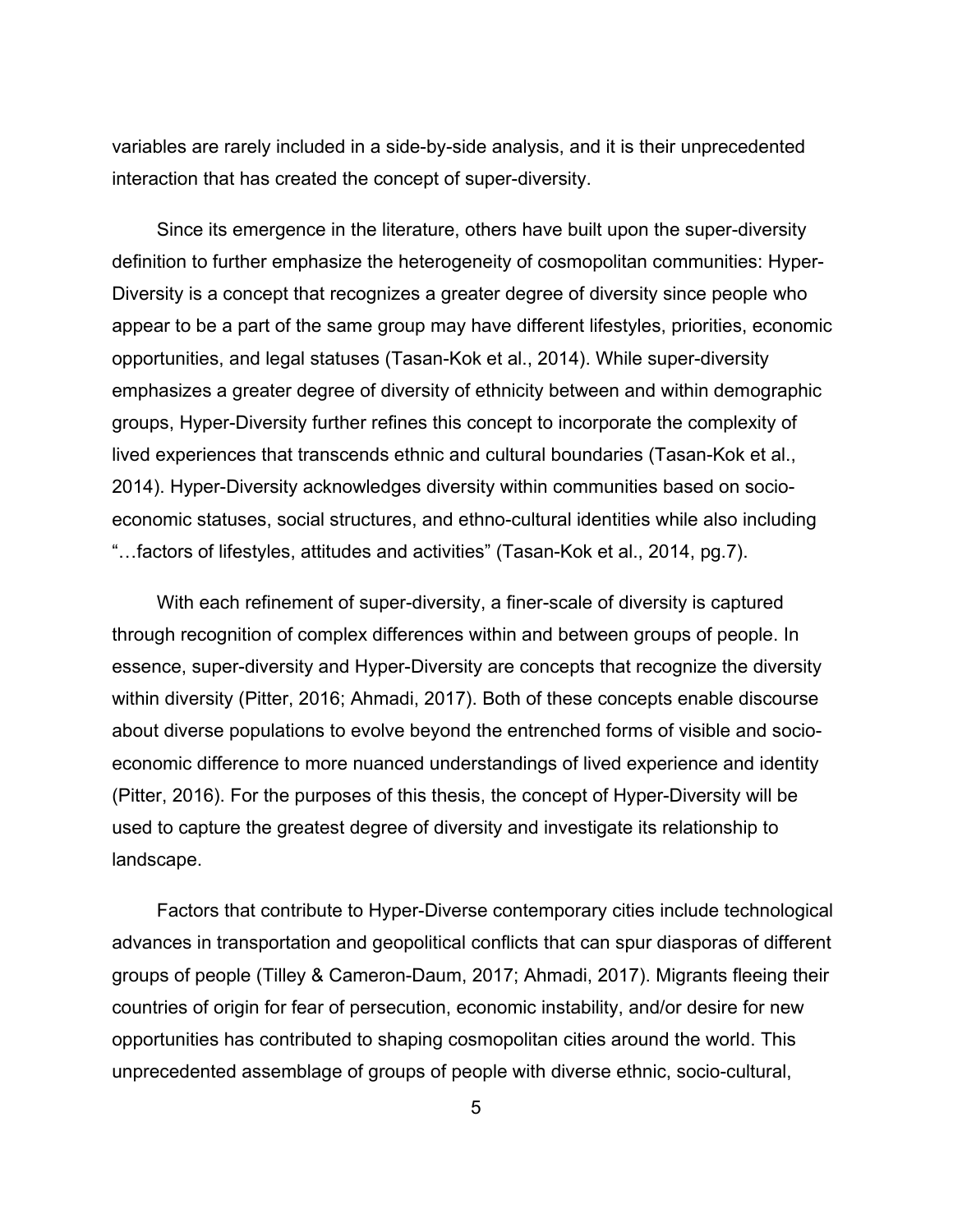values, beliefs, and economic backgrounds presents the challenge of living with and valuing difference within and across cities for migrants and native-born citizens alike. Hyper-diverse cities, by definition, host a wide variety of languages, cultural practices, and traditions stemming from their cosmopolitan population (Peterson, 2017). Inevitably, conflicts can arise from feelings of alienation, displacement, and negative perceptions of the 'other'.

There is some disagreement in the literature about the value of redefining these terms with increasing specificity as this may reinforce separation of different groups of people (Ficher, Iveson, Leitner, & Prestone, 2014 in Peterson, 2017). Migrants will often land in cities with an established community of shared cultural values, languages, and traditions, which has led to richly diverse 'analogue communities' around the world (Saunders, 2016). These 'analogue communities' often maintain a familiar character, cultural norms, and social dynamics to those of migrants' countries of origin. While vital for the early establishment of migrants in a new country of residence, these analogues may perpetuate the separation of different groups of people and do not demand social mixing.

The role of landscape and built form in fostering a sense of community is a key component of hyper-diversity research, ranging from studies of place attachment and memory (Rishbeth & Powell, 2013) to the impact of spatial design and programming on interactions between different groups of people (Piekut & Valentine, 2016; Hoekstra & Pinkster, 2017; Peterson, 2017). While the experience of landscape is a universal one, it is unique to the individual and is therefore subject to contestation (Tilley & Cameron-Daum, 2017). Differences in priorities, cultural values, lived experiences, and aesthetic preferences can all play a role in how an individual perceives and values landscape (Tilley & Cameron-Daum, 2017). A challenge exists in hyper-diverse societies, then, to accommodate a diversity of priorities and reconcile those who are in competition with one another when landscape design is being considered.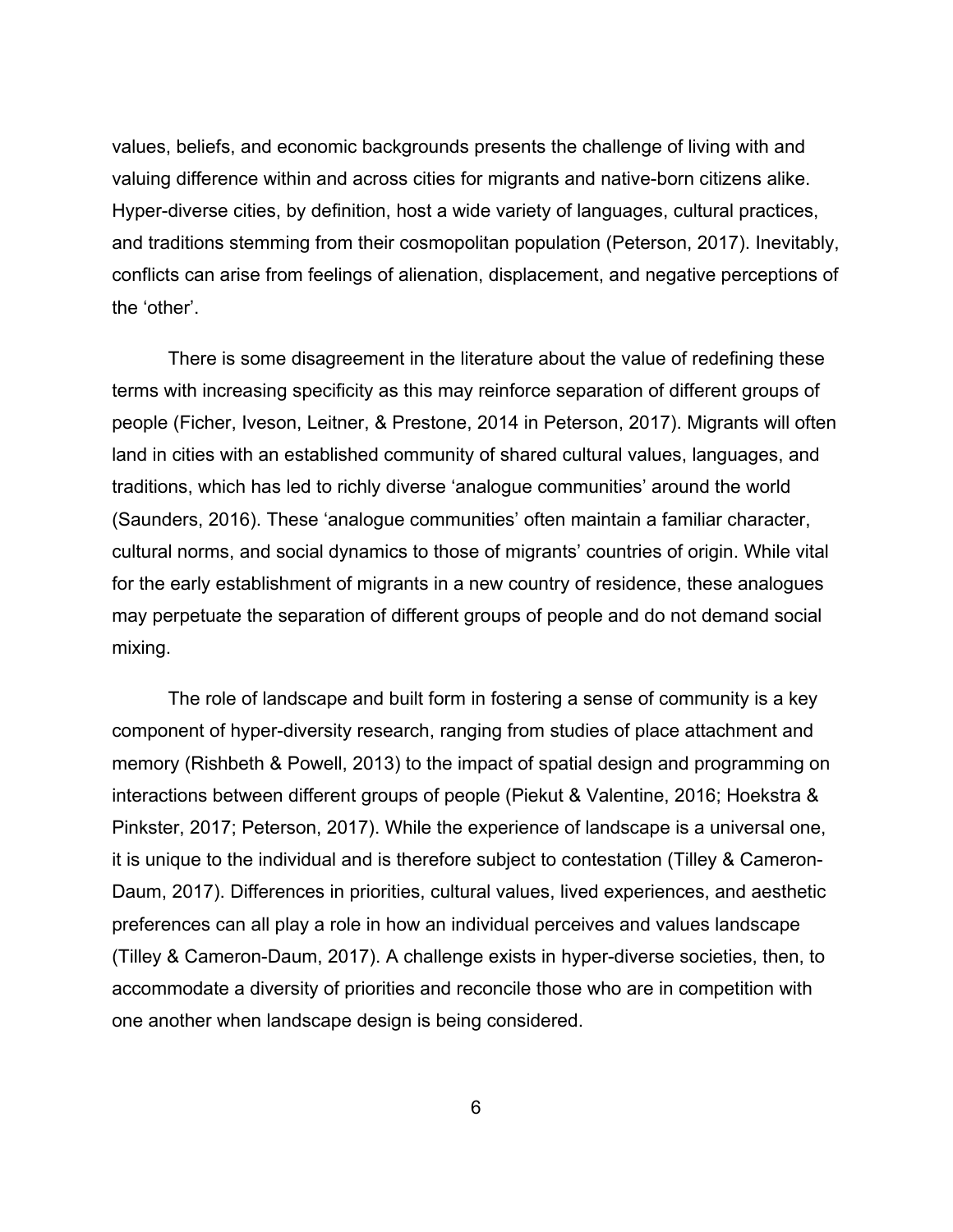Public space has often been cited as the driving force behind integrating diverse communities due to its role in facilitating social encounters (Neal et al., 2015; Rishbeth et al., 2017), although some literature places the emphasis on semi-public space for building a sense of community (Peterson, 2017). Public space provides the opportunity for people of different groups to see and be seen (Rishbeth & Powell, 2013) and plays a role in normalizing diversity within a community.

## <span id="page-13-0"></span>**2.3 Hyper-Diversity in the Urban Context**

Higher economic and employment opportunities within the urban context have allowed urban areas to become centres of super-diversity (Tasan-Kok et al., 2014). Historical migrations of groups of cultures and ethnicities to cities have resulted in distinct ethnic enclaves in which newcomers can find culturally relevant services, customs, languages, and amenities (Saunders, 2017). These migrations have resulted in the Chinatowns, Little Italys, and Jewish neighbourhoods seen in many cosmopolitan cities (Tasan-Kok et al., 2014; Saunders, 2017).

There is some discussion in the literature pertaining to the advantages and disadvantages of ethnic enclaves within urban cosmopolitan contexts. In one sense, ethnic enclaves can contribute to bonding social capital, an element of social cohesion between individuals of the same or similar group (Tasan-Kok et al., 2014). Ethnic enclaves can provide important access to services for newcomers through networks established by previous arrivals of migrants (Tasan-Kok et al., 2014; Saunders, 2017); new immigrants must navigate an unfamiliar social and economic context and overcome language barriers. Established ethnic enclaves help new migrants to identify with other members of their community and be seen within the greater matrix of the urban environment.

While important for fostering bonding social capital, cultural enclaves may not inherently create bridging social capital, a measure of social cohesion between different groups of people (Tasan-Kok et al., 2014). Bridging social capital facilitates social and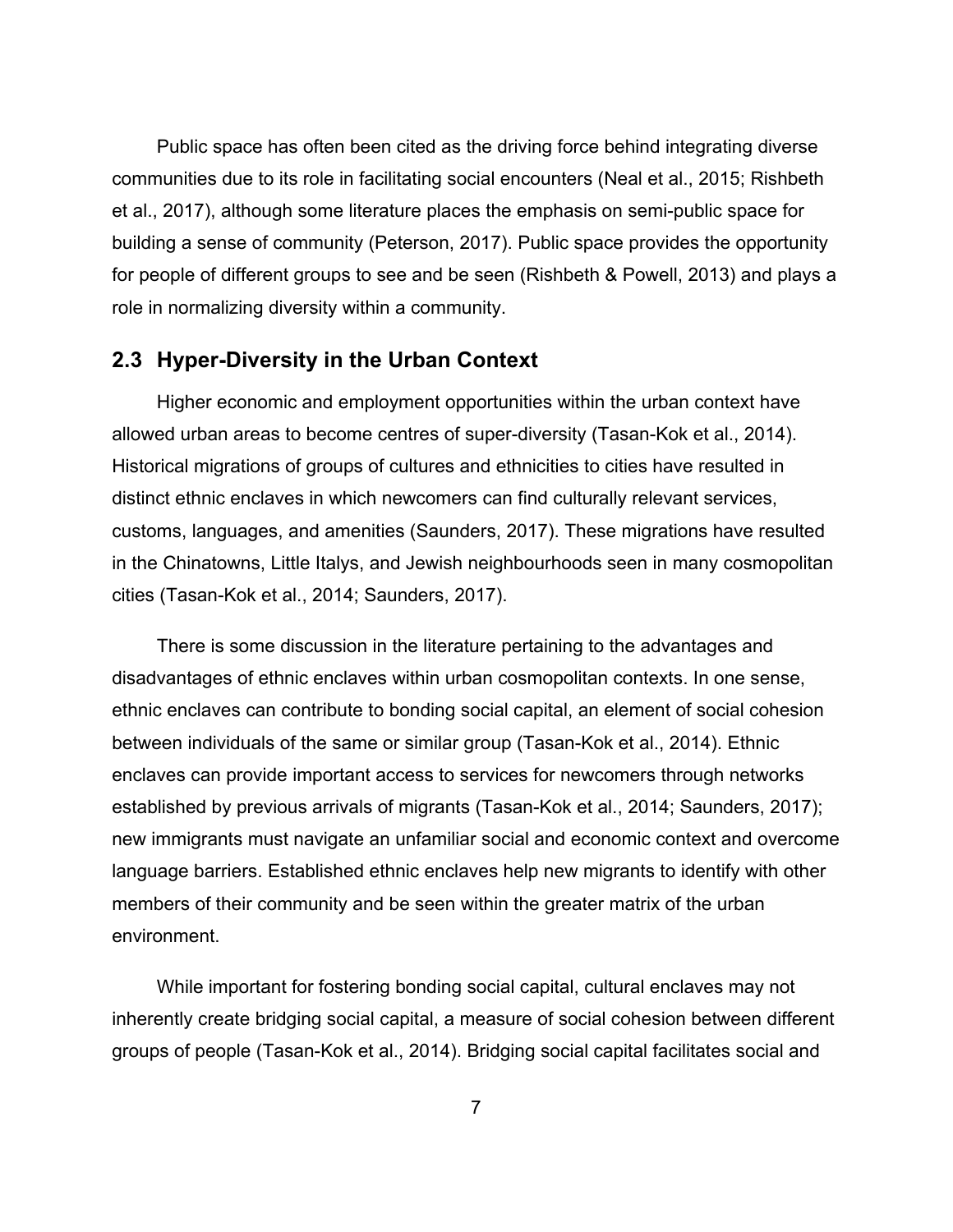economic mobility for newcomers to thrive in their new environments and generate wealth for future generations (Saunders, 2017).

The strong social networks created through ethnic enclaves can negatively impact social cohesion for the broader urban context by creating a city of cities and reinforcing segregation (Tasan-Kok et al., 2014). This notion, however, is based upon a flawed assumption that ethnic enclaves are ethno-culturally homogeneous based on administrative categories of ethnicity (Dean et al., 2018).

Aside from visible ethnic and cultural differences, migrant communities may become segregated for socio-economic factors. Indeed, recent immigrants often land in their new country with fewer economic resources than native-born citizens, which leaves them with limited housing options, for example (Saunders, 2017; Dean et al., 2018). At one point in time, immigrants were able to rent or own property within the downtown cores of metropolitan areas where they could rely on steady foot-traffic for their small business enterprises (Saunders, 2017). The historical pattern for immigrants in landed communities was to initially settle in these downtown core areas until they gained the economic mobility to move into suburban neighbourhoods amidst nativeborn and assimilated immigrants (Park et al., 1925 in Dean et al., 2018). With rising housing prices, newcomers are often relegated to more affordable housing options in inner-suburban neighbourhoods. This shift has redefined suburban areas from homogenous socio-economic and cultural neighbourhoods to ones of greater diversity (Dean et al., 2018) creating 'ethnoburbs' that offer similar benefits to ethnic enclaves within metropolitan areas (Li, 1998 in Dean et al., 2018).

### <span id="page-14-0"></span>**2.4 Hyper-Diversity in the City of Toronto, Ontario**

Much of the literature on Hyper-Diversity has investigated implications in Europe (Hoekstra & Pinkster, 2017; Peterson, 2017) and the United Kingdom (Vertovec, 2007; Rishbeth, Ganji, & Vodicka, 2018) but limited research exists for Canada. Multiculturalism as an official policy in Canada emerged in 1971; however, it had existed as a facet within the Canadian zeitgeist for decades prior to its enactment by Pierre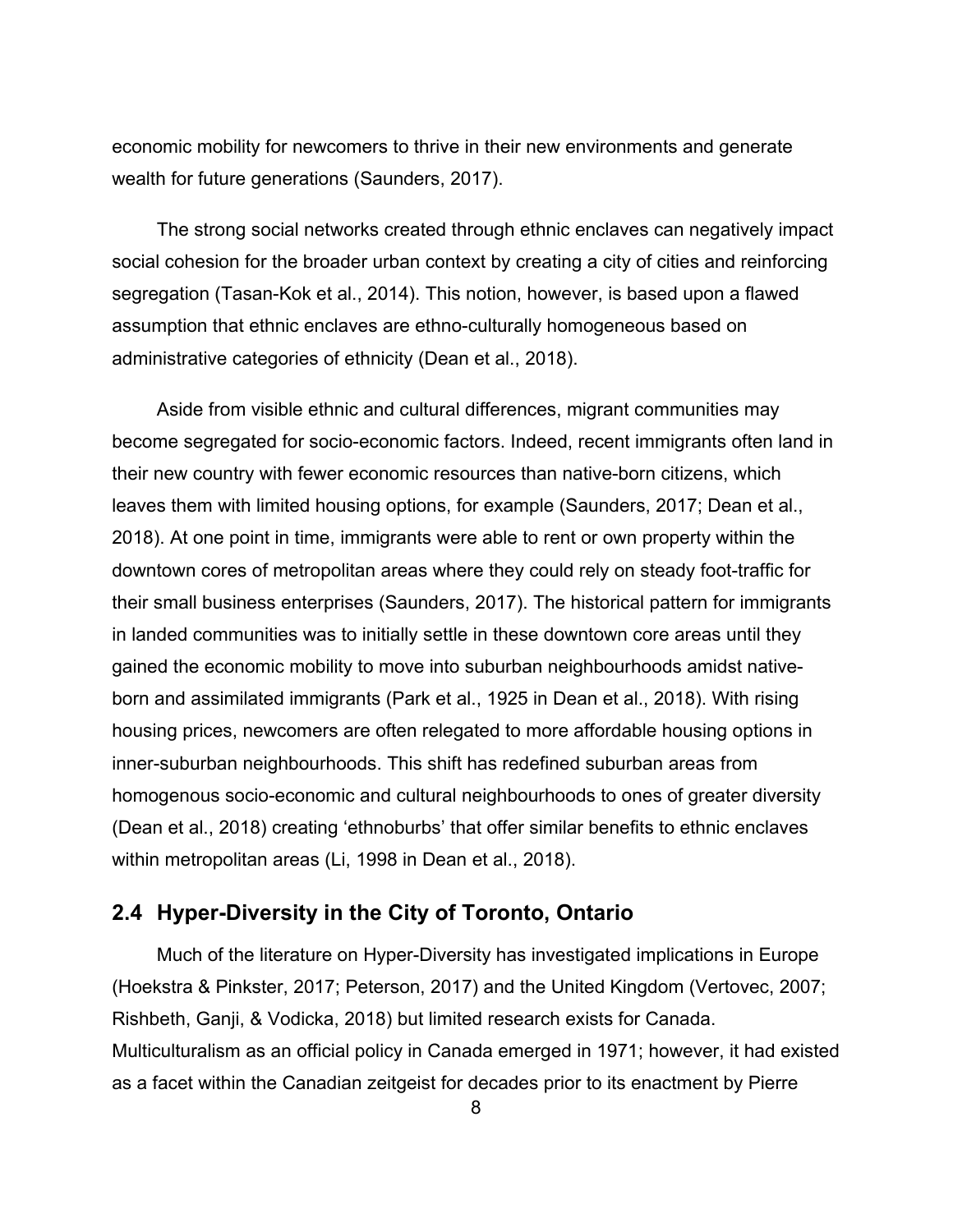Trudeau's liberal government (Saunders, 2017). Since its emergence in popular discourse nearly fifty years ago, the concept of multiculturalism has come under scrutiny as lacking substance and merely nodding to the idea of pluralism (Thomas, 2001). In multiculturalism, individual identities are reduced to simplified categories of racial and cultural ethnicities, effectively ignoring intersectional dimensions of diversity.

In recent years, Hyper-Diversity research has begun to make an appearance in the Canadian context (Pitter & Lorinc, 2016; Dean et al., 2018). Although sometimes absent from the literature, the term Hyper-Diversity and its facets are investigated in Canadian metropolitan areas such as Vancouver, Montreal, and Toronto. These three major cities have been termed Arrival Cities by Saunders (2017) as they follow the historical trend of migrants settling within established ethnic enclaves. Indeed, more than half the population of the City of Toronto is foreign-born (Ahmadi, 2018), a fact that is celebrated in the city's motto: "Diversity is our Strength".

The settlement pattern in Toronto has followed the general trend of other cosmopolitan cities where rising housing prices has relegated migrants to the inner suburbs of the city and peripheral bedroom communities (Saunders, 2016). As discussed previously, settlement outside the downtown urban core of cities fundamentally changes the trajectory for migrants becoming established in their landed communities (Saunders, 2017). Limited opportunities for entrepreneurial activities, access to reliable public transit, and low population densities create conditions that isolate migrants within their new communities (Saunders, 2016).

Perhaps one of the most characteristic features of Toronto's inner suburbs are the Towers in the Park (Poppe & Young, 2015) - a housing typology that features multiple high-rise apartment buildings clustered on an expansive green space (Stewart, 2007). These towers reflect a post-war housing boom during the 1950s to the early 1980s that resulted in nearly 2,000 high-rise apartment towers in the City of Toronto (Poppe & Young, 2015). Originally designed to be an alternative to living downtown for young urban professionals and empty-nesters, these tower neighbourhoods are now one of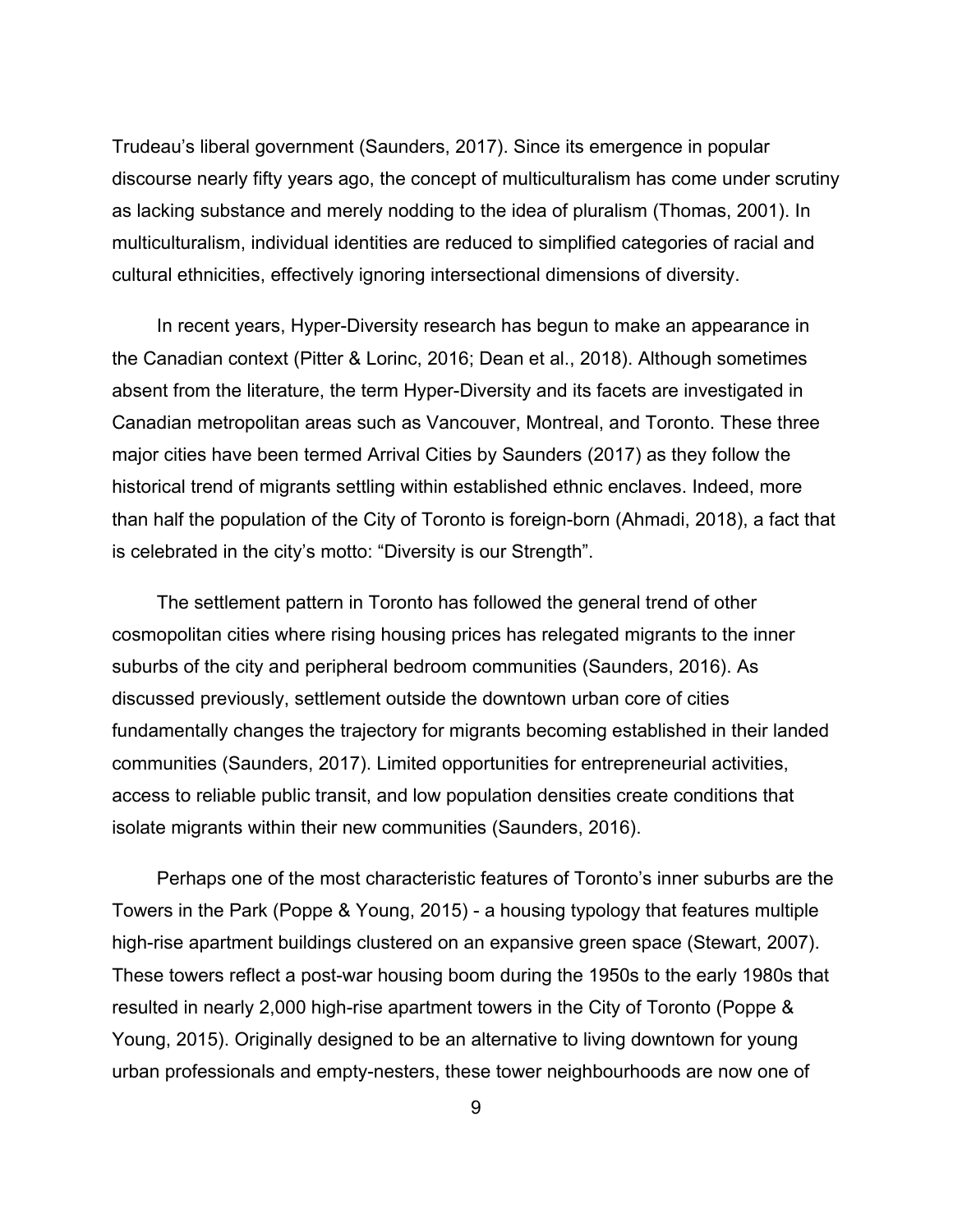the last vestiges of affordable housing within Toronto and, as such, are valuable landing spots for migrants in addition to low-income families (Poppe & Young, 2015). The affordability of the towers presents a paradox for the City since it partly stems from their deteriorating infrastructure and poor conditions (Poppe & Young, 2015) and their improvements may eventually price-out the populations dependent upon them.

Toronto's Tower Neighbourhoods offer an opportunity to investigate landscape architecture and urban design through the lens of Hyper-Diversity. Residents within these neighbourhoods represent an intersectionality of diverse ethnic backgrounds, socio-economic statuses and lived experiences and can therefore be considered Hyper-Diverse. The unique Tower in the Park housing typology also presents the opportunity to investigate the role of landscape in these Hyper-Diverse communities.

There is growing interest in revitalizing Toronto's Tower Neighbourhoods as seen in the multitude of organizations advocating for updating and improving this valuable housing stock. Tower Renewal as a concept in Toronto was motivated by the Mayor's Tower Renewal Opportunities Book (2006) during David Miller's tenure as Mayor of Toronto. Stemming from this document the Tower Renewal Partnership (TRP) was established in 2008 (McClelland, Stewart, & Ord, 2011) and was an early supporter of Tower Renewal. The TRP program is a cross-sector collaboration that advocates for zoning policy changes, community service provisions, housing quality improvement, and greenhouse gas reduction (TRP, n.d. 2). The link between the landscape of the Towers in the Park model to these initiatives is underdeveloped and presents an opportunity to investigate its role in achieving the TRP program goals.

Based on the literature, it is clear that the world is entering a new era of unprecedented diversity that creates both challenges and opportunities for Hyper-Diverse communities. Urban, inner-suburban, and suburban areas continue to play an important role in receiving new immigrants in Canada and the spatial context in which they settle needs to be investigated to understand the dynamics and lived experience of Hyper-Diverse communities. Toronto's Tower Neighbourhoods of the inner-suburbs are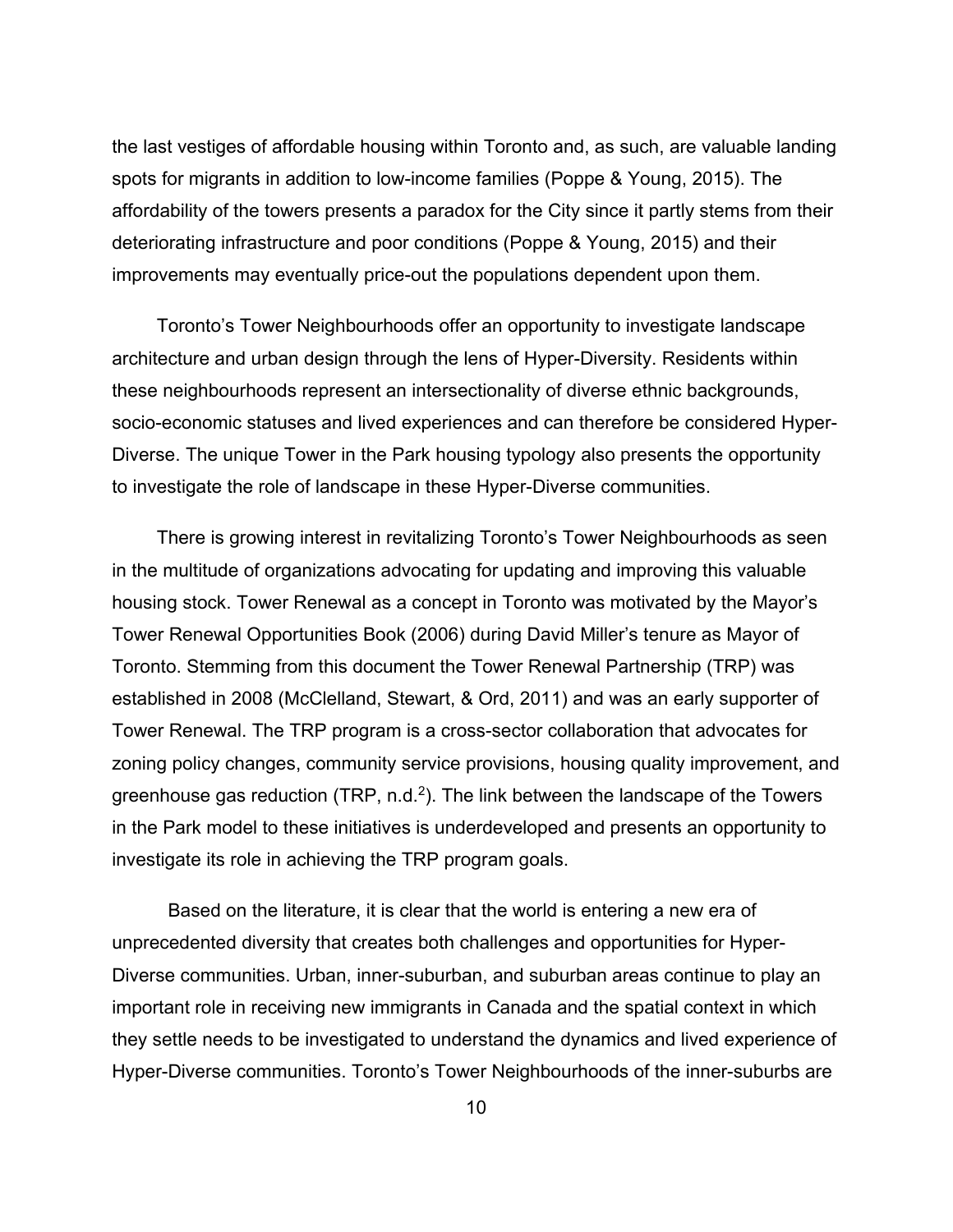some of the most diverse communities within the City creating an opportune nexus to investigate the role of landscape and shared space in Hyper-Diverse Communities. Building upon the effort and contributions of the TRP to understanding and renewing Toronto's Tower Neighbourhoods, this thesis will evaluate the areas in which renewal is being pursued through the lens of Hyper-Diversity.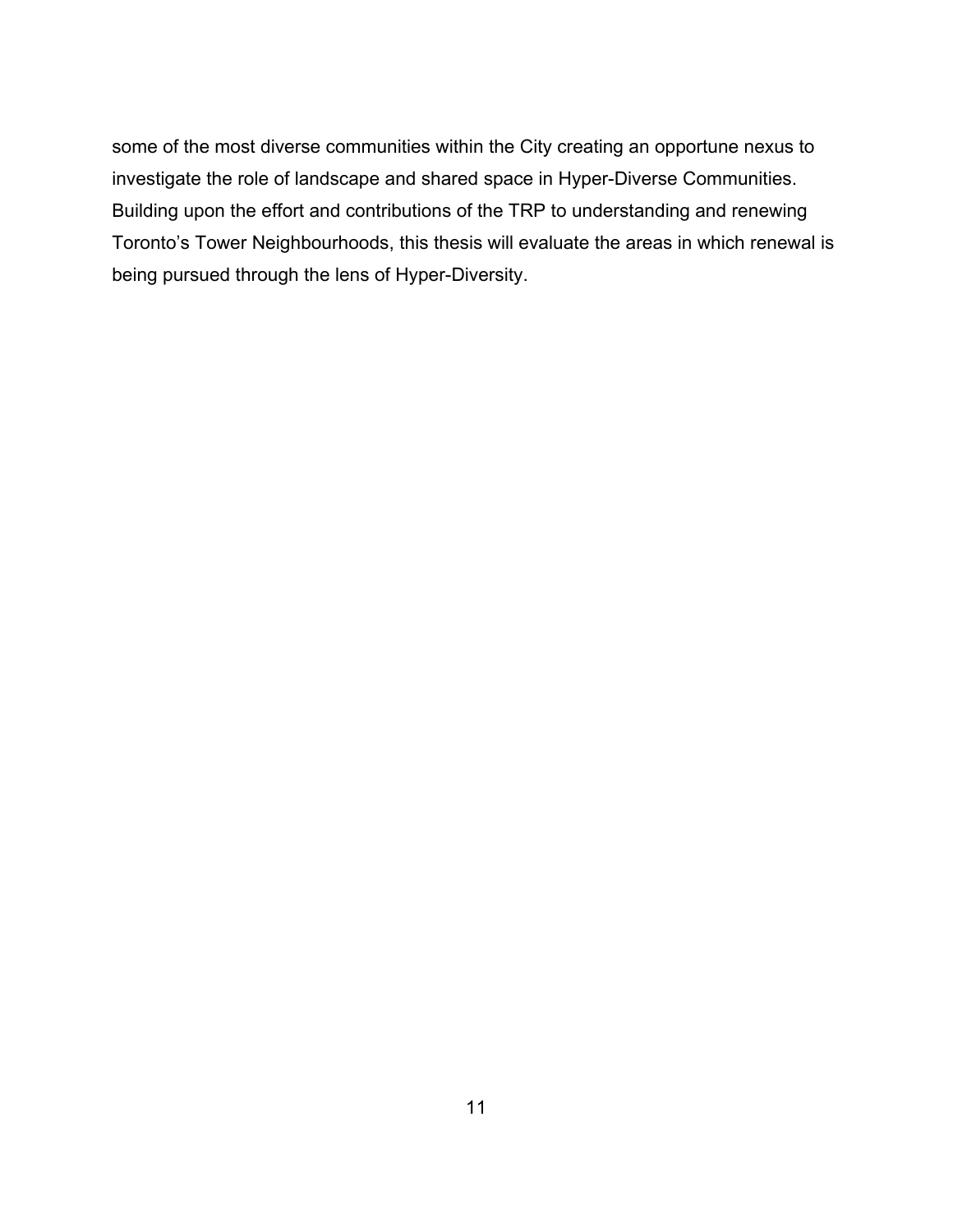# <span id="page-18-0"></span>**3 Methods**

This chapter outlines the methods used for this research. The aim of this research is to evaluate the TRP through the lens of Hyper-Diversity. To achieve this, four research objectives guided the research:

- (1) To create a framework based on the Super/Hyper-Diversity literature for a critical analysis of the TRP;
- (2) To build a case study of the TRP;
- (3) To critique the TRP using the framework; and
- (4) To reflect on the theory of hyper-diversity as it applies to landscape architecture and urban design, and provide recommendations for the TRP.

Refer to Table 3.1 below for the methods associated with each research objective.

| <b>Objective</b>                                                                                                                                          | <b>Method</b>                                                                                                             |
|-----------------------------------------------------------------------------------------------------------------------------------------------------------|---------------------------------------------------------------------------------------------------------------------------|
| (1) Create a critical framework based on<br><b>Hyper-Diversity literature</b>                                                                             | Systematic literature review                                                                                              |
| (2) Build a case study of the TRP                                                                                                                         | Grey literature review of TRP and<br>associated agencies' documents<br>Supplemental interviews with TRP key<br>informants |
| (3) Critique the TRP through the lens of<br><b>Hyper-Diversity</b>                                                                                        | Analysis of case study through concepts as<br>laid out in the Hyper-Diversity literature                                  |
| (4) Reflect upon the theory of Hyper-<br>Diversity as it applies to landscape<br>architecture and urban design and<br>provide recommendations for the TRP | Synthesis of findings into<br>recommendations for TRP                                                                     |

#### <span id="page-18-2"></span>**Table 3-1 Research Methods**

# <span id="page-18-1"></span>**3.1 A Hyper-Diversity Critical Framework**

Hyper-Diversity is an emerging theory in social sciences and public policy development; however, its relationship to landscape design is still nascent and relatively unexplored. Landscape architecture presents an opportunity to investigate this relationship because of its interdisciplinary approach to design. A critical framework built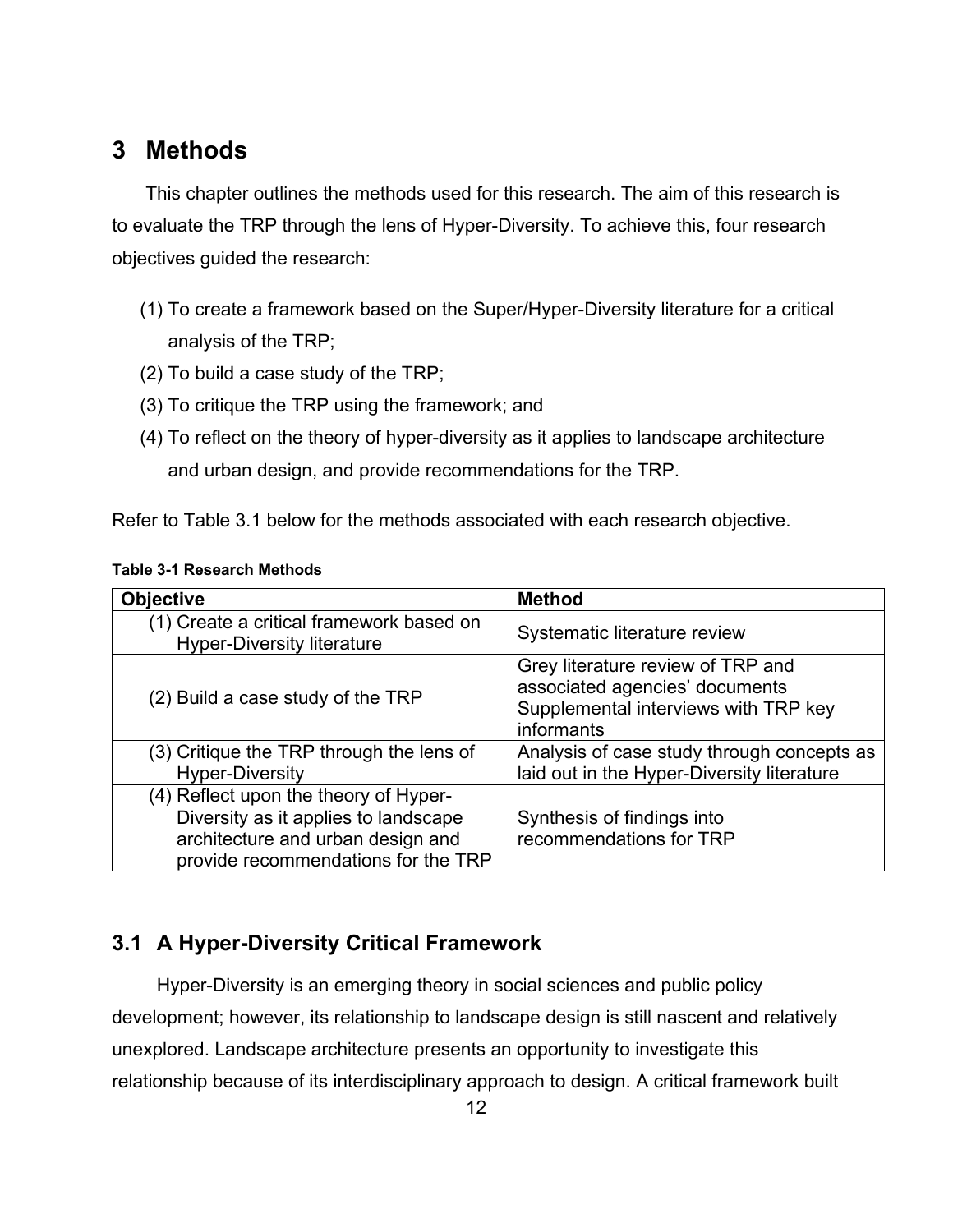from Hyper-Diversity literature can contribute to building better design principles for hyper-diverse communities.

A critical framework was established through a systematic literature review of Hyper-Diversity literature. A systematic literature review is often employed in medical and psychological research (Palermo, 2012); however, this method can also be applied to landscape architecture research. A systematic literature review method creates a clear and replicable research approach through the use of specific terms and parameters to collect and analyse relevant research (Palermo, 2012). The systematic literature review method is an iterative research approach in which key terms and parameters are adjusted to expand or refine selected resources (Higgins & Green, 2011). This method was selected as an appropriate approach to construct a critical framework for this thesis since the concept of Hyper-Diversity has not been widely applied to landscape architecture. Even within the social science disciplines, Hyper-Diversity is a nascent concept; a systematic literature review allows for the summary "…[of] the best available research on a specific question" (Palermo, 2012, pg.6). Common themes and pertinent findings to the practice of landscape architecture and urban design were synthesized from the literature to guide the development of Hyper-Diverse criteria.

Literature was systematically reviewed using the Web of Science Database accessed through the University of Guelph online library access. A complete list of search terms is provided in Table 2. All search queries were structured to have a Primary Search Term (i.e., Hyper-Diversity or Super-Diversity) and a Secondary Search Term (i.e., Landscape etc.) to select literature that is the most germane to landscape architecture.

The preliminary search results for Hyper-Diversity and Secondary Search Terms yielded limited literature. To capture as much Hyper-Diversity literature as possible, a search was conducted using only the Primary Search Term (i.e., Hyper-Diversity). In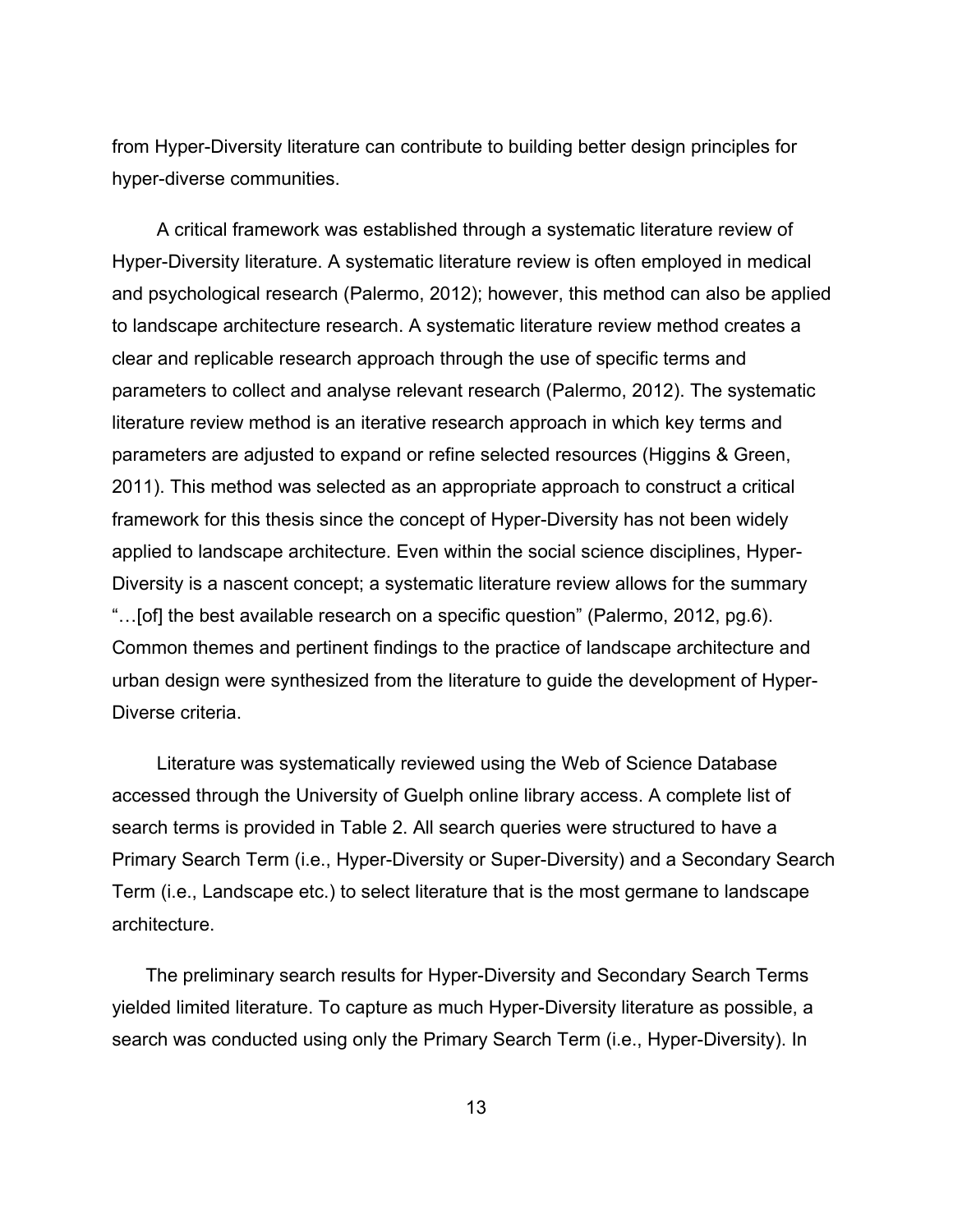addition, the systematic literature review was expanded to include Super-Diversity to supplement the limited yield of Hyper-Diversity literature.

| <b>Primary Search Term</b> | <b>Secondary Search Term</b> |
|----------------------------|------------------------------|
| Hyper-Diversity;           |                              |
| Hyperdiversity;            | Urban Design                 |
| Super-Diversity;           | Space                        |
| Superdiversity             | Landscape                    |

<span id="page-20-0"></span>**Table 3-2 Search terms for Hyper-Diversity Critical Framework**

Results from the above search combinations were required to meet the following

inclusionary criteria:

<span id="page-20-1"></span>**Table 3-3 Systematic Literature Review Inclusionary Criteria**

| <b>Stage One: Preliminary Review</b>    | <b>Stage Two: Full Document Review</b>    |
|-----------------------------------------|-------------------------------------------|
| Published in 2007 or later              | Subject matter relevant to landscape,     |
|                                         | urban design, planning, public space, and |
|                                         | semi-public space                         |
| <b>Published in English</b>             |                                           |
| Search Terms appear in Title, Abstract, |                                           |
| and/or Keywords                         |                                           |

Literature results were required to be published in 2007 or later, as 2007 is the year that Vertovec coined the term 'Super-Diversity'. Articles were also required to be published in English for the ease of research. The remaining inclusionary criteria were intended to hone literature results to the most applicable publications for building the Hyper-Diversity Critical Framework.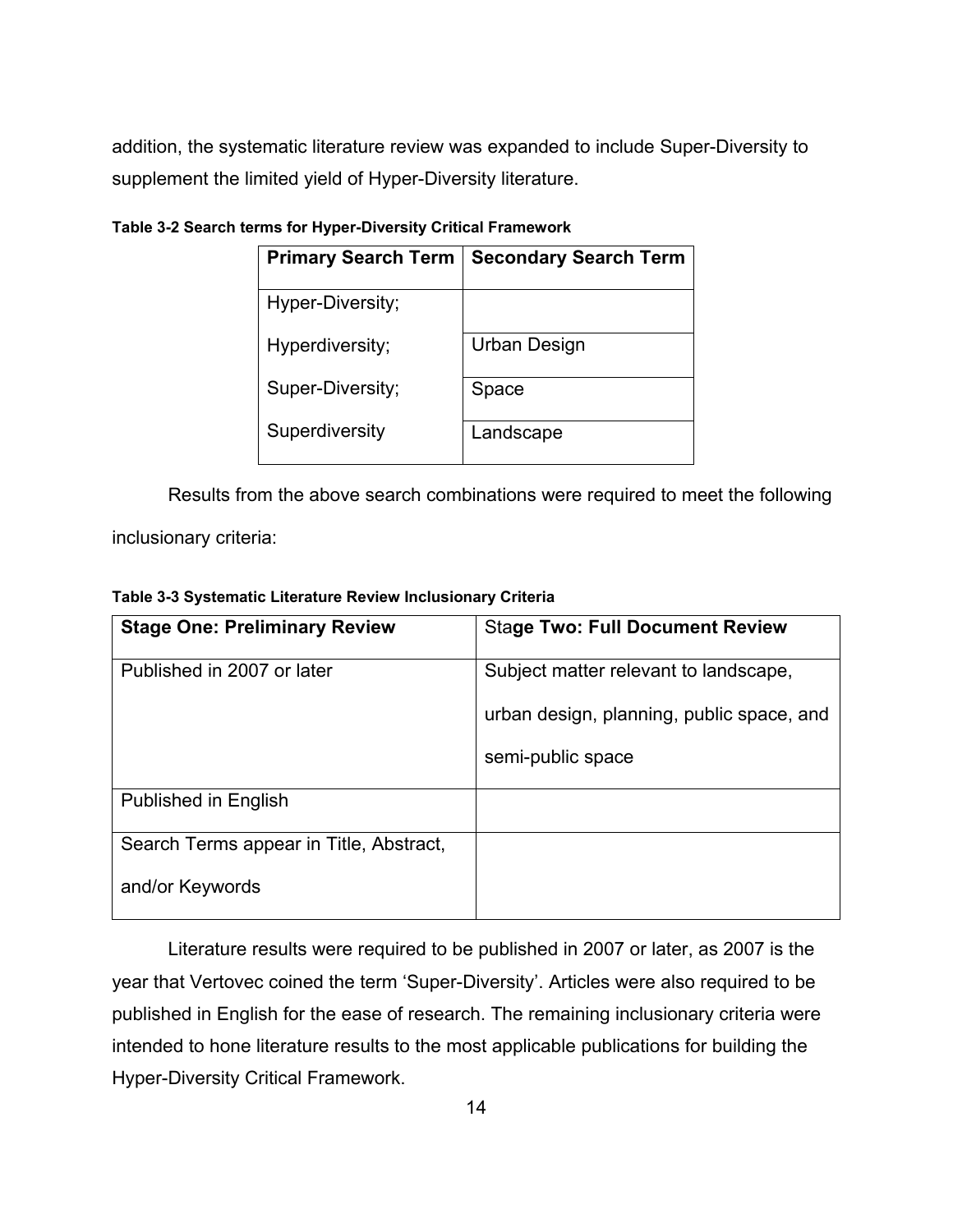Searches were performed on February 20 and 21, 2019, and a total of 53 articles were collected. After full document review and removal of duplicate results and irrelevant literature, 24 articles remained to contribute to the creation of a Hyper-Diversity Critical Framework. The findings from the systematic literature review and the Hyper-Diversity Critical Framework are presented in Chapter 4.



<span id="page-21-1"></span>

#### <span id="page-21-0"></span>**3.2 The Case Study Method**

Case studies are often employed as a research method in academic disciplines such as psychology, sociology, and anthropology (Yin, 2006); however, they are also highly applicable to landscape architecture research (Francis, 1999; Deming & Swaffield, 2011). A case study strategy allows for the study of the complex relationships between people and the environment – a primary focus of landscape architecture research and practice (Deming & Swaffield, 2011). Indeed, Francis (1999) credits the case study method to be one of landscape architects' key tools for communicating their work to peers and the general public.

The case study research method allows for an in-depth investigation into a specific contemporary phenomenon (or a small group of phenomena) to gain insight (Stake, 1995; Yin, 2006). Stake (1995) describes case studies used in research to be either intrinsic or instrumental. The former is of use when the research goal is to know more about a specific case whereas the latter can be used to gain insight to a larger research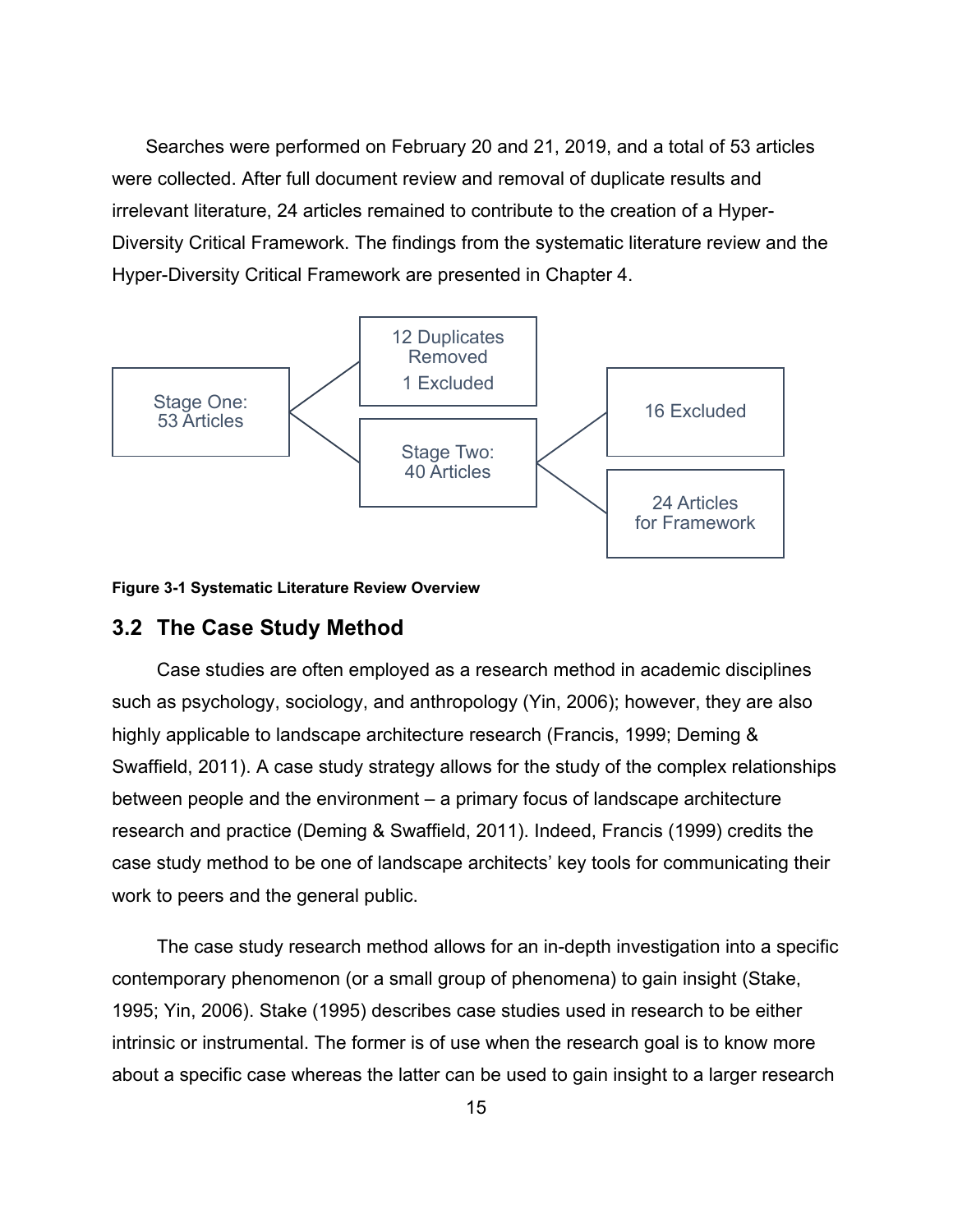question (Stake, 1995). In essence, an instrumental case study is used to understand something other than the case itself (Stake, 1995).

This thesis will use the TRP as an instrumental case study of Hyper-Diversity in the City of Toronto. The Tower Neighbourhoods in Toronto have become important landing spots for newly-arrived immigrants to Toronto, and in the several decades since their construction many have become microcosms of the Hyper-Diversity to be found in the City. The TRP case study facilitates an investigation into ongoing City-wide initiatives that focus on Tower Renewal in these Hyper-Diverse communities and allows for reflection upon Hyper-Diversity theories as it applies to the larger Toronto context.

The case study of the TRP was built through the use of grey literature from the TRP website [\(www.towerrenewal.com\)](http://www.towerrenewal.com/) and partner agency publications. Further information about the TRP was gathered through key informant interviews with TRP members. The case study on the Toronto's Tower Neighbourhoods and the TRP can be found in Chapter 4.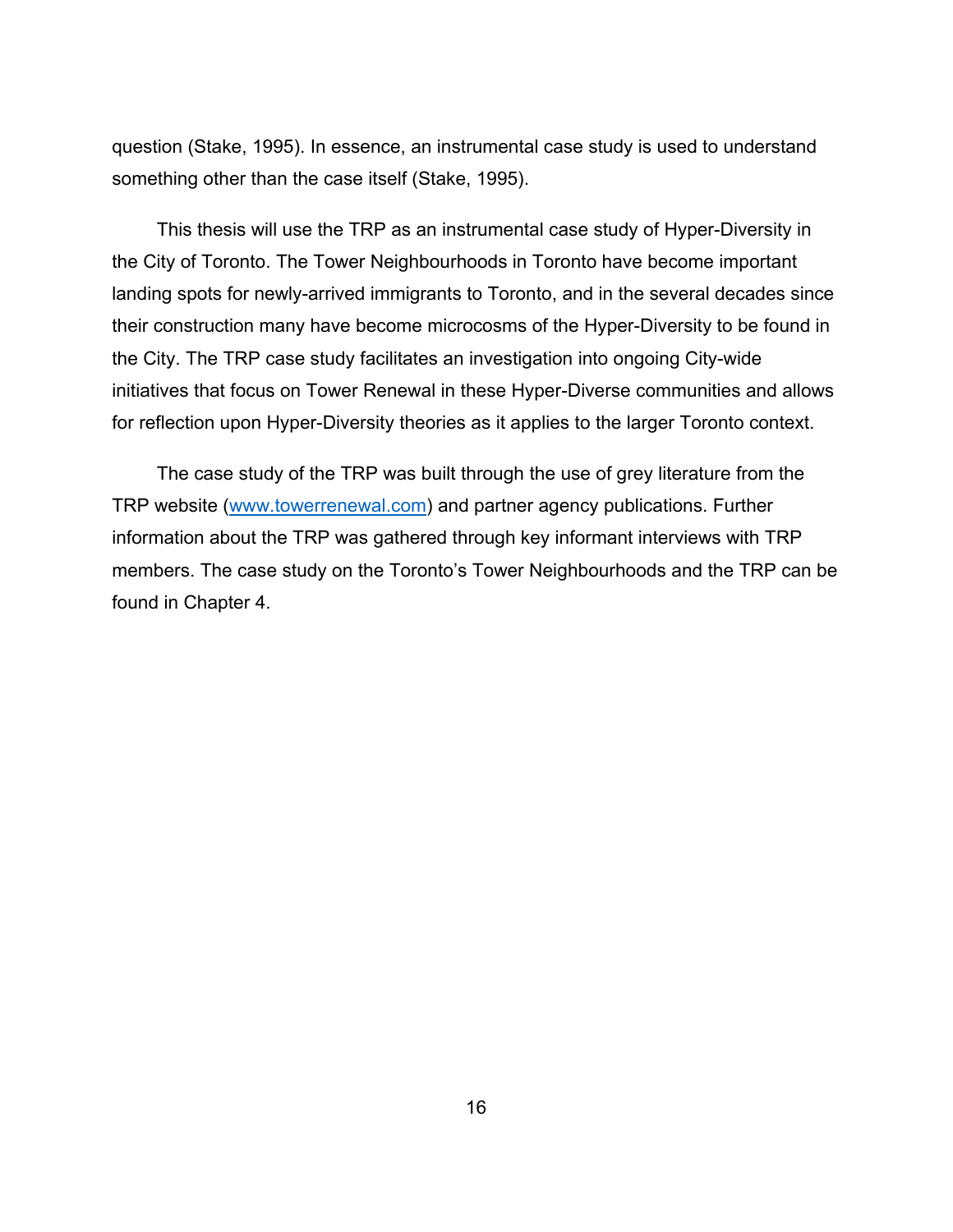# <span id="page-23-0"></span>**4 Results and Analysis**

This chapter presents the results of the systematic literature review and the corresponding Hyper-Diversity Critical Framework for landscape architecture. This chapter then provides a brief history of Toronto's Tower Neighbourhoods to establish the context for the case study of the TRP. Finally, an evaluation of the TRP through the lens of the Hyper-Diversity Critical Framework is included at the end of this chapter.

## <span id="page-23-1"></span>**4.1 Hyper-Diversity Critical Framework**

The systematic literature review of Hyper-Diversity and Super-Diversity literature as it applies to landscape resulted in 24 peer-reviewed articles that formed the basis of the Hyper-Diversity Critical Framework (see Table 4.1).

Themes from the literature were grouped into three general categories that pertain to the dimensions of landscape architecture in Hyper-Diverse communities: Spatial, Experiential, and Process. Each of these categories contain a number of recurrent themes from the Hyper-Diversity and Super-Diversity Literature (see Table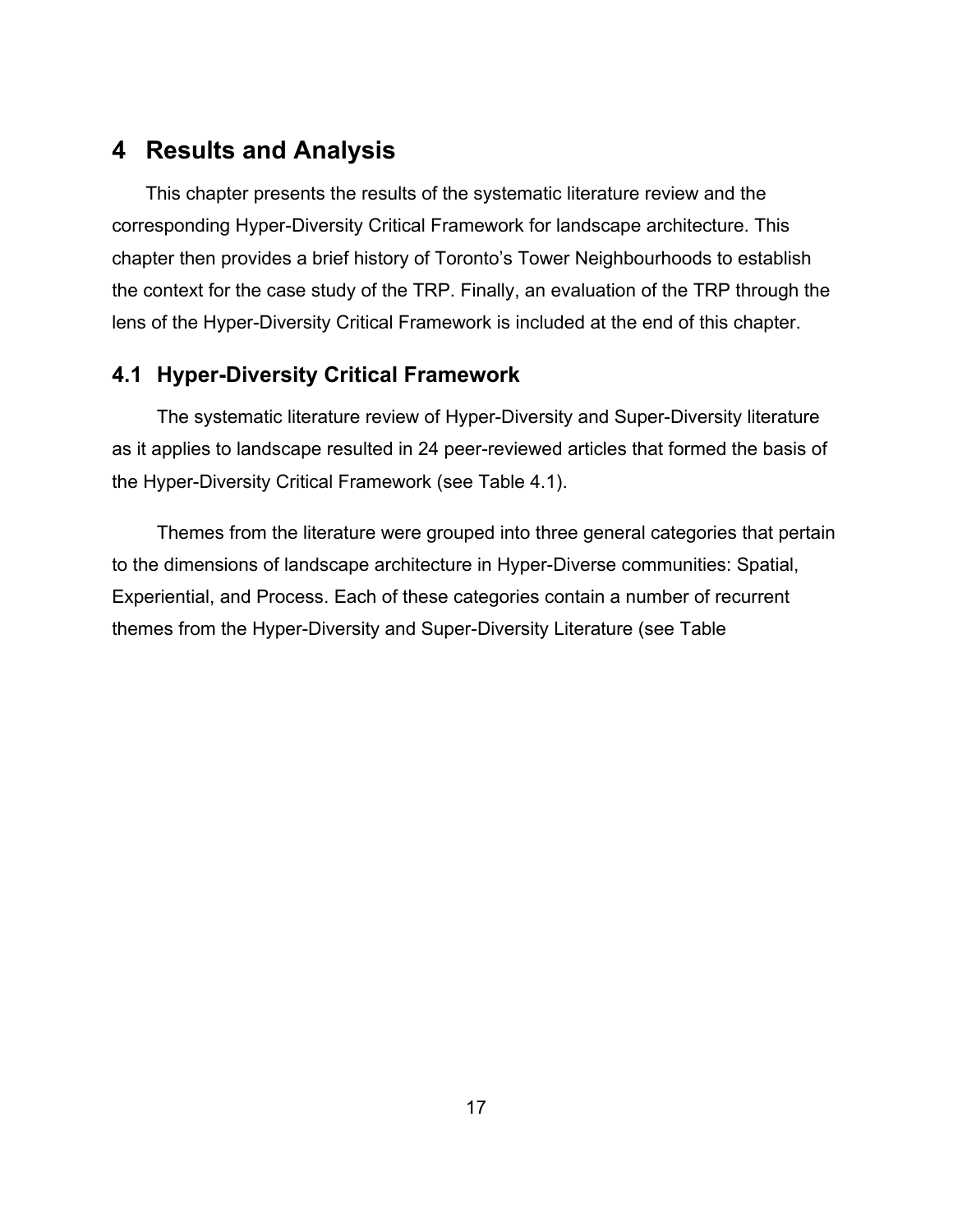## **Table 4-1 Overview of Literature for Hyper-Diversity Critical Framework**

<span id="page-24-0"></span>

| <b>Author (Year)</b>                       | <b>Title</b>                                                                                                                       | <b>Journal</b>                                             |  |
|--------------------------------------------|------------------------------------------------------------------------------------------------------------------------------------|------------------------------------------------------------|--|
| Aptekar (2019)                             | Super-diversity as a methodological lens: re-centring power<br>and inequality                                                      | <b>Ethnic and Racial Studies</b>                           |  |
| <b>Askins (2016)</b>                       | Emotional Citizenry: everyday geographies of befriending,<br>belonging, and intercultural encounter                                | Transactions of the Institute<br>of British Geographers    |  |
| Biehl, K. S. (2015)                        | Spatializing diversities, diversifying spaces: housing<br>experiences and home space perceptions in a migrant hub<br>of Istanbul   | <b>Ethnic and Racial Studies</b>                           |  |
| Dean et al. (2018)                         | Beyond the Cosmopolis: Sustaining Hyper-Diversity in the<br>Suburbs of Peel Region, Ontario                                        | <b>Urban Planning</b>                                      |  |
| Dirksmeier, Helbrecht &<br>Mackrodt (2014) | Situational Places: Rethinking Geographies of Intercultural<br>Interaction in Super-Diverse Urban Space                            | Geografiska Annaler Series -<br><b>B-Human Geography</b>   |  |
| Doucerain et al. (2013)                    | Travels in Hyper-Diversity: Multiculturalism and the<br>contextual assessment of acculturation                                     | International Journal of<br><b>Intercultural Relations</b> |  |
| <b>Gidley (2013)</b>                       | Landscapes of Belonging, Portraits of life, researching<br>everyday multiculture in an inner-city estate                           | Identities - Global Studies in<br><b>Culture and Power</b> |  |
| Hall (2015)                                | Super-diverse street: a 'trans-ethnography' across migrant<br><b>localities</b>                                                    | <b>Ethnic and Racial Studies</b>                           |  |
| Hoekstra & Pinkster<br>(2019)              | 'We want to be there for everyone': imagined spaces of<br>encounter and the politics of place in a super-diverse<br>neighbourhood. | Social & Cultural Geography                                |  |
| Korcelli-Olejniczak &<br>Piotrowski (2017) | Diverse and Different Faces of Social Solidarity in Warsaw                                                                         | Geographica Polonica                                       |  |
| Korcelli-Olejniczak &<br>Piotrowski (2018) | Neighbouring the different: Social Interaction in a Warsaw<br>Subarea                                                              | Bulletin of Geography -<br>Socio-Economic Series           |  |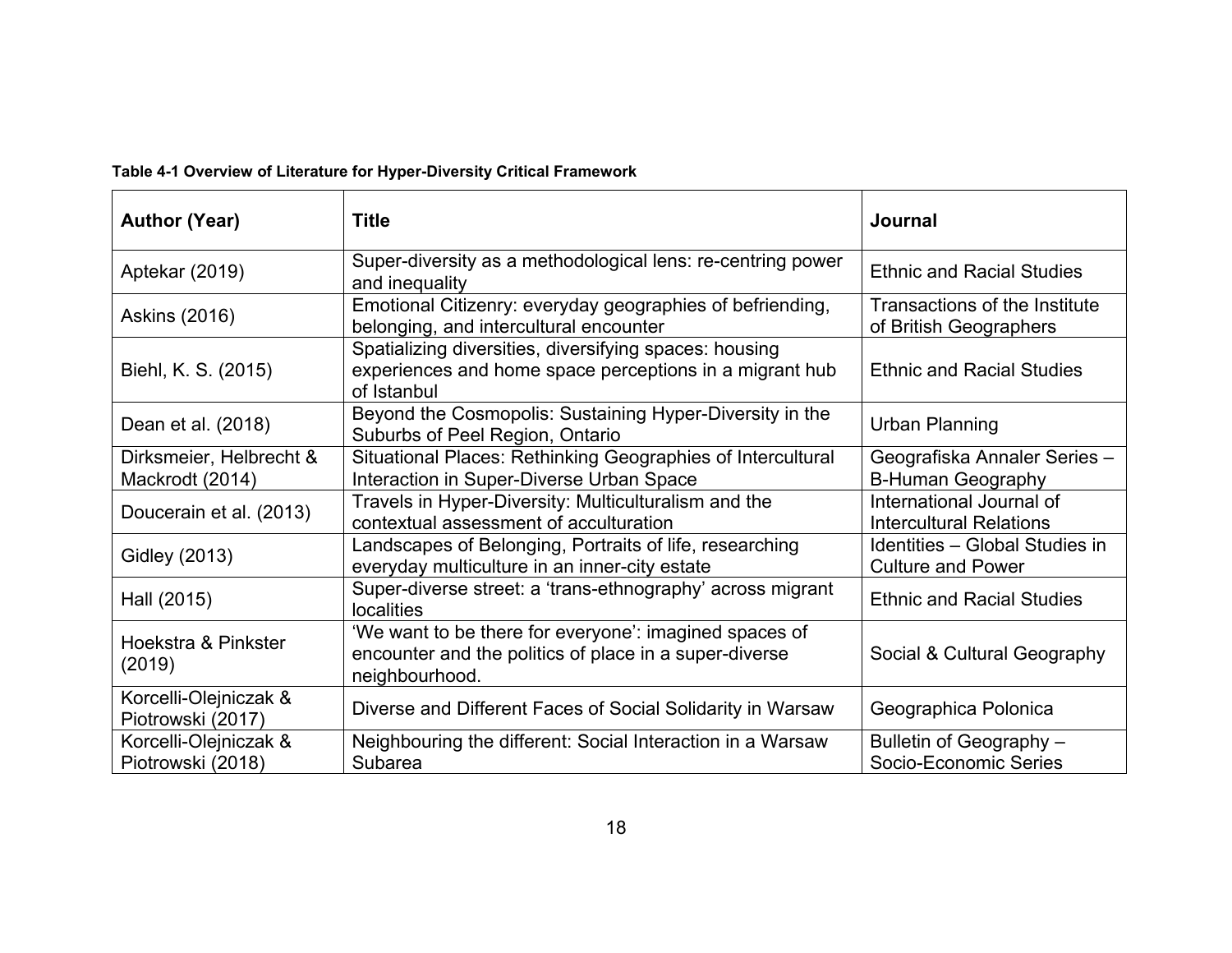| <b>Author (Year)</b>                                  | <b>Title</b>                                                                                                                            | <b>Journal</b>                                             |
|-------------------------------------------------------|-----------------------------------------------------------------------------------------------------------------------------------------|------------------------------------------------------------|
| Neal et al. (2015)                                    | Multiculture and Public Parks: Researching Super-Diversity<br>and Attachment in Public Green Space                                      | <b>Population Space and Place</b>                          |
| Oliveira, N. & Padilla, B.<br>(2016)                  | Integrating super-diversity in urban governance: the case of<br>inner-city Lisbon                                                       | Policy & Politics                                          |
| Padilla, B., Azevedo, J.,<br>Olmos-Alcaraz, A. (2015) | Superdiversity and conviviality: exploring frameworks for<br>doing ethnography in Southern European intercultural cities                | <b>Ethnic and Racial Studies</b>                           |
| Pemberton, S.,<br>Phillimore, J. )(                   | Migrant place-making in super-diverse neighbourhoods:<br>moving beyond ethno-national approaches                                        | <b>Urban Studies</b>                                       |
| Phillimore, J. (2013)                                 | Housing, Home and Neighbourhood Renewal in the Era of<br>Superdiversity: Some Lessons from the West Midlands                            | <b>Housing Studies</b>                                     |
| Pottie-Sherman & Hiebert<br>(2015)                    | Authenticity with a bang: Exploring suburban culture and<br>migration through the new phenomenon of the Richmond<br><b>Night Market</b> | <b>Urban Studies</b>                                       |
| Rishbeth, Ganji, &<br>Vodicka (2018)                  | Ethnographic understandings of ethnically diverse<br>neighbourhoods to inform urban design practice                                     | <b>Local Environment</b>                                   |
| Visser (2016)                                         | "You shouldn't blame religionbut the person" - the ethnic<br>boundary work of young second generation migrants in<br>Rotterdam          | <b>Children's Geographies</b>                              |
| Wekker, F. (2019)                                     | "We have to teach them diversity": on demographic<br>transformations and lived reality in an Amsterdam working-<br>class neighbourhood  | <b>Ethnic and Racial Studies</b>                           |
| Wessendorf (2013)                                     | Commonplace diversity and the 'ethos of mixing':<br>perceptions of difference in a London neighbourhood                                 | Identities - Global Studies in<br><b>Culture and Power</b> |
| Wessendorf (2014)                                     | 'Being open, but sometimes closed': Conviviality in a super-<br>diverse London Neighbourhood                                            | European Journal of Cultural<br><b>Studies</b>             |
| Wessendorf (2016)                                     | Settling in a Super-Diverse Context: Recent Migrants'<br><b>Experiences of Conviviality</b>                                             | Journal of Intercultural<br><b>Studies</b>                 |
| Ye (2017)                                             | Contours of urban diversity and coexistence                                                                                             | <b>Geography Compass</b>                                   |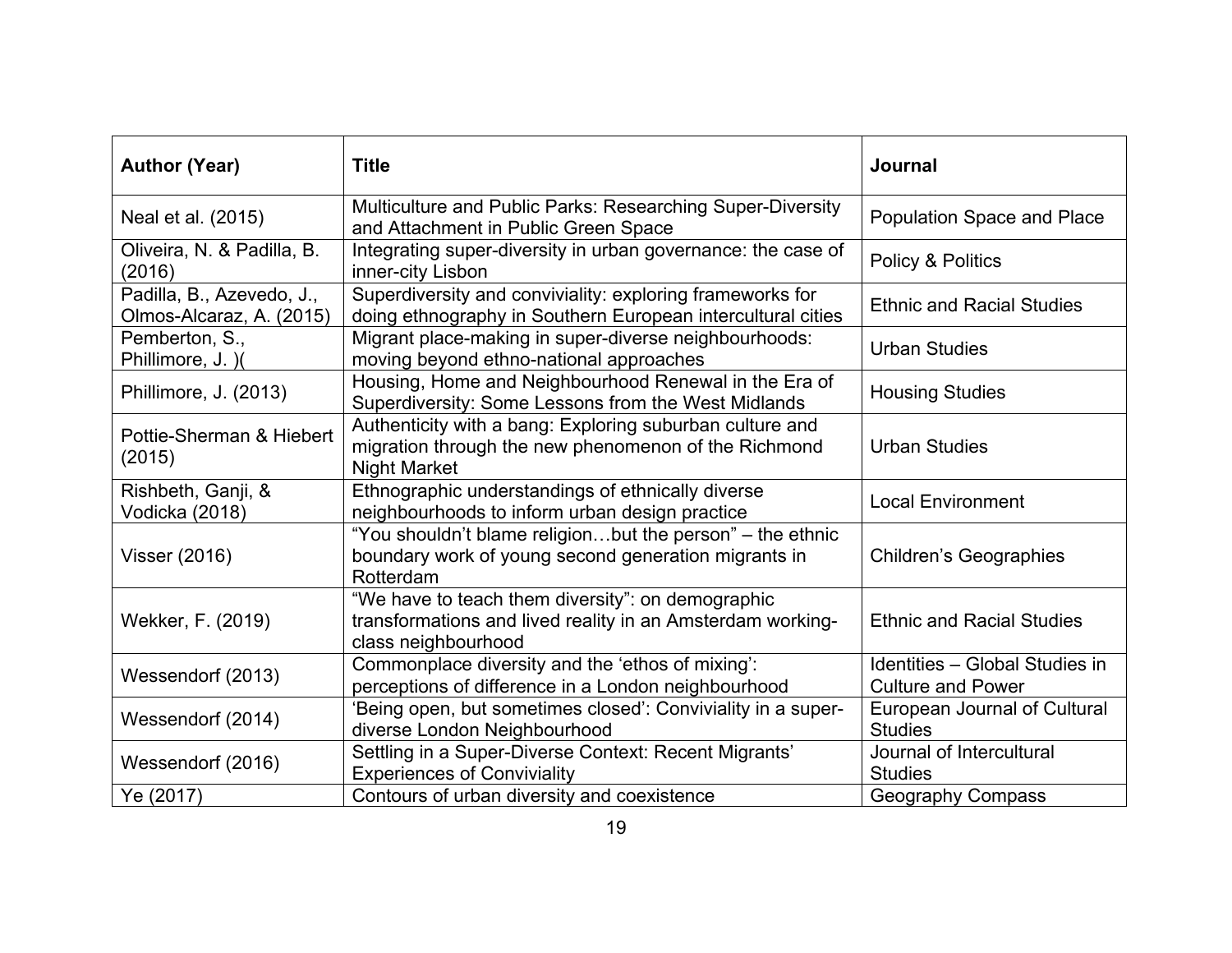|                                            |             | <b>Spatial</b>    |                        |                           | <b>Experiential</b> |                        | <b>Process</b>         |                            |  |
|--------------------------------------------|-------------|-------------------|------------------------|---------------------------|---------------------|------------------------|------------------------|----------------------------|--|
|                                            | Materiality | Micro-<br>Publics | Permeability<br>Visual | Pre-Existing<br>Diversity | Common<br>Purpose   | Quotidian<br>Diversity | Ethnography<br>Applied | Inequalities<br>Persisting |  |
| Aptekar (2019)                             |             | X                 |                        |                           |                     |                        | X                      | X                          |  |
| <b>Askins (2016)</b>                       |             | X                 |                        |                           | X                   | X                      |                        |                            |  |
| Biehl (2015)                               |             |                   |                        | X                         |                     |                        |                        |                            |  |
| Dean et al. (2018)                         |             |                   |                        | X                         |                     | X                      |                        |                            |  |
| Dirksmeier, Helbrecht &<br>Mackrodt (2014) | X           |                   |                        |                           |                     | X                      |                        |                            |  |
| Doucerain et al. (2013)                    |             | X                 |                        |                           |                     | $\pmb{\times}$         |                        |                            |  |
| <b>Gidley (2013)</b>                       | X           | X                 |                        | X                         |                     |                        | X                      | X                          |  |
| Hall (2015)                                |             |                   |                        |                           |                     |                        | X                      | X                          |  |
| <b>Hoekstra &amp; Pinkster</b><br>(2019)   | X           | X                 |                        |                           | X                   |                        |                        | X                          |  |
| Korcelli-Olejniczak &<br>Piotrowski (2017) | X           | X                 |                        |                           | X                   |                        |                        |                            |  |
| Korcelli-Olejniczak &<br>Piotrowski (2018) |             |                   |                        |                           | X                   | X                      |                        |                            |  |
| Neal et al. (2015)                         | X           |                   |                        |                           | X                   | X                      |                        |                            |  |
| Oliveira & Padilla (2016)                  |             |                   | X                      |                           | X                   |                        |                        |                            |  |
| Padilla et al. (2015)                      |             |                   |                        |                           | X                   |                        | X                      | X                          |  |
| Pemberton (2018)                           |             |                   | X                      | X                         |                     | X                      |                        |                            |  |
| Phillimore, J. (2013)                      | X           |                   | X                      | X                         |                     |                        | X                      |                            |  |
| Pottie-Sherman &<br><b>Hiebert (2015)</b>  |             |                   |                        |                           | X                   |                        |                        |                            |  |
| Rishbeth, Ganji, &<br>Vodicka (2018)       |             |                   | X                      |                           |                     | X                      | X                      | X                          |  |
| <b>Visser (2016)</b>                       |             |                   |                        |                           |                     |                        |                        | X                          |  |
| <b>Wekker (2019)</b>                       |             |                   |                        |                           |                     |                        | X                      | X                          |  |
| Wessendorf (2013)                          |             |                   |                        |                           |                     | X                      |                        |                            |  |
| Wessendorf (2014)                          |             | X                 |                        |                           |                     | X                      |                        |                            |  |
| Wessendorf (2016)                          |             | X                 |                        | X                         |                     | X                      |                        | X                          |  |
| Ye (2017)                                  |             |                   |                        |                           |                     |                        |                        | X                          |  |

<span id="page-26-0"></span>**Table 4-2 Key Themes from Hyper-Diversity and Super-Diversity Literature**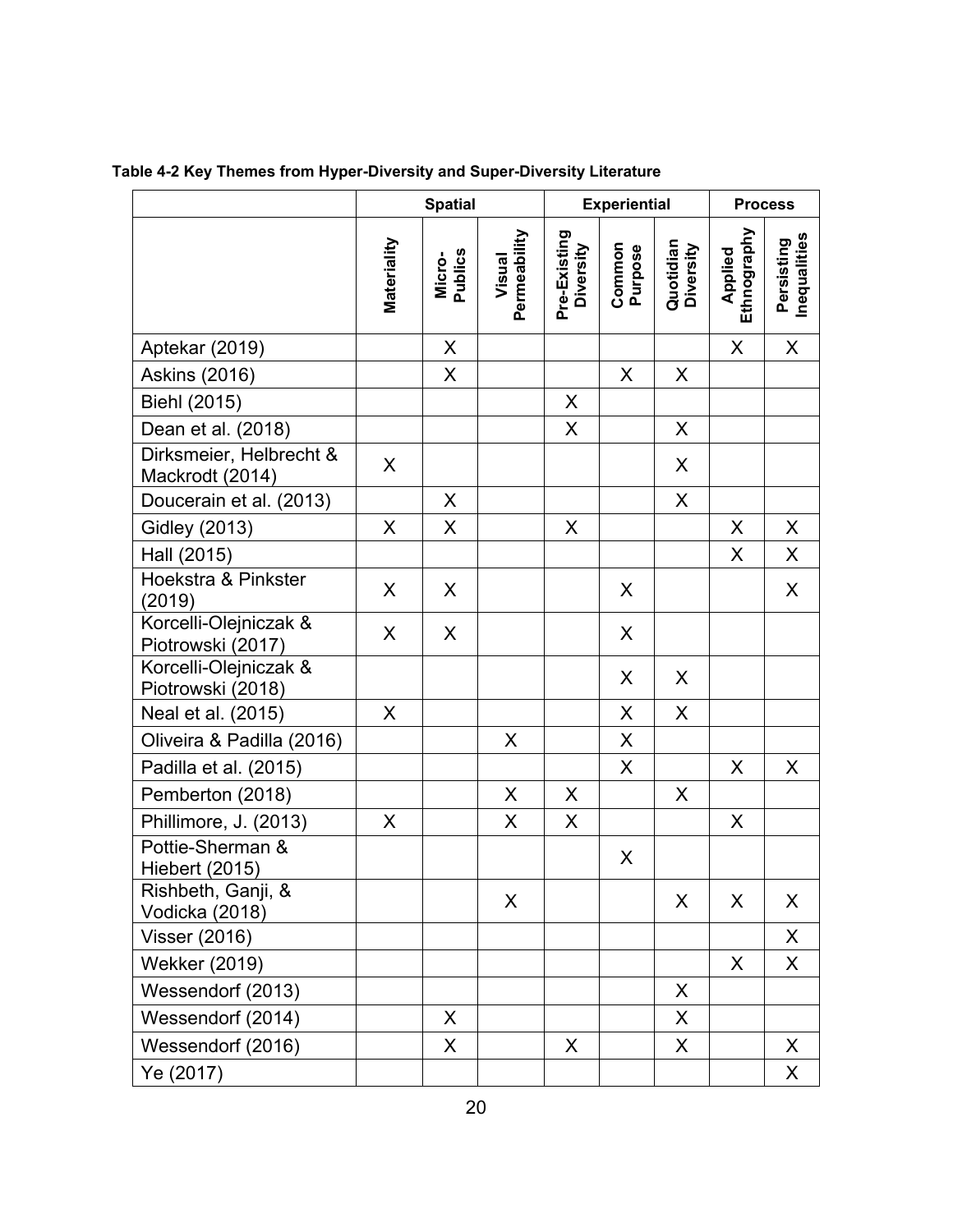#### <span id="page-27-0"></span>**4.1.1 Materiality and Place Attachment**

The physical environment of a place is a major influence on shaping local identity and culture (Dirksmeier, Helbrecht, & Mackrodt, 2014; Korcelli-Olejniczak & Piotrowski, 2018), eventually building a sense of place attachment (Hoekstra & Pinkster, 2019). Place attachment and a sense of belonging can arise from similarities between a recent migrant's home and landed countries (i.e., planting design, water features, trails etc.) (Phillimore, 2013; Neal et al., 2015). Indeed, materiality may become a central focus of nostalgic memories of places past (Gidley, 2013).

Place attachment may also present as territoriality, where an affinity for a particular environment is translated to a perceived sense of rightful ownership or belonging (Gidley, 2013). This may result in the exclusion of individuals or groups of people who are perceived to have less legitimacy in being in the contested environment than those included (Hoekstra & Pinkster, 2019).

The materiality of space can also influence how a space is used and by whom. An investment in the quality of public spaces and their maintenance can create desirable spaces for voluntary recreation (Neal et al., 2015). Bringing people into public spaces affords the opportunity to see and be seen by others and negotiate difference in the public sphere (Neal et al., 2015). In addition, quality public space that attracts people to use it can provide a space for marginalised groups to gather, be seen, and exercise a form of solidarity (Ye, 2017).

In contrast to quality public spaces, a lack of investment and upkeep in public spaces can create feelings of insecurity and danger, resulting in them being underused (Neal et al., 2015). A perceived lack of safety may discourage certain groups of people from using these neglected spaces for fear of violence or acts of racism (Ye, 2017).

#### <span id="page-27-1"></span>**4.1.2 Micro-Publics and Sustained Encounters**

Micro-publics are spaces in which sustained encounters are facilitated if not encouraged (Neal et al., 2015). The importance of micro-publics in fostering intercultural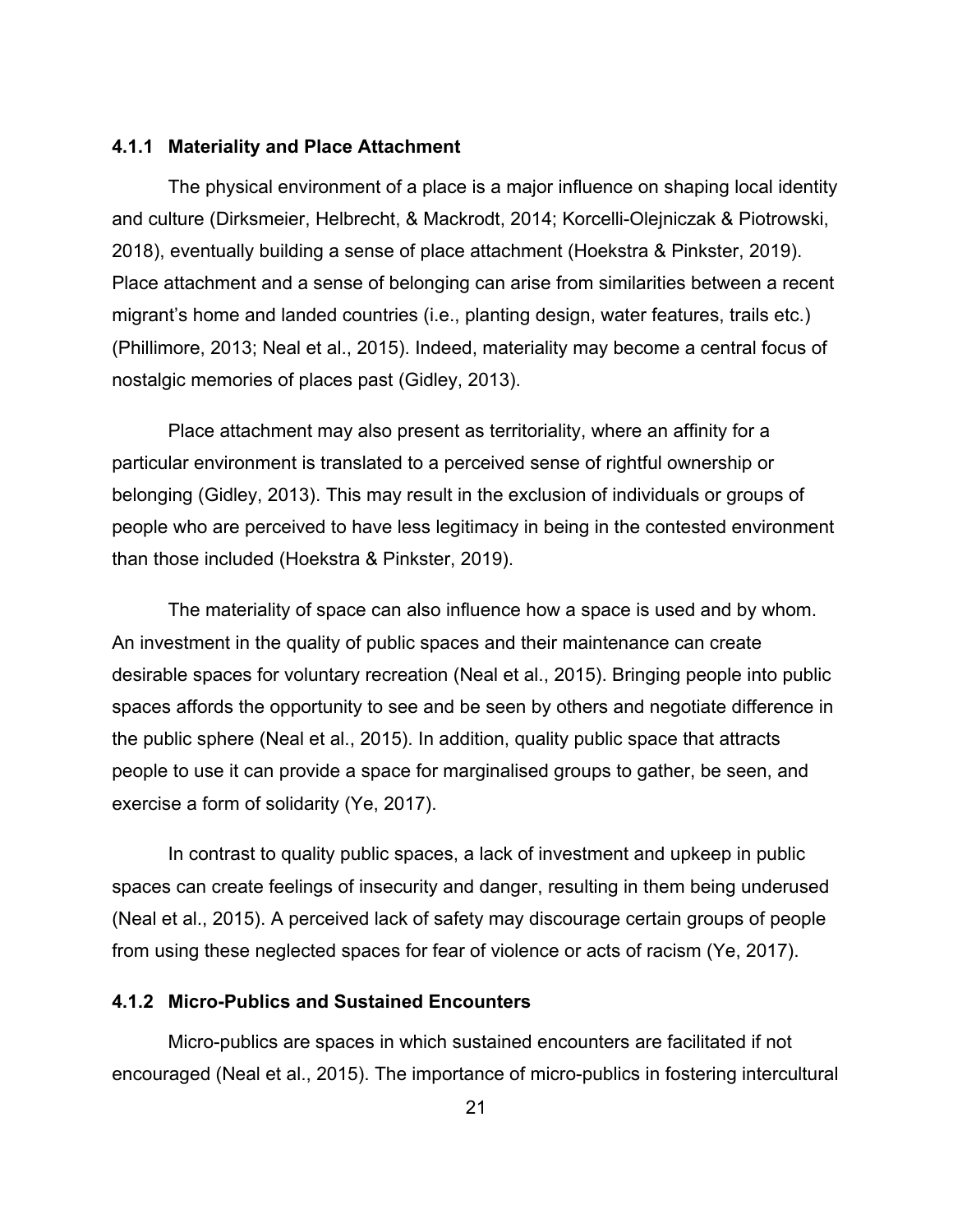exchange is often attributed to Amin (2002), who highlights their potential for meaningful interactions but also warns of the risk of exclusion. Further, existing power structures and inequalities in the macro-context may be rebuilt within micro-publics (Aptekar, 2019; Hoekstra & Pinkster, 2019) as underlying systems of oppression are not automatically addressed with the existence of these spaces.

Similar to the materiality of space, micro-publics can play a role in developing place attachment and a sense of belonging through repeated use and familiar, habitual users (Askins, 2016; Rishbeth, Ganji, & Vodicka, 2018; Aptekar, 2019). The inclusion of micro-publics in the design of public space can be as simple as benches, dog parks, and places of calm onlooking places of activity (Korcelli-Olejniczak & Piotrowski, 2017; Rishbeth, Ganji, & Vodicka, 2018).

Wessendorf (2014) distinguishes the difference between micro-public and public spaces by noting the former facilitates the discussion of difference whereas interactions within the latter are typically fleeting. Through the discussion of difference and habitual encounters, micro-publics can allow for meaningful intercultural exchange (Neal et al., 2015; Askins, 2016; Aptekar, 2019; Hoekstra & Pinkster, 2019), which challenges stereotypes and overcomes barriers (Hoekstra & Pinkster, 2019).

#### <span id="page-28-0"></span>**4.1.3 Visual Permeability of Spatial Design**

An important spatial consideration for Hyper-Diverse communities is the visual permeability of shared space. A high degree of visual permeability ensures users will feel safe within shared spaces (Rishbeth, Ganji, & Vodicka, 2018). Cooper-Marcus (2003) defines shared spaces, or shared outdoor spaces, as "…consit[ing] of spaces owned by a group and usually accessible only to that group" (pg.32). These spaces can be community gardens, playgrounds, and landscaped areas that are commonly found in condominium developments, clustered housing (Cooper-Marcus, 2003), as well as the Tower in the Park housing model.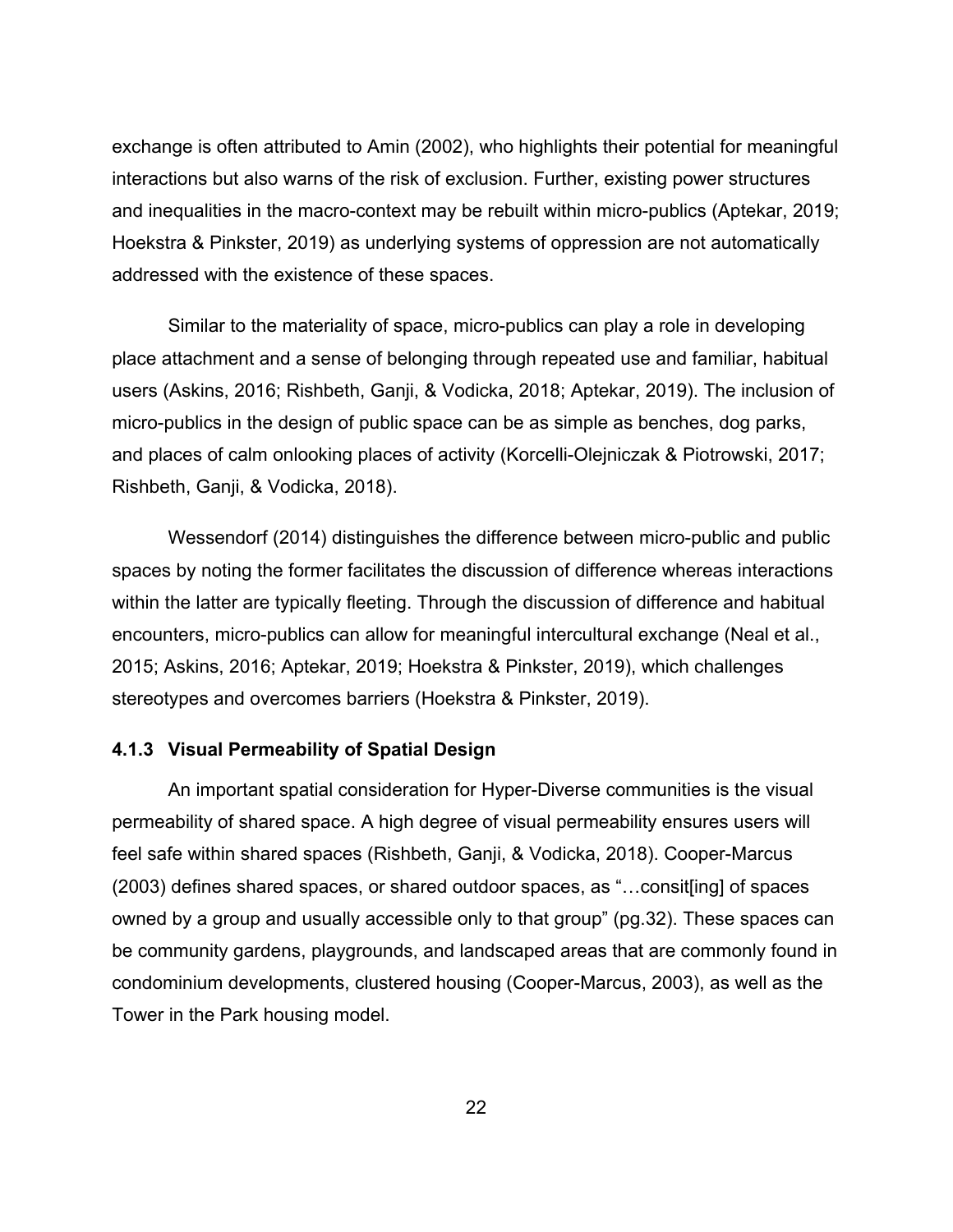Spaces with vegetation that impedes sight-lines, blind corners, and poor lighting can make users feel unsafe and discourage use (Neal et al., 2015). In addition to considerations of safety, visual permeability allows individuals and groups to see each other and be seen as having a legitimate presence (Rishbeth, Ganji, & Vodicka, 2018). This can also contribute to building commonplace diversity (see section 1.1.6). Creating opportunities for people to be seen by others is an important first step in normalizing Hyper-Diversity and creating inclusive spaces for encounter.

#### <span id="page-29-0"></span>**4.1.4 Pre-Existing Diversity Facilitates Hyper-Diversity**

Settling into a new context can be challenging for recent migrants, especially if there are significant language and cultural barriers. Existing Hyper-Diverse communities exhibit a diversity of visible and audible differences that may ease the arrival of newly landed immigrants since they are not outliers based on ethno-cultural appearances and language(s) spoken (Gidley, 2013; Wessendorf 2016). Newcomers are able to visually blend in to the existing community fabric and build connections through established migrant networks (Gidley, 2013; Phillimore, 2013; Biehl, 2015; Wessendorf, 2016). Newcomers may also feel more comfortable speaking in their primary language within these existing diverse communities because of everyday-ness of hearing multiple languages in public and shared spaces (Gidley, 2013; Phillimore, 2013; Wessendorf, 2016).

Pre-existing diversity within a community may also enable newcomers to preserve some of their own socio-cultural norms (Visser, 2016) rather than being forced to fit within the expectations of a less diverse community (Wessendorf, 2016). Further, when investigating Hyper-Diversity in Peel Region, Dean et al. (2018) found that recent immigrants cited existing diversity as a motivating factor for settling in a particular neighbourhood. Immigrants in the study in Peel Region indicated a desire to live the "…typica[l] 'Canadian Experience' of living in multi-cultural communities" (Dean et al., 2018, pg. 44). Pre-existing diversity in a community can endow a sense of freedom to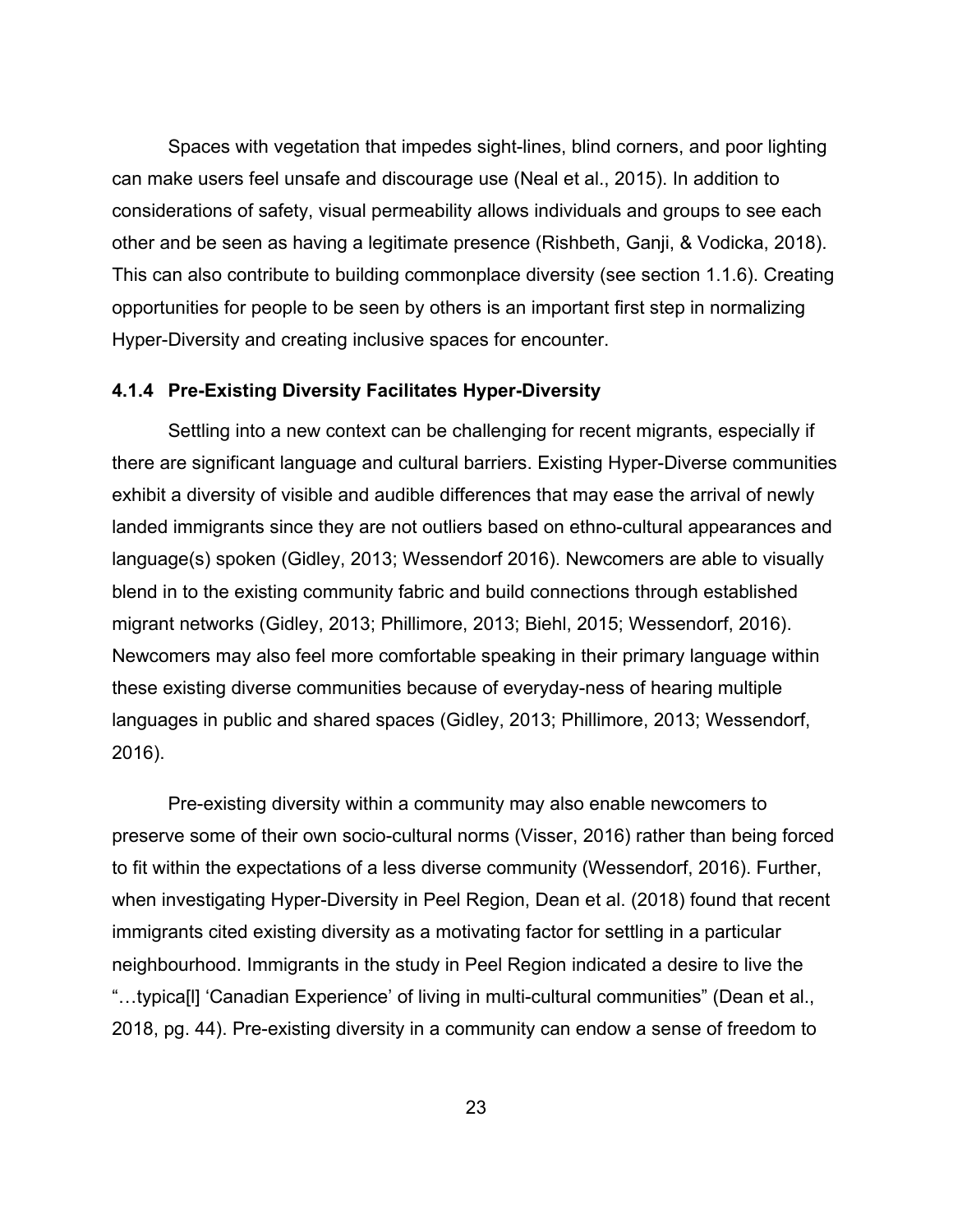express one's identity in the absence of a prescribed social mold to which newcomers must fit.

#### <span id="page-30-0"></span>**4.1.5 Common Purpose Transcends Difference**

Sharing a common purpose or activity can overcome visible and cultural differences, facilitating intercultural exchange (Neal et al., 2015; Korcelli-Olejniczak & Piotrowski, 2018; Rishbeth, Ganji, & Vodicka, 2018; Hoekstra & Pinkster, 2019,). The focus on activity alleviates the pressures of social interaction and can eschew language barriers (Rishbeth, Ganji, & Vodicka, 2018). Markets, cultural festivals, and neighbourhood events can provide legitimacy for being in public to marginalised groups, while facilitating activities independent of conversation, such as shopping, walking, and watching (Neal et al., 2015; Rishbeth, Ganji, & Vodicka, 2018). However, the ephemerality of markets, festivals, and other events may prevent meaningful intercultural exchanges as most of the interactions are fleeting and place few obligations beyond civility on participants (Doucerain et al., 2014; Neal et al., 2015; Rishbeth, Ganji & Vodicka, 2018).

A common purpose and/or shared activity may itself transition to a form of micropublic when considering habitual activities like dog-walking and taking children to the playground (Askins, 2016; Korcelli-Olejniczak & Piotrowski, 2017; 2018). The familiarity of regular users for a common purpose can create a bridge between individuals and groups and facilitate sustained encounters (Askins, 2016; Korcelli-Olejniczak & Piotrowski, 2017; 2018).

#### <span id="page-30-1"></span>**4.1.6 Quotidian Diversity Breeds Familiarity**

In addition to micro-publics for sustained interaction within and between groups, Hyper-Diverse communities need to have opportunities for fleeting encounters. These encounters are low-pressure social interactions where few obligations are placed upon those interacting (Dirksmeier, Helbrecht, & Mackrodt, 2014). Fleeting encounters typically exhibit civil and respectful behaviour towards others as difference is negotiated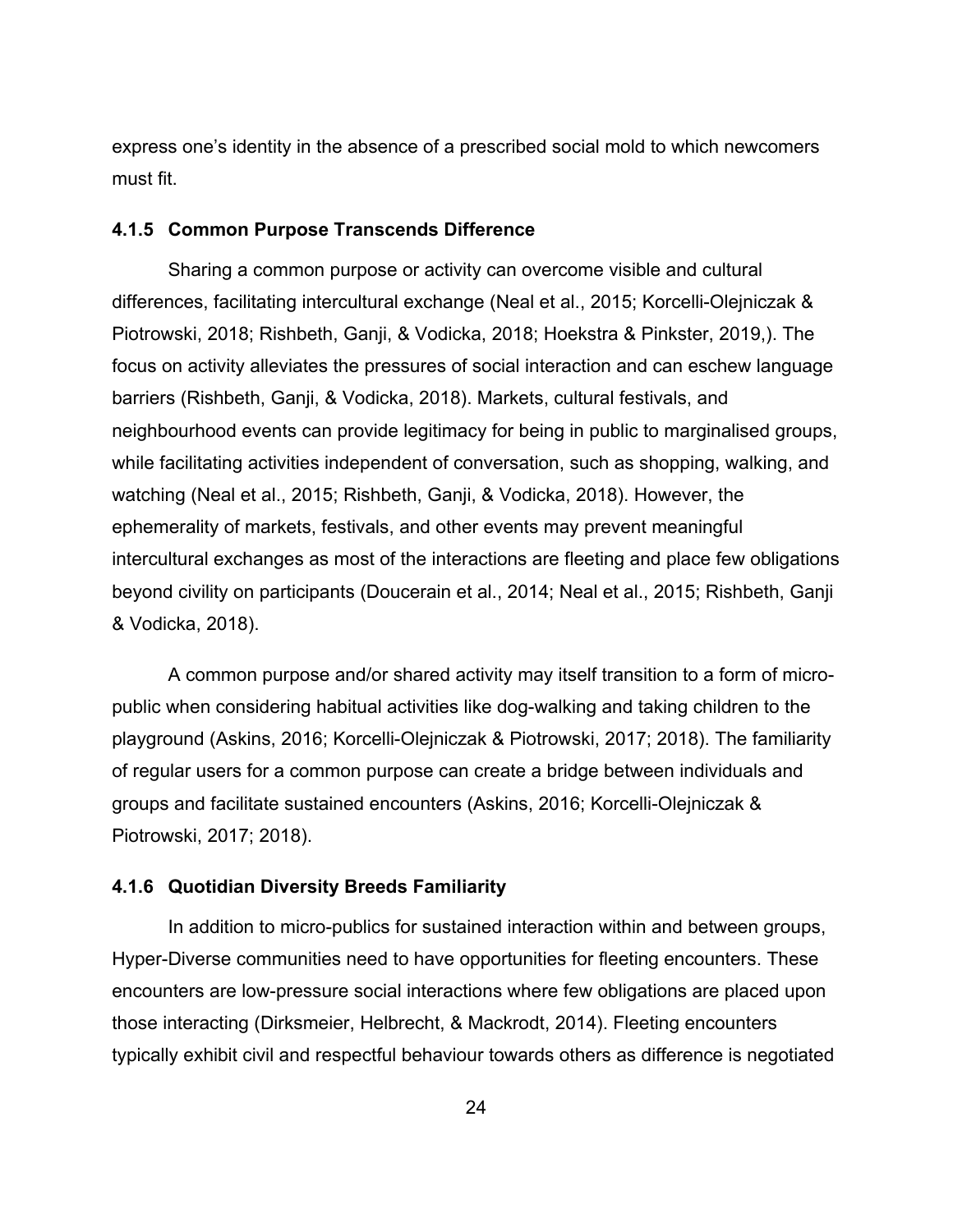through space (Gidley, 2013). Even in the absence of conversation and/or sustained conversation, quotidian diversity (the everyday encounter of difference) becomes normalized and commonplace in everyday life (Wessendorf 2013; 2016; Neal et al., 2015; Rishbeth, Ganji, & Vodicka, 2018).

Through regular exposure to diversity, stereotypes and prejudices may be challenged by simply seeing others and becoming familiar – albeit at a distance – with other groups of people. Conversely, limiting interactions to only fleeting encounters does not provide an opportunity for deepening understanding of others or meaningful intercultural exchange, which may exacerbate negative feelings towards others. Without enough information about others to challenge these negative feelings, individuals and groups often resort to stereotypes to develop a full assessment of a particular group of people (Visser, 2016). Yet, as Wessendorf (2013) notes, both fleeting and sustained encounters carry the risk of perpetuating negative stereotypes; however, a complete absence of interaction is more likely to reinforce negative sentiments.

#### <span id="page-31-0"></span>**4.1.7 Ethnography to Inform the Design Process**

Ethnography is a commonly used method in social sciences and anthropology because it allows for an in-depth understanding of an individual or group(s) of people (Rishbeth, Ganji, & Vodicka, 2018). An ethnographic approach requires a commitment from the researcher, professional, and/or designer to the community being studied because it relies on relationships built over time as well as an appreciation for the everyday lived experience of members of that community (Gidley, 2013; Rishbeth, Ganji, & Vodicka, 2018). An ethnographic approach places a new lens on identity that goes beyond the standardized categories of race, ethnicity, gender, etc., and towards an appreciation of the hybrid and creolized nature of Hyper-Diverse communities (Gidley, 2013).

The in-depth focus of ethnography may obscure other outside or adjacent factors that may influence the daily life of individuals in Hyper-Diverse communities. Hall (2015) advocates for a *trans-ethnographic* method of researching Hyper-Diverse communities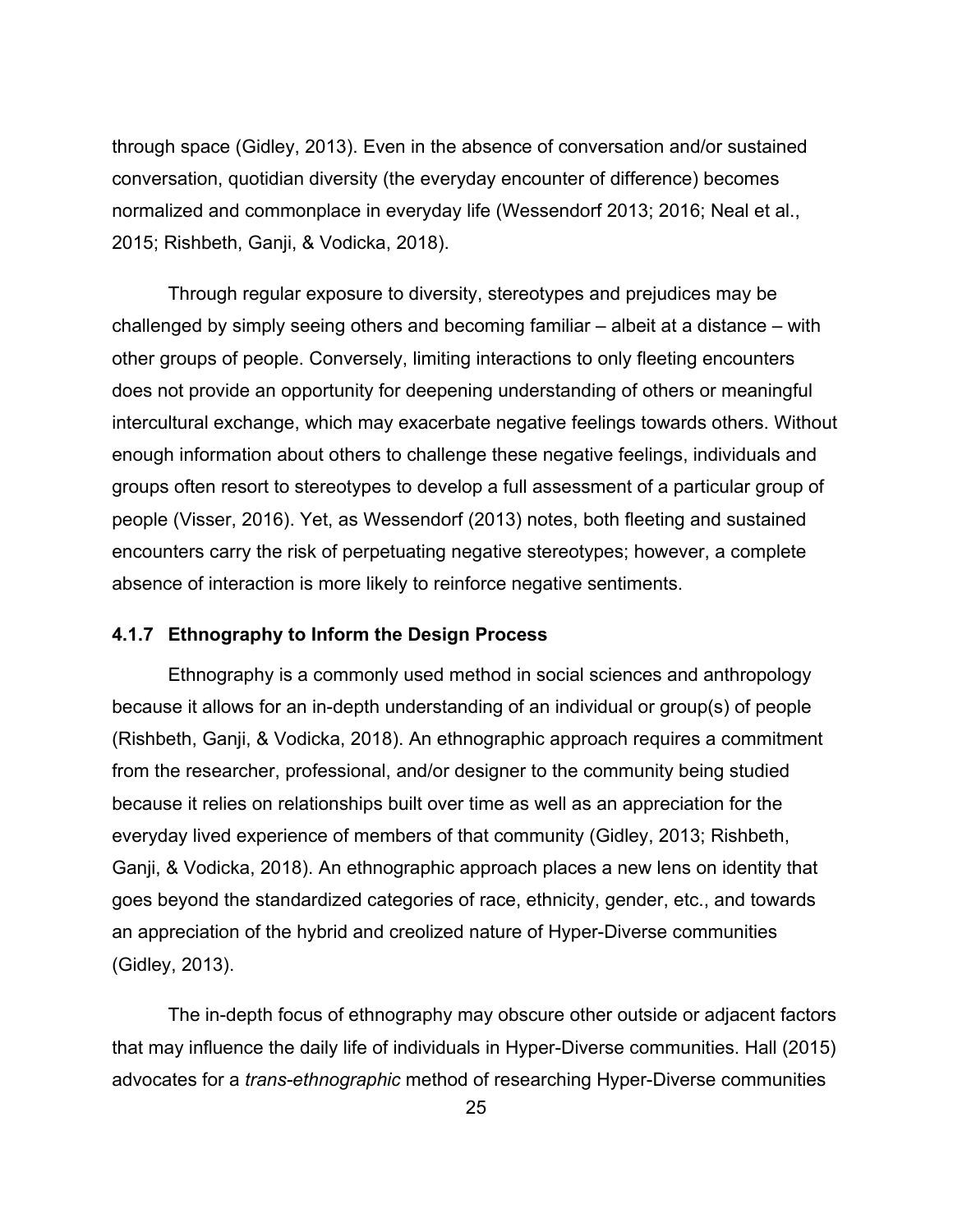across micro-, meso-, and macro-scales to provide insight on the complexities of these communities. Indeed, by their very nature, Hyper-Diverse communities are not limited by physical neighbourhood boundaries; rather, individuals often maintain trans-national ties across their trajectory of arrival adding to the palimpsest of identity (Hall, 2015). This multi-scalar approach can also assist researchers and practitioners to identify underlying inequitable distribution of power and resources (see section 1.1.8).

#### <span id="page-32-0"></span>**4.1.8 Persisting Inequalities Pose Barriers to Social and Economic Mobility**

Throughout the Hyper-Diversity and Super-Diversity literature, the issues of underlying systems of oppression, unequal distributions of power and resources, and intolerance were all cited as persistent problems (Gidley, 2013; Wessendorf, 2013; 2016; Visser, 2016; Ye, 2017; Rishbeth, Ganji, & Vodicka, 2018; Aptekar, 2019; Hoekstra & Pinkster, 2019). Gidley (2013) notes that simply celebrating diversity does nothing to challenge the pre-existing imbalance of power and daily prejudices experienced by marginalised groups. Even with the inclusion of quality materials, micropublics, high visual permeability, neighbourhood festivals, and opportunities for fleeting encounters, negative feelings towards others may persist in the private sphere (Gidley, 2013; Wessendorf, 2013). As highlighted in the above sections, these design considerations risk excluding those who are perceived to not belong, or do not comply with unwritten socio-cultural norms and values (Ye, 2017; Aptekar, 2019).

Rishbeth, Ganji, & Vodicka (2018) state that a lack of understanding of diverse patterns of socializing can permeate into the design and planning professions which ultimately recreates the marginalization of vulnerable communities. Recent immigrants are faced with the challenge of starting a new life in an often unfamiliar geographic, linguistic, and cultural context, all of which impact an individual's social and economic mobility.

It is important for researchers and practitioners to seek out solutions that challenge the existing imbalance of power and inequitable allocation of resources and space.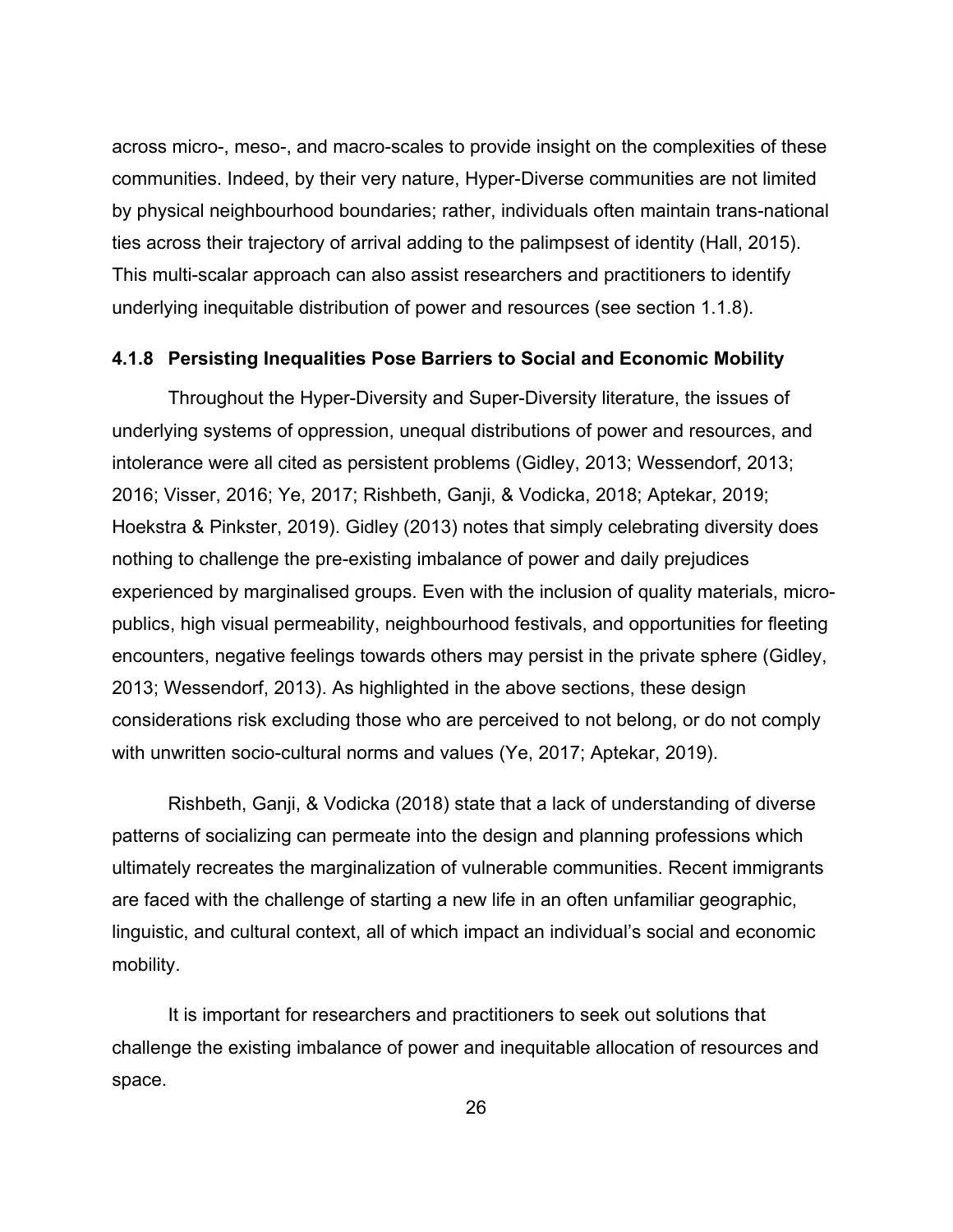### <span id="page-33-0"></span>**4.2 Case Study: The Tower Renewal Partnership**

In order to build a case study of the TRP, it is important to first provide the temporal, policy, and geographical contexts of the Tower Neighbourhoods themselves. For the purpose of this thesis, the term Tower Neighbourhoods refers to clusters of post-war high-rise apartment buildings as well as single high-rise apartment towers from the same era. This section provides a brief history of the Tower Neighbourhoods and the key influencers on their site-scale design features as well as their location within the regional context of the Greater Toronto Area. The demographic trends and challenges within the Tower Neighbourhoods are discussed as a precursor to the creation of the TRP in 2008. Finally, the TRP is explored in greater detail in terms of its partner organizations, goals, and initiatives within Toronto's Tower Neighbourhoods.

#### <span id="page-33-1"></span>**4.2.1 History of Tower Neighbourhoods**

The City of Toronto is home to nearly 1,000 high-rise apartment towers built during the postwar housing boom from the 1950s to the early 1980s; the towers comprise nearly half of the City's rental housing stock (Centre for Urban Growth and Renewal, 2012; Poppe & Young, 2015). This housing boom coincided with the establishment of the Metropolitan Government of Toronto in 1960, the second in North America, which attracted key figures such as Eugene G. Faludi, Hans Blumenfeld, and Gordon Stevenson (Stewart 2007). The amalgamation of the five boroughs surrounding the City of Toronto (Etobicoke, North York, York, East York, and Scarbourough) to form Metropolitan Toronto was used as a strategy to stimulate development across the Metro area by coordinating private and public development efforts (Stewart, 2008). These influential architects and planners brought modernist and European ideals to the City of Toronto in a time of population growth, increased housing, and government supported development (Stewart, 2007, 2012).

Eugene G. Faludi in particular was an advocate for the Tower in the Park housing model (Stewart, 2007), a common type of Tower Neighbourhood in Toronto. After arriving in Canada during World War Two, Faludi became involved in the planning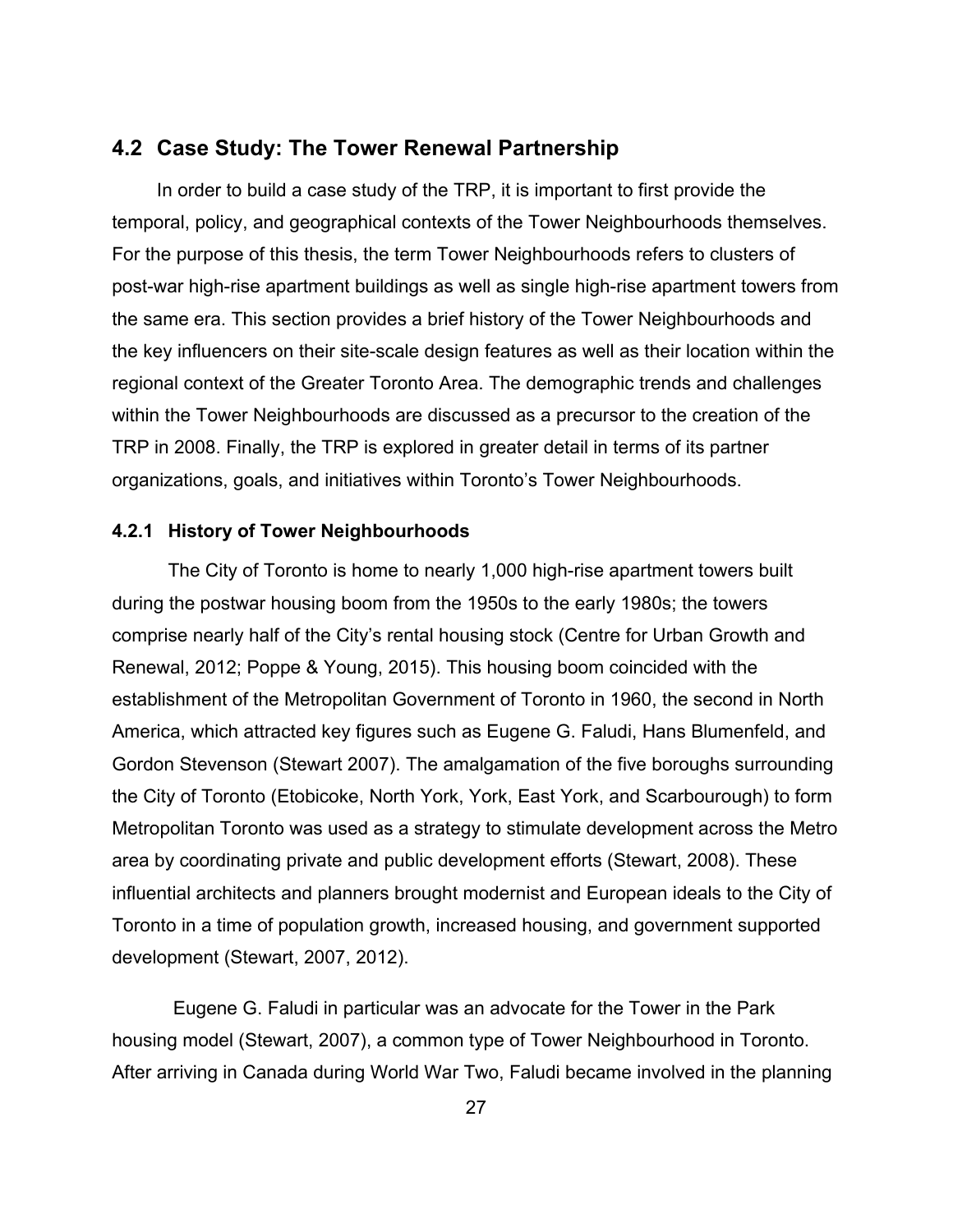and urban renewal projects in Toronto (Canadian Institute of Planners, n.d.). The City of Toronto Master Plan created by Faludi (1943) enabled the City to take on renewal efforts for housing and infrastructure (Canadian Institute of Planners, n.d.<sup>1</sup>; White, 2007).

Hans Blumenfeld was born in Germany and emigrated to the United States in 1924 (Canadian Institute of Planners, n.d.<sup>2</sup>). Blumenfeld worked as an architect in New York, Baltimore, and Los Angeles before eventually joining the Russian State Planning Institute in 1930 (Canadian Institute of Planners, n.d.2). Blumenfeld's career continued to bring him back and forth across the Atlantic until the United States State Department declined to renew his passport during the McCarthy era (Canadian Institute of Planners, n.d.<sup>2</sup>). It was at this point that Blumenfeld came to Canada and took a job as the Assistant Director of the Metro Toronto Planning Board in 1955 (Canadian Institute of Planners, n.d.<sup>2</sup>). Much like Eugene G. Faludi, Blumenfeld played a key role in shaping the City of Toronto Official Plan in 1959 (Canadian Institute of Planners, n.d.<sup>2</sup>).

Gordon Stevenson had a similar impact on Toronto's shift towards modernist planning principles. Stevenson was heavily invested in the New Town developments in the United Kingdom, and while in Toronto, he worked as the director of the University of Toronto's emergent School of Planning (Stewart, 2007).

The significance of these planners to the shape and character of the City of Toronto cannot be overstated. Arriving to Canada as immigrants themselves, it seems only fitting that their new town designs and plans for urban renewal would eventually become home for subsequent generations of immigrants.

The construction of Toronto's Tower Neighbourhoods marked an achievement in construction innovation: the concrete flying form (Tower Renewal Partnership, 2016). This method of construction allowed developers to erect building stories quickly, resulting in an explosion of high-rise towers in a short period of time (Tower Renewal Partnership, 2016). The concrete skeleton of many of these Tower Neighbourhoods is a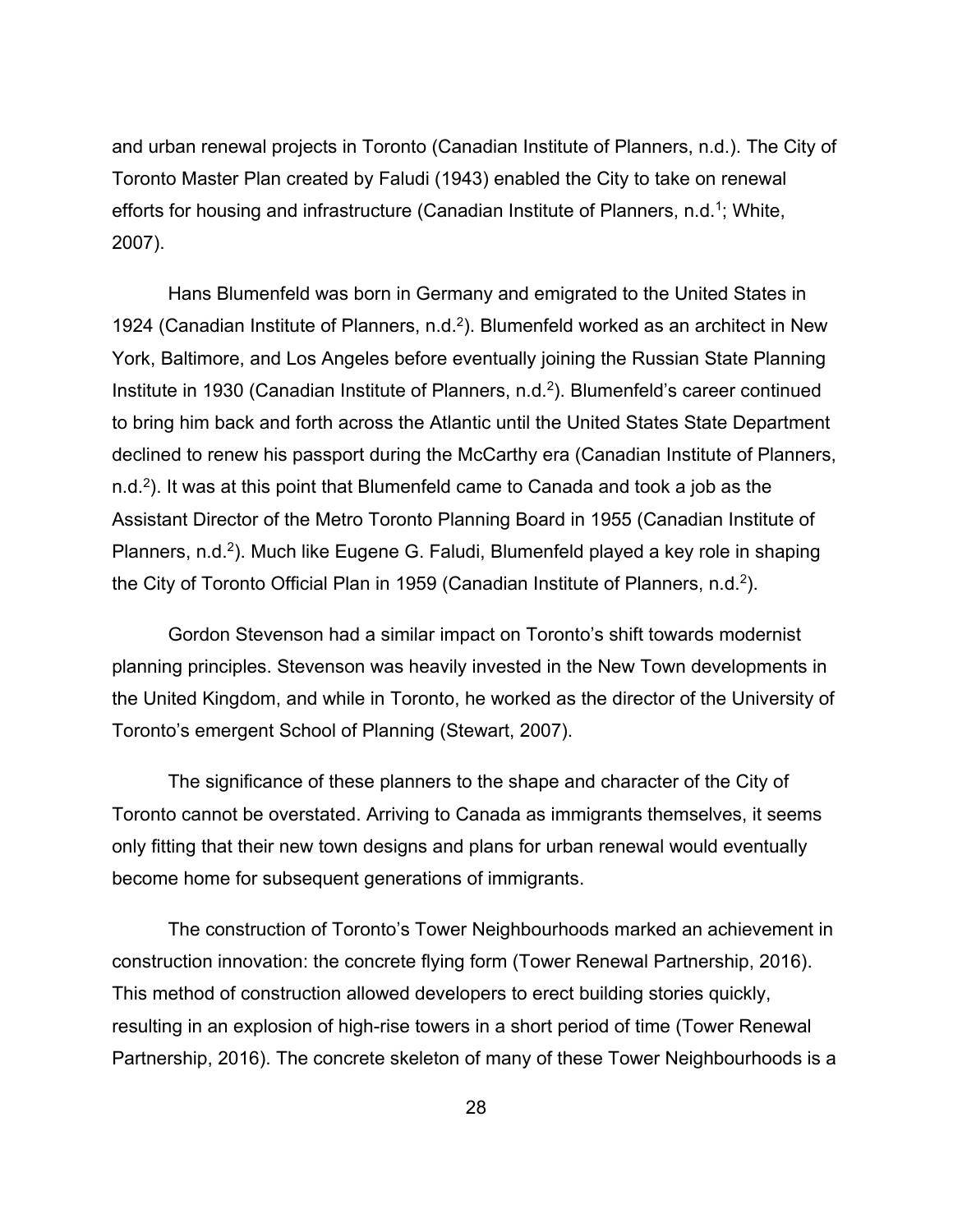motivating factor in their renewal, as they are for the most part in good condition and viable for revitalization (Tower Renewal Partnership, 2016).

#### <span id="page-35-0"></span>**4.2.2 Design Intent of the Tower in the Park Model**

The Tower in the Park housing model emerged during post-war reconstruction efforts in Europe which incorporated modernist principles to provide not only affordable, high-density housing, but also an equitable and just democratic society (Stewart, 2012). The modern concrete towers were an answer to poor quality tenement housing and housing shortages in Europe (Stewart, 2012).

In Toronto, The Tower in the Park housing model provided an alternative to living in the downtown core, while still having ready access to its features and amenities (Stewart, 2007; Centre for Urban Growth and Renewal 2012). The clusters of high-rise apartment towers became the most popular form of housing for Toronto's middle class for more than 20 years (Stewart, 2007; Poppe & Young, 2015). The Tower in the Park housing model has been celebrated as an innovative form of high-density housing in Toronto and has created the characteristic high-rise skyline. Moreover, the space surrounding the Towers allowed the City of Toronto to maintain open space in urban areas while still achieving housing density targets (Centre for Urban Growth and Renewal, 2012).

The spatial arrangement of the Tower in the Park model was predicated on access to a personal vehicle in order to access surrounding businesses and community amenities, and to conduct errands. The intended residents for the Tower Neighbourhoods of Toronto were young couples, retirees, and empty-nesters who desired to live outside the commotion of the City centre (Centre for Urban Growth and Renewal, 2012).

Toronto's Tower Neighbourhoods were built in a time of support for the middleclass of Canada and were designed based on a different type of urbanism than is preferred today (Santopinto, 2019). The landscape of the Tower Neighbourhoods was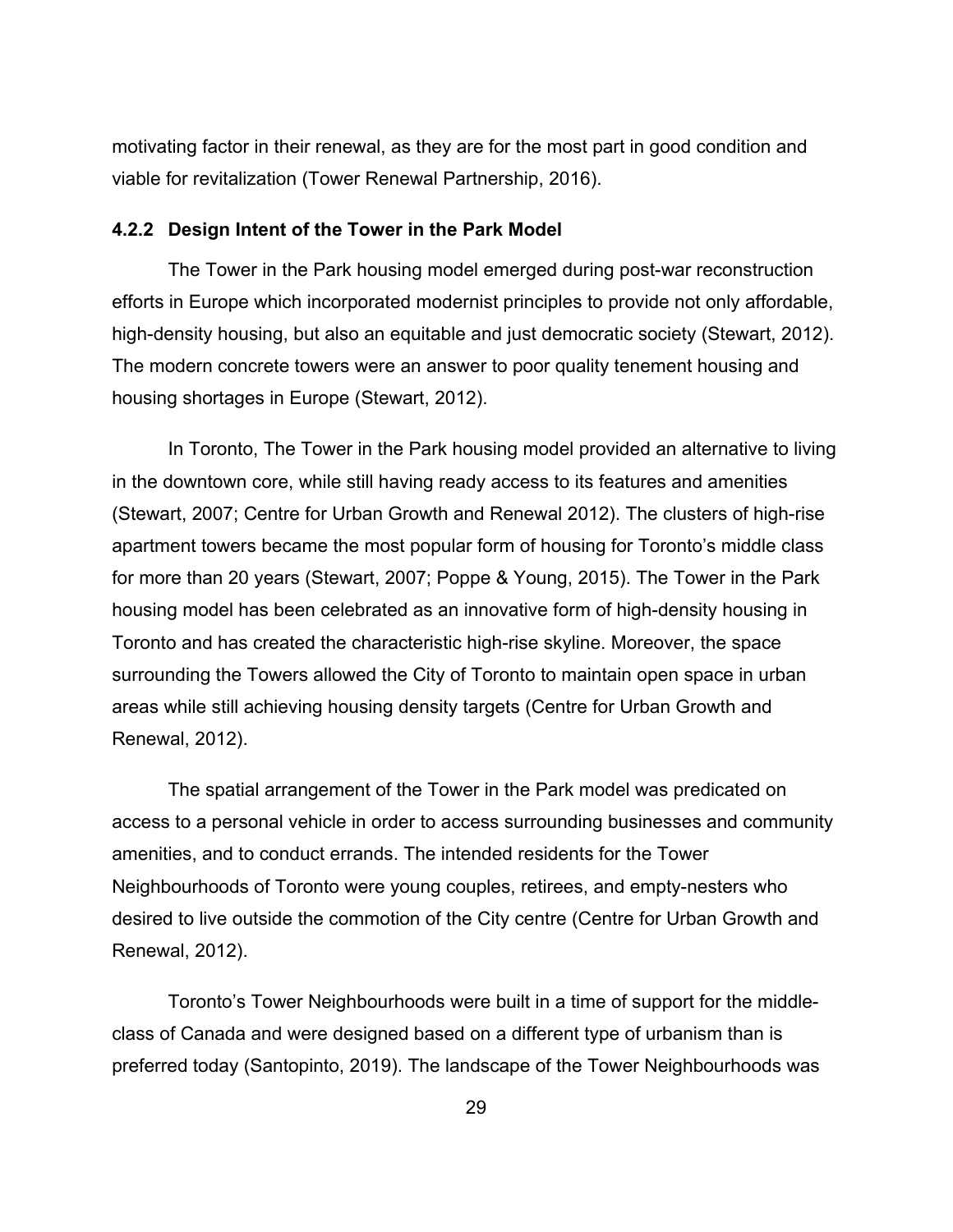designed to be experienced by car as seen through the large distances from Towers to community services and amenities, as well as large expanses of surface parking in Tower Neighbourhoods (Santopinto, 2019). At the time of the first Tower Neighbourhoods – Thorncliffe and Flemingdon Park – the Don Valley Parkway had recently been finished, providing easy access to downtown Toronto via automobile travel (Centre for Urban Growth and Renewal, 2012). These Tower Neighbourhoods were master planned to be self-sufficient communities; however, at the local scale, single-use zoning restrictions prevented commercial operations to be integrated into the Towers themselves (Centre for Urban Growth and Renewal, 2012). Tower Neighbourhoods reflect the land-use planning ideals of the time as seen by large open space that physically separates the residential from commercial, institutional, and civic uses of space (Centre for Urban Growth and Renewal, 2012). In contrast to masterplanned communities like Thorncliffe and Flemingdon Park, most of the Tower housing stock in Toronto was developed in the absence of a rigorous planning approach and as a result community services, amenities, greenspace, and employment opportunities are poorly integrated (Sewell, 1993). Tower Neighbourhoods also often featured on-site amenities such as tennis courts, basketball courts, and swimming pools – many of which are currently underused and in disrepair (Felix, 2019). These features were part of the original vision for these communities and reinforced the aesthetic values of the Tower in the Park model (Centre for Urban Growth and Renewal, 2012).

#### <span id="page-36-0"></span>**4.2.3 Current demographic trends of the Tower Neighbourhoods**

The make-up of Toronto's Tower Neighbourhoods has changed from middleclass residents to a diversity of newly-arrived immigrants and low-income families (Hulchanski, 2006). This is partly due to the shifting federal immigration policies in Canada in the 1960s and 1970s, as well as a general trend of higher-income families moving to downtown Toronto (Hulchanski, 2006). The Tower Neighbourhoods are a vestige of affordable housing options in a City that has an increasingly high cost of living (Saunders, 2016). New Canadians and recent immigrants arriving with few economic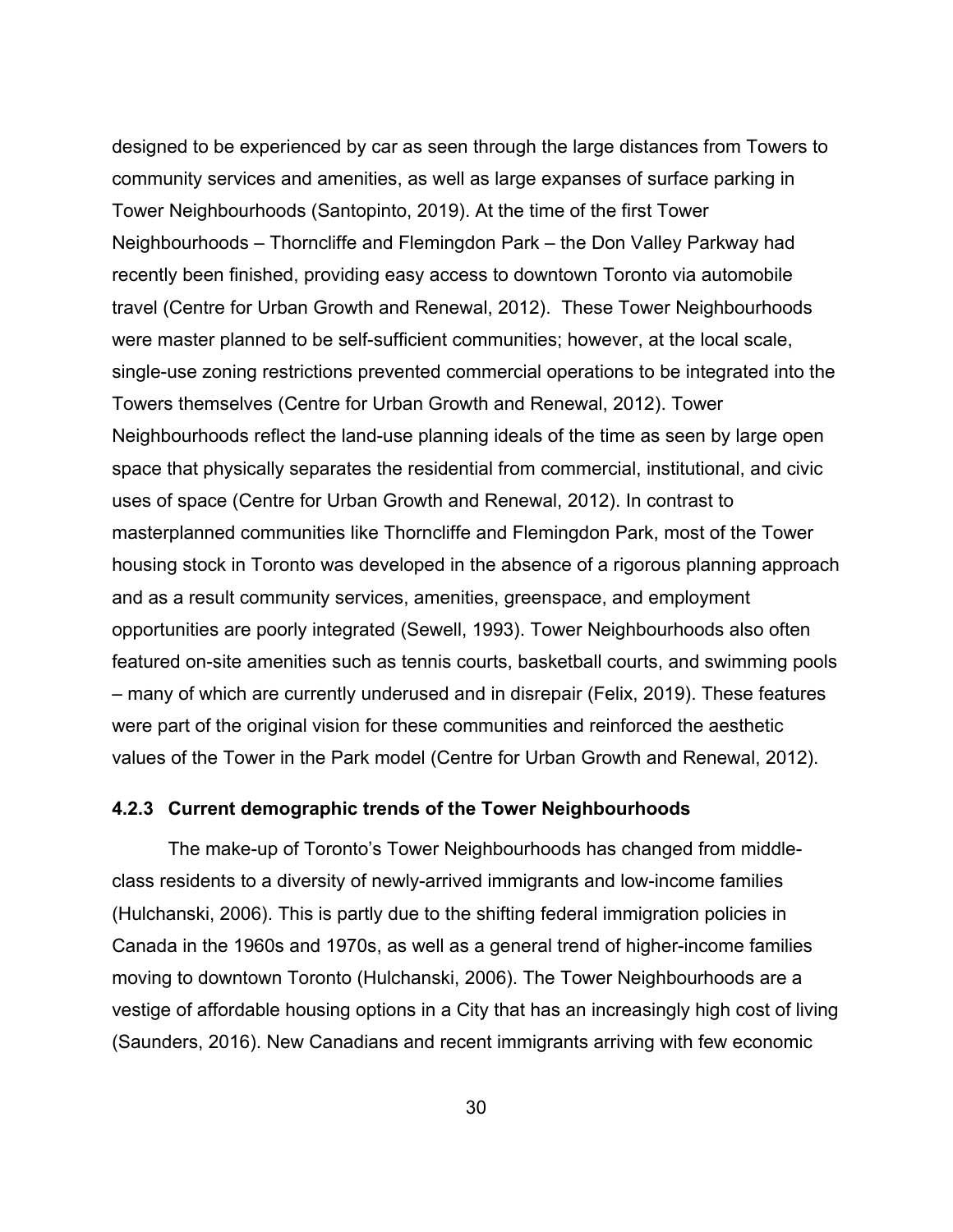resources at their disposal are being funneled into Toronto's Tower Neighbourhoods through a lack of alternative housing options (Saunders, 2016).

The needs and priorities of the Tower Neighbourhood households are not the same as those imagined by their designers. Residents in Tower Neighbourhoods have lower rates of car ownership; access to transit is important, although insufficient in many ways (Santopinto, 2019). Recent immigrants may require access to language services or skills training and development; these were not included in the Neighbourhoods original conception (Santopinto, 2019).

#### <span id="page-37-0"></span>**4.2.4 The Tower Renewal Partnership**

In response to the aging infrastructure within Toronto's Tower Neighbourhoods, ERA Architects initiated a multi-sectoral collaborative called the Tower Renewal Partnership (Tower Renewal Partnership,  $n.d<sup>1</sup>$ ). The TRP is led by the Centre for Urban Growth and Renewal (CUG+R) and includes members from Maytree, United Way of Toronto & York Region, Evergreen, and DKGI Incorporated. In addition to these core partners, TRP has a diverse advisory group comprised of government, private sector, non-profit, and academic institutions.

With the abundance of post-war Tower Neighbourhoods in the Greater Toronto Area (GTA) and across Canada, TRP explores innovative solutions to create "…more complete communities, resilient housing stock and healthy places, fully integrated into their growing cities" (Tower Renewal Partnership, 2016).

The primary strategies of the TRP are: (1) to revitalize housing stock to improve energy efficiency and resident comfort; (2) to invest in community amenities that facilitate the development of economic and social capital; and (3) to integrate mixed-use growth through infill where appropriate (Tower Renewal Partnership, 2016). These strategies comprise what is called Comprehensive Tower Renewal (CUG+R, 2018).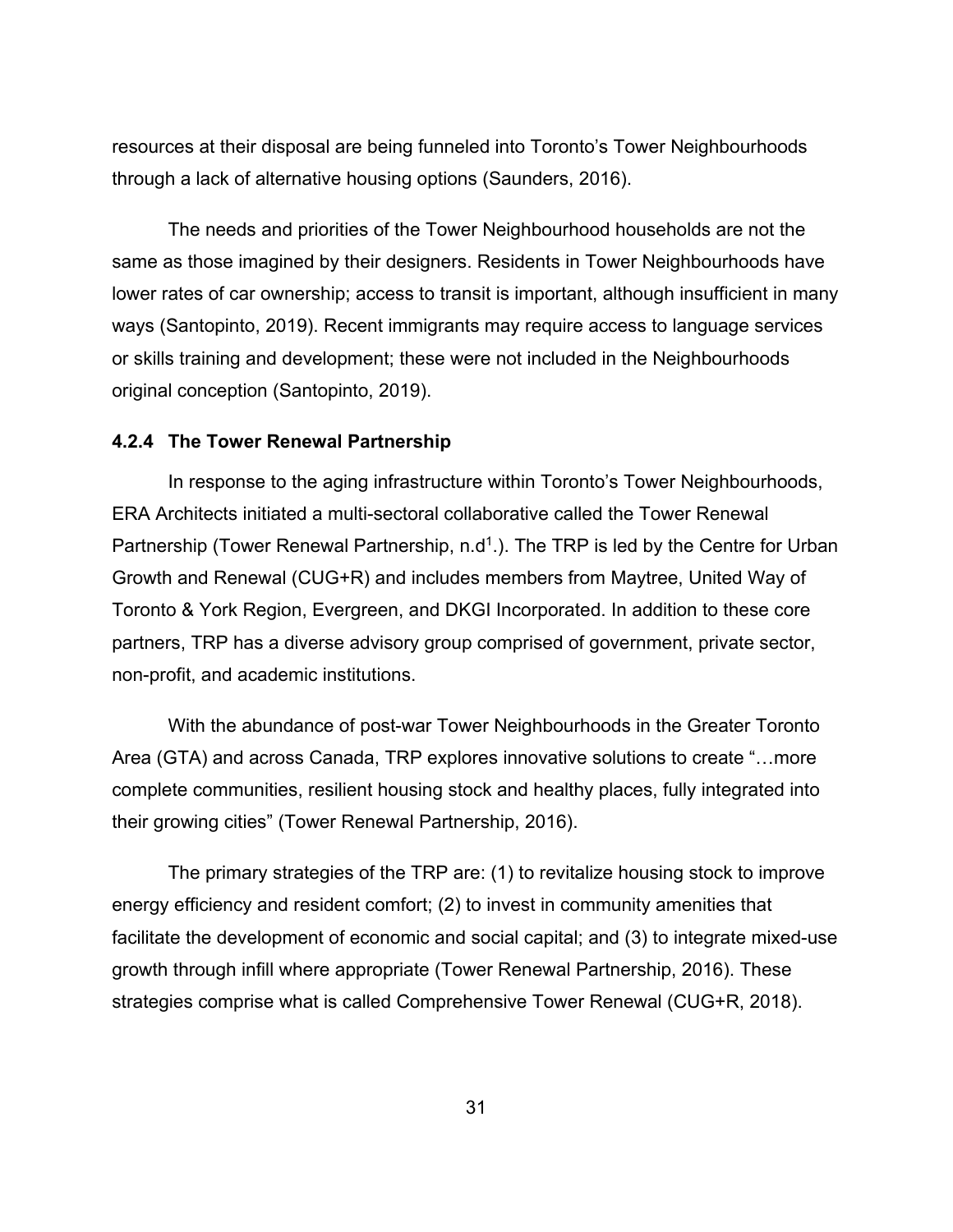#### **4.2.4.1 Impact Areas**

In addition to the TRP strategies, there are six impact areas that direct its initiatives. The impact areas focus on alleviating the challenges and barriers faced by residents of Tower Neighbourhoods and are supported by a multitude of studies conducted by the partners of TRP.

#### *Greenhouse Gas Reduction*

The apartment towers of Toronto's Tower Neighbourhoods are one of the most carbon-intensive housing types in Canada, a result of aging infrastructure and poor thermoregulation (Stewart, 2007; Tower Renewal Partnership, 2017). The poor energy performance of these Towers is a result of outdated building codes that do not require optimized building envelopes to prevent air leaks and drafts (Stewart, 2007; City of Toronto, 2008; Tower Renewal Partnership, 2017). As a result, the amount of energy required to create thermal comfort within apartment towers is 20 times greater per square metre than a conventional single-family home (City of Toronto, 2008), contributing to Greenhouse Gas (GHG) emissions in the City of Toronto (Tower Renewal Partnership, 2017). The sheer abundance of postwar Towers in the City means that this housing form represents a sizeable portion of Toronto's total residential GHG emissions (Kesik & Saleff, 2010). In his report on the possibilities of a sustainable future through Tower Renewal, Stewart (2007) highlights that a single apartment tower can contribute as much as 1,000 tonnes of GHGs annually. Further, the additional energy required to maintain thermal comfort makes postwar Towers very costly to operate (City of Toronto, 2008).

A deep retrofit of the aging Tower housing stock would enable the reduction of GHG emissions across Toronto as well as improve the thermal comfort of residents (Kesik & Saleff, 2010). In partnership with the Daniels School at the University of Toronto, the TRP has conducted several studies on how the retrofit of postwar Towers can reduce GHG emissions by as much as 50 percent (Stewart & Thorne, 2010).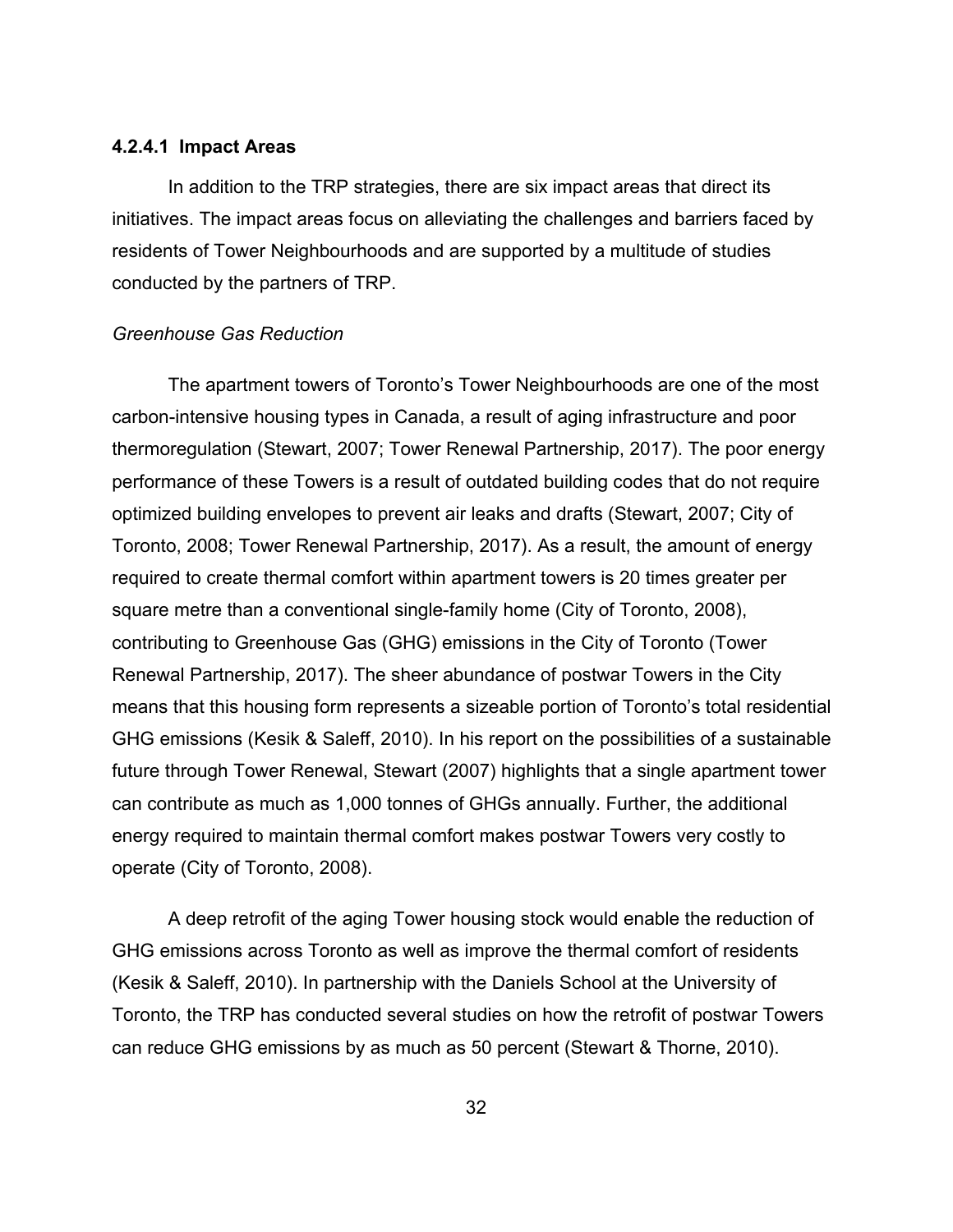#### *Growth*

Under-utilized open space and derelict amenities are often found surrounding clusters of Towers in Tower Neighbourhoods. The abundance of space within these neighbourhoods presents an opportunity to promote sustainable growth in line with Provincial goals of resiliency (Centre for Urban Growth and Renewal, 2018). However, strict bylaws that limit mixed-use development in some Tower Neighbourhoods present a challenge to meaningful growth (Centre for Urban Growth and Renewal, 2012).

Toronto's Tower Neighbourhoods have some of the highest population density in the City; however, a significant disconnect exists between residents and community services and amenities (Kesik & Saleff, 2010). A strategic approach to infilling underutilized space within the Tower Neighbourhoods could provide residents with greater access to resources such as health care, childcare, public transit, and other communitybased programming (Centre for Urban Growth and Renewal, 2012). Infill can also be used to better define space and create socially positive adjacencies within Tower Neighbourhoods by introducing clear transitions between public, shared, and fully private space (Stewart, 2009). An added benefit of infill is its potential to financially support other improvements within a Tower Neighbourhood by creating opportunities for additional residential and commercial property leases (Centre for Urban Growth and Renewal, 2018). Retrofits can be prohibitively expensive for building owners; therefore, providing a financial instrument for Tower Renewal can incentivize improvements (Centre for Urban Growth and Renewal, 2018).

#### *Complete Communities*

The concept of Complete Communities is a widely accepted notion; it suggests that a community should provide access to services, amenities, and other daily needs of people within that community (Centre for Urban Growth and Renewal, 2012). The Tower Neighbourhoods have become physically and socially isolated as a result of outdated zoning regulations, inadequate access to transit, and limited amenities located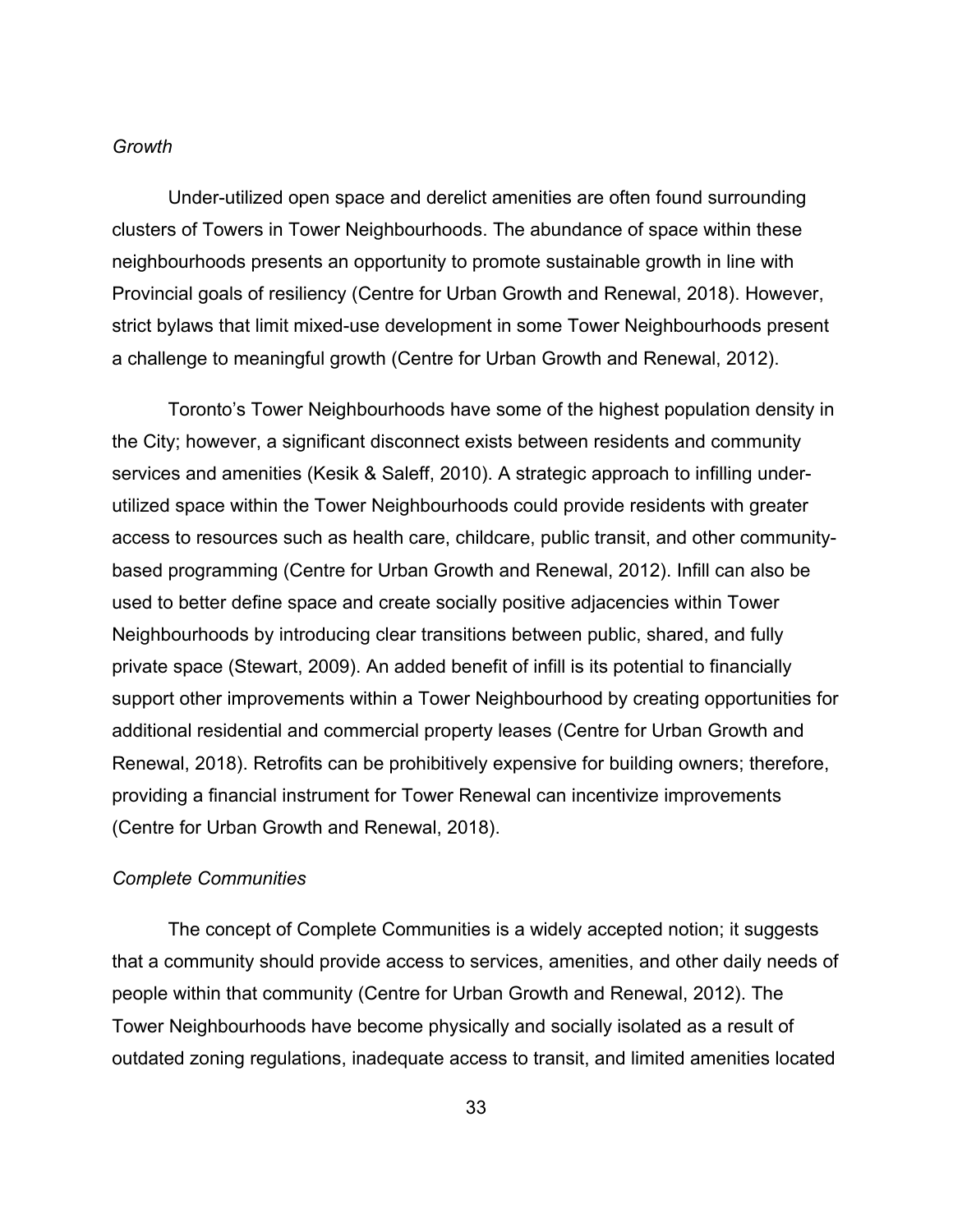close to Tower Neighbourhoods (Kesik & Saleff, 2010; Centre for Urban Growth and Renewal, 2012; 2018). The inability to meet the daily needs of Tower Neighbourhood residents has created a concentration of poverty in these communities (City of Toronto, 2008; Centre for Urban Growth and Renewal, 2012) that are recognized as important landing spots for recent immigrants (Stewart & Thorne, 2010; Centre for Urban Growth and Renewal, 2012; Saunders, 2016). Residents of Tower Neighbourhoods typically rely on walking, cycling, and public transit to carry out their daily activities; however, the intended residents of the Towers in the Park were anticipated to travel mostly by car (City of Toronto, 2008).The lack of services and amenities within Tower Neighbourhoods requires current residents to travel far on foot or by other means due to a low rate of car ownership (Kesik & Saleff, 2008; Stewart & Thorne, 2010; Centre for Urban Growth and Renewal, 2012)

Creating Complete Communities in Toronto's Tower Neighbourhoods would enhance the quality of life for all their residents and provide opportunities to develop social and economic mobility. By providing easier access to services like health care, youth programs, and employment training, the daily needs of these increasingly diverse communities can be better met (City of Toronto, 2008; Stewart & Thorne, 2010).

#### *Affordability*

Tower Neighbourhoods are an important affordable housing resource in the City of Toronto (City of Toronto, 2008; Centre for Urban Growth and Renewal, 2012). As much as 43 percent of Tower households are low income families and half of Toronto's Tower Neighbourhoods are home to 50 percent or more foreign-born residents (Stewart & Thorne, 2010; Centre for Urban Growth and Renewal, 2012). The affordability of this housing type is a key factor in the concentration of poverty in these neighbourhoods, as well as the high proportion of new immigrants who arrive with fewer economic resources at their disposal (Poppe & Young, 2015).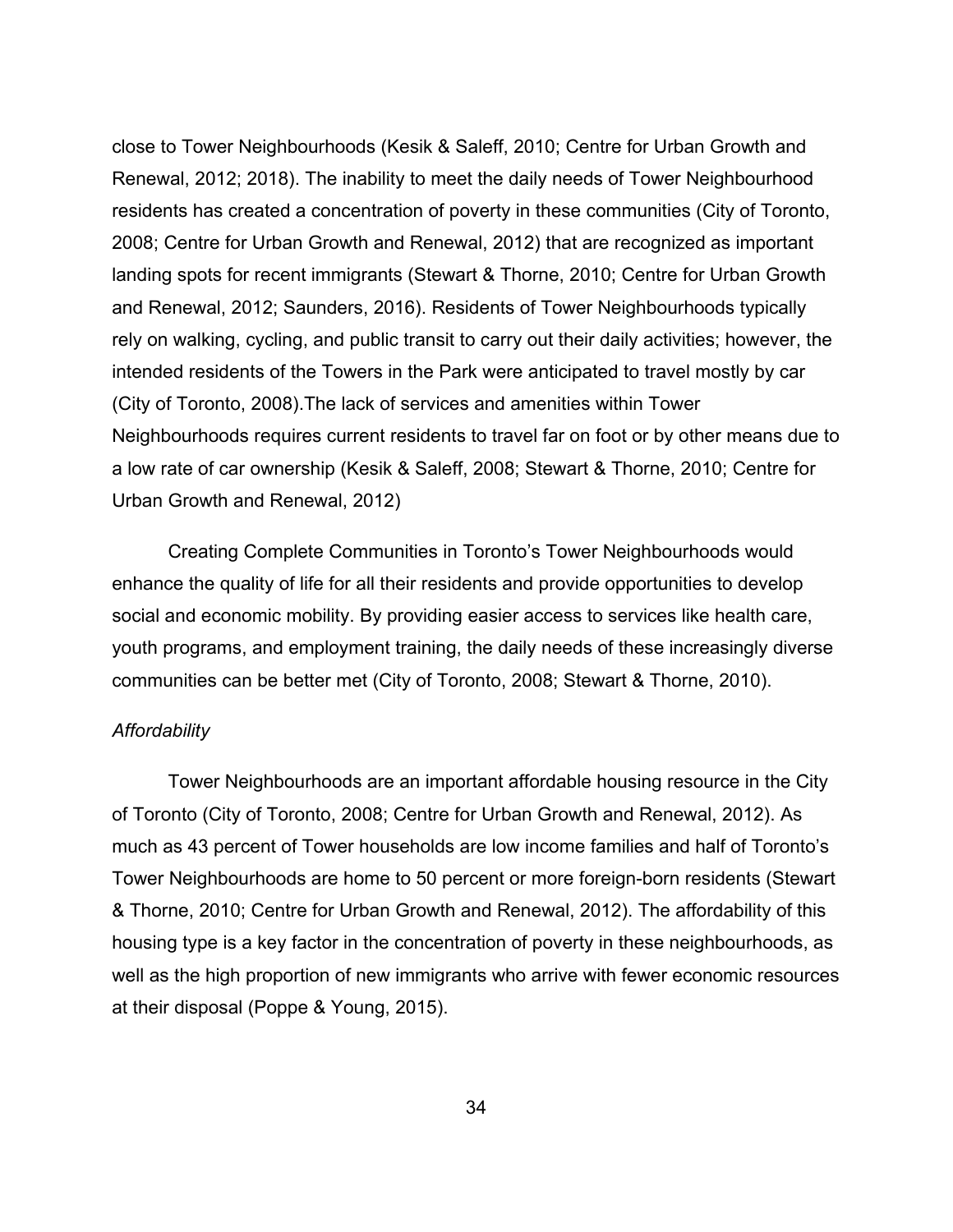Paradoxically, the deteriorating condition and lack of access to services and amenities is the primary factor that makes the postwar Towers affordable. Renewal efforts could jeopardize the affordability of Tower apartments. In addition to impacts on the economic resources of tenants, apartment Tower owners may also be adversely impacted by long vacancies during retrofits (Kesik & Saleff, 2008). Tower Renewal efforts need to maintain the affordability of apartment units while still improving the overall quality of life for residents by leveraging innovative funding mechanisms and construction methods (Kesik & Saleff, 2008; Tower Renewal Partnership & National Housing Collaborative, 2017).

#### *Housing Quality*

Tower Neighbourhoods have suffered from a lack of investment and market interest in Toronto resulting in deteriorating sealants, outdated mechanical systems, and overall disrepair (City of Toronto, 2008). As discussed above, this is also a contributing factor to the affordability of these units within Toronto. Unfortunately, many of the Towers have not been updated to meet current Ontario Building codes due to a lack of economic incentives for building owners (Tower Renewal Partnership & National Housing Collaborative, 2017). Many of the necessary building upgrades do not result in additional revenue for building owners, making the investment in a deep retrofit of postwar Towers unappealing and difficult to finance (Stewart & Thorne, 2010; Tower Renewal Partnership & National Housing Collaborative, 2017).

Similar to the considerations of maintaining affordability, upgrades to housing quality in Tower Neighbourhoods need to be carried out with minimal disruption to tenants and incentivized by innovative funding strategies (City of Toronto, 2008). Coordinated funding schema at all levels of government and reduced loan interest rates could ease the financial burden on building owners to carry out much needed upgrades (Stewart & Thorne, 2010; Tower Renewal Partnership & National Housing Collaborative, 2017).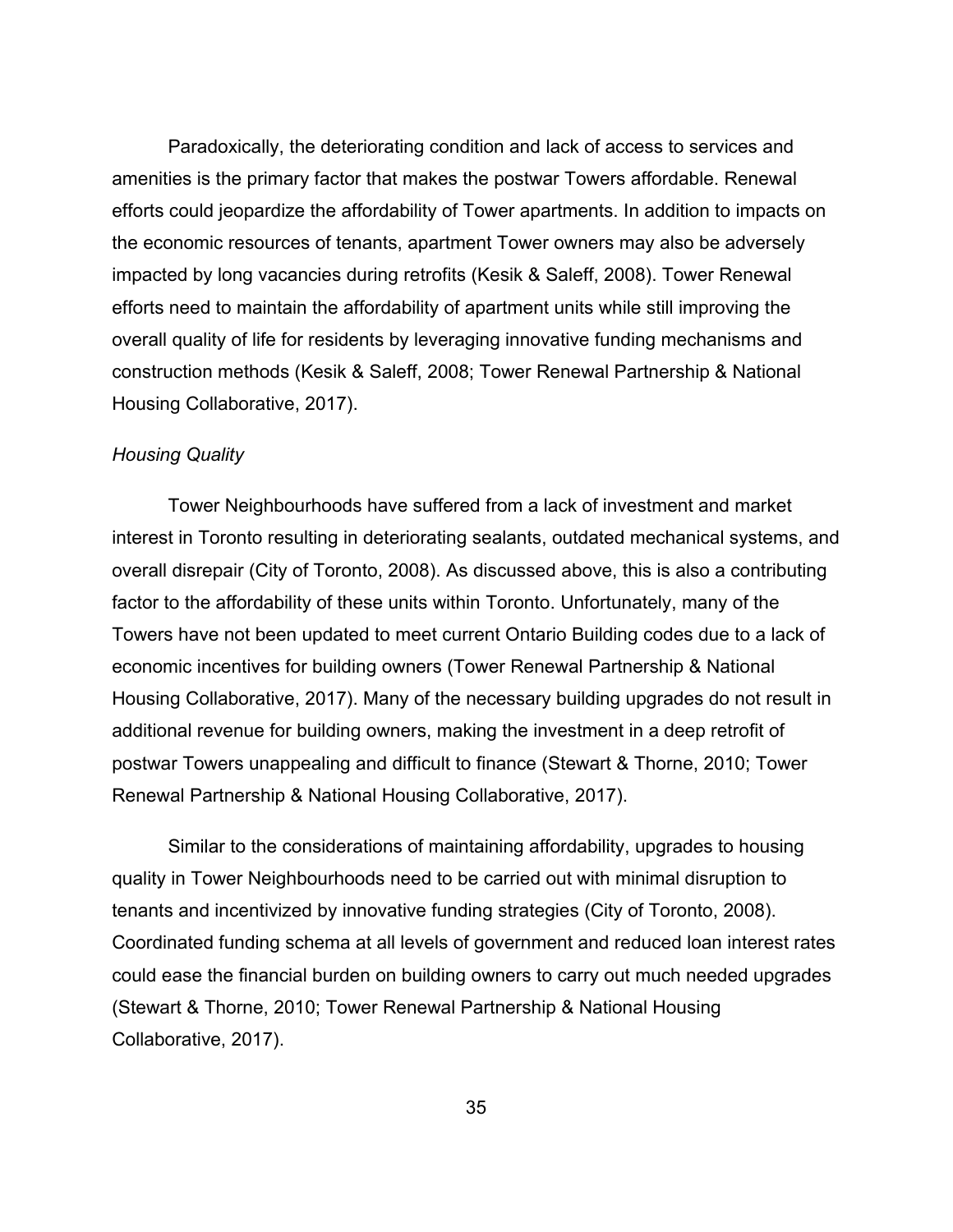#### *Culture*

As described in Section 4.2.2 *Design Intent of The Tower in the Park Model*, clusters of postwar high-rise apartments were intended to exist as satellite towns that separated residential from commercial uses. The exclusive zoning of many apartment towers as residential has detracted from their original plans to be diverse community hubs (Stewart & Thorne, 2010) and instead imbue a sense of placeless-ness (City of Toronto, 2008).

The prevalent Tower Neighbourhoods in Toronto is an iconic housing typology of the Region (Stewart, 2007). Part of the ethos of the TRP is to retrofit rather than demolish the multitude of Towers in the City, as they are a tremendous urban resource (Centre for Urban Growth and Renewal, 2018) and are a legacy of Toronto's planning history (Stewart, 2007). Through revitalization of the shared space of Tower Neighbourhoods, the postwar high-rise apartment model has the potential to instill a sense of place, built on strong, vibrant communities. Tower Renewal efforts that foster the development and celebration of local culture will need to activate the shared spaces of Tower Neighbourhoods through mixed-use infill (City of Toronto, 2008). Through a diversification of uses, residents of Tower Neighbourhoods would have greater opportunities to gather, learn, and engage with one another to achieve community goals (Centre for Urban Growth and Renewal, 2018).

#### **4.2.4.2 Initiatives**

The TRP has several initiatives to achieve positive results in its six impact areas. These initiatives are in varying stages of development and implementation. For the purposes of this thesis, the current TRP initiatives were grouped into three broad categories: Research; Planning; and Implementation. A brief summary of the TRP case studies and the Impact Areas they affect is provided in Table 4.3. While many of the TRP initiatives are focused on research and development of frameworks, the recently implemented Residential Apartment Commercial (RAC) Zone has the clearest link to landscape architecture and Hyper-Diversity as it pertains to shared spaces within Tower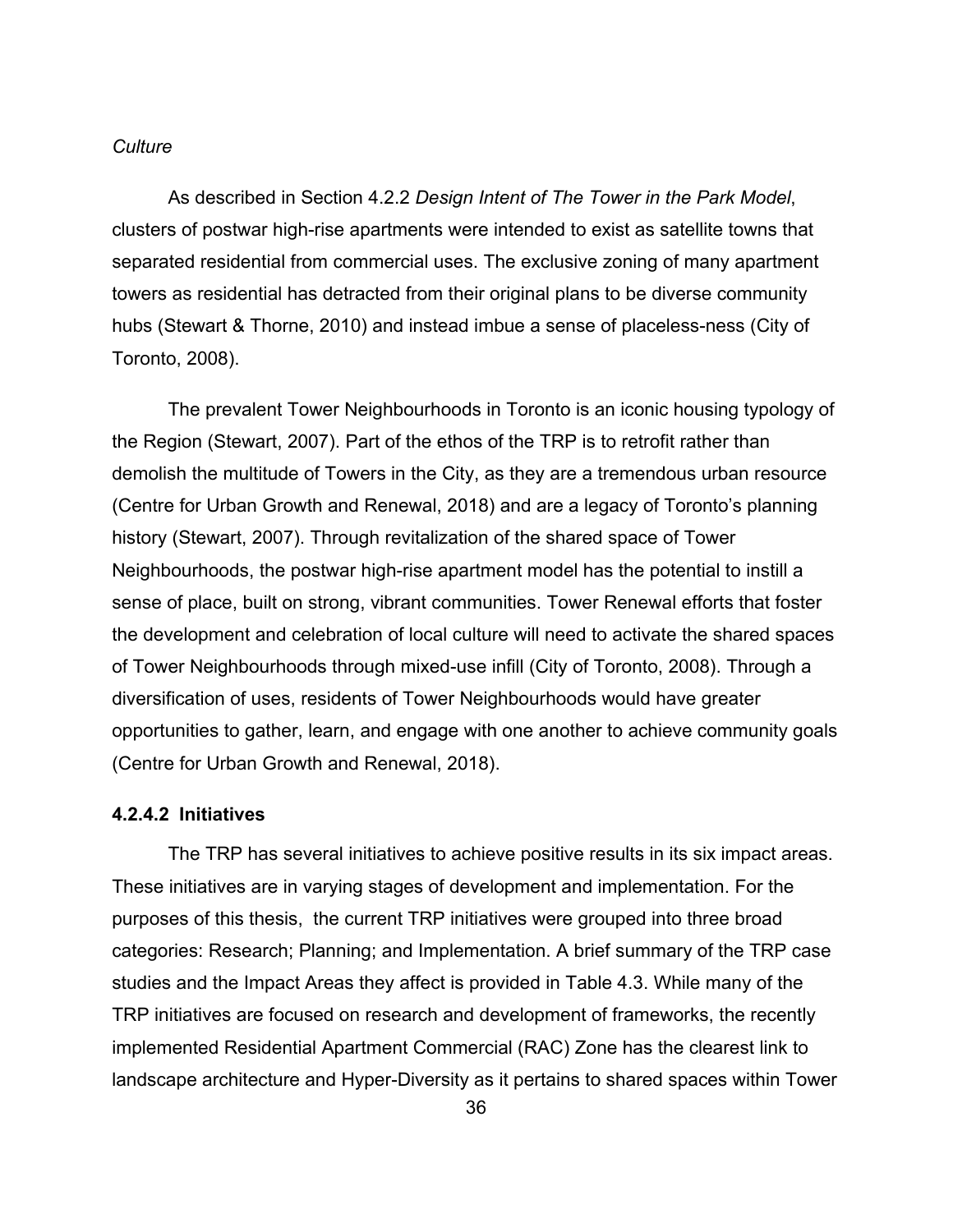Neighbourhoods. For the purposes of this thesis, the RAC Zone will be explored in further detail while the remaining TRP initiatives are briefly described in Table 4.3.

#### *The Residential Apartment Commercial (RAC) Zone*

As previously mentioned, one of the most significant challenges faced by Tower Neighbourhoods is the legacy of single-use zoning used to separate residential from commercial, institutional, and civic uses (Centre for Urban Growth and Renewal, 2012). The RAC Zone is an initiative implemented by the TRP in collaboration with multiple stakeholders to directly address the challenge of single use zoning (Tower Renewal Partnership, n.d<sup>2</sup>.). In October of 2016, 500 Tower Neighbourhoods were enabled to incorporate small businesses, community amenities, and shared non-residential land uses within the ground floor and outdoor space of their neighbourhoods (Tower Renewal Partnership,  $n.d.^2$ ). This alleviates some of the challenges faced in eligible Tower Neighbourhoods through improved access to community services, and opportunities for building social and economic capital.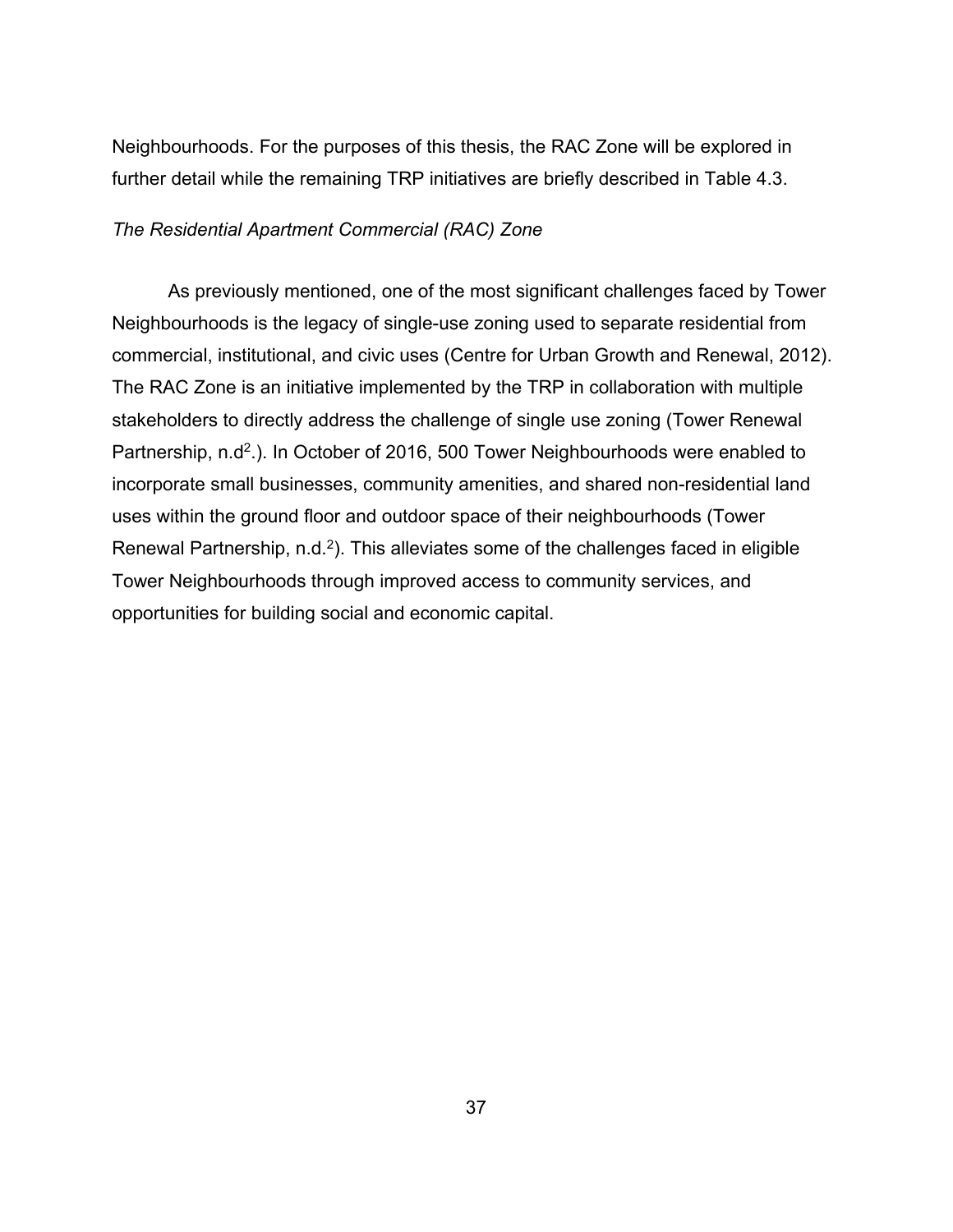<span id="page-44-0"></span>

|                |                                                      |                                                                                                                                                                                        | <b>TRP Impact Areas</b> |         |                         |               |                    |              |
|----------------|------------------------------------------------------|----------------------------------------------------------------------------------------------------------------------------------------------------------------------------------------|-------------------------|---------|-------------------------|---------------|--------------------|--------------|
| Category       | <b>Initiative</b>                                    | <b>Description</b>                                                                                                                                                                     | Reduction<br><b>GHG</b> | Growth  | Communities<br>Complete | Affordability | Housing<br>Quality | Culture      |
|                | <b>Housing Quality</b><br><b>Standards</b>           | Framework development for the rehabilitation of post-war<br>apartment Towers, using Canada's National Housing<br>Strategy as an opportunity to revisit building codes and<br>standards |                         |         | $\times$                | $\sf X$       | X                  |              |
| Research       | International<br>Research Program                    | Development of global best practices for Tower Renewal<br>based on international case studies.                                                                                         | $\sf X$                 | $\sf X$ | X                       | $\sf X$       | X                  | $\mathsf{X}$ |
|                | Tower Infill and<br>Neighbourhood<br>Transformation  | Development of best practices for context-sensitive infill of<br>open space in Tower in the Park housing model based on<br>local and international examples                            |                         | $\sf X$ | $\times$                |               | $\sf X$            | $\sf X$      |
|                | <b>Tower Renewal</b><br><b>Action Forum</b>          | Multi-disciplinary stakeholder workshop focused on<br>collaborative and strategic planning for Tower Renewal.                                                                          | $\sf X$                 | $\sf X$ | $\times$                | $\sf X$       | X                  | $\sf X$      |
| Planning       | Intermunicipal<br><b>Tower Platform</b>              | Collaboration and information sharing between Toronto,<br>Ottawa, Mississauga, and Hamilton throughout Tower<br>Renewal efforts in each jurisdiction.                                  | $\sf X$                 | $\sf X$ | $\times$                | $\sf X$       | X                  |              |
| Implementation | Residential<br>Apartment<br>Commercial (RAC)<br>Zone | Zoning amendment made in October 2016 to allow for the<br>development of small business and community amenities<br>in Tower Neighbourhoods                                             |                         | X       | $\times$                |               | X                  | X            |

## **Table 4-3 Initiatives of the Tower Renewal Partnership (Tower Renewal Partnership, n.d.2)**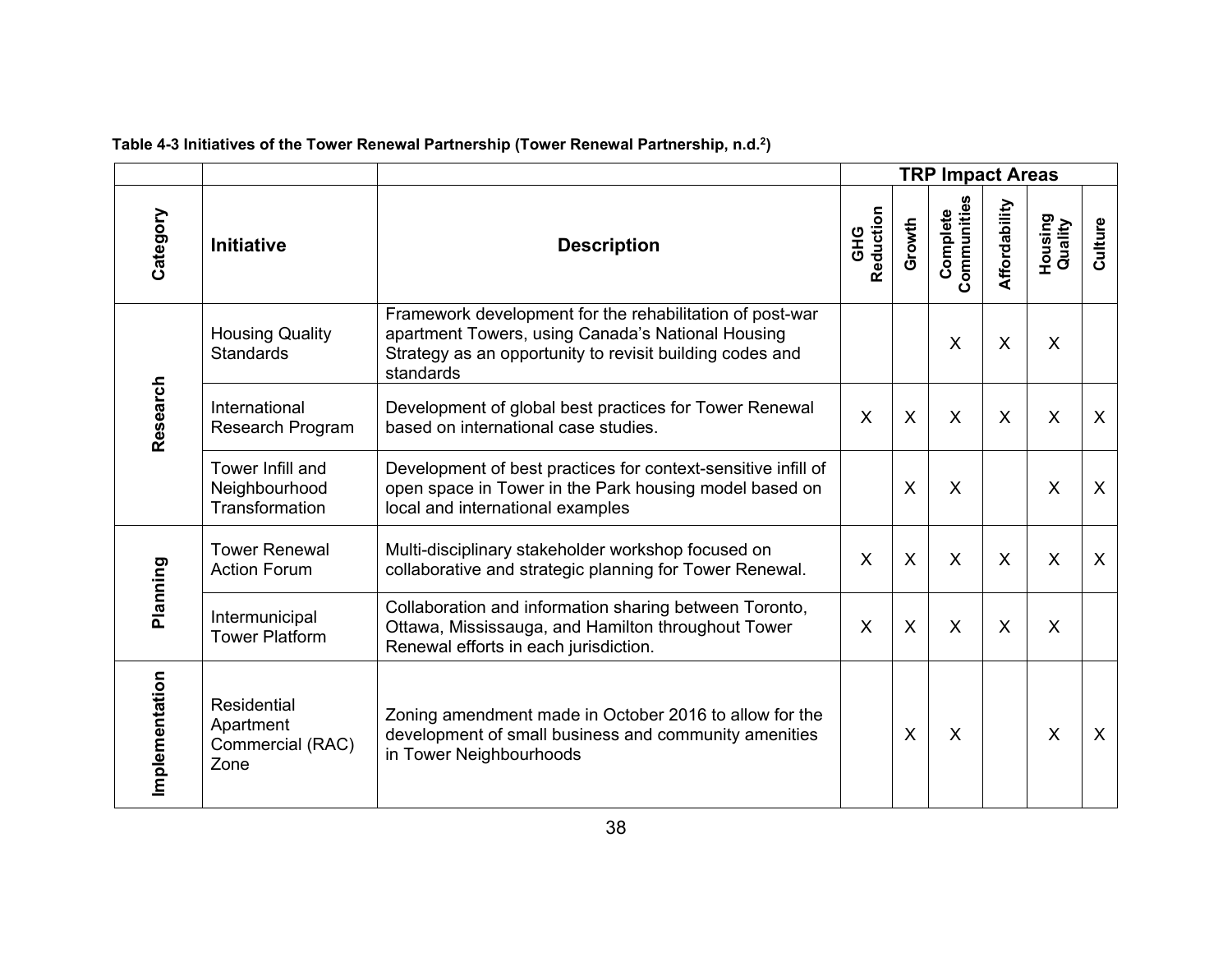### <span id="page-45-0"></span>**4.3 Analysis**

The remainder of this chapter focuses on the evaluation of the TRP Case Study through the lens of the Hyper-Diversity Critical Framework. The TRP Impact Areas and the RAC Zone Initiative are critically examined in terms of how they do or do not satisfy the Hyper-Diversity Critical Framework criteria. The results of the evaluation are presented in Table 4.4 and Table 4.5. Each Impact area in Table 4.4 was evaluated using the Hyper-Diversity Critical Framework and a remark was made if the Impact Area satisfied or could satisfy any of the eight criteria in the Framework. Criteria that were not met or demonstrably related to an Impact Area are shaded in Table 4.4. The evaluation of the RAC Zone (Table 4.5) followed the same process as with Table 4.4.

The application of the Hyper-Diversity Critical Framework to the TRP Case Study identifies gaps with respect to Hyper-Diversity Criteria in TRP Impact Areas, notably Greenhouse Gas Reduction, Housing Quality, and Affordability. In contrast, the evaluation identified the Complete Communities Impact Area and the RAC Zone Initiative to satisfy all criteria within the Framework. The only criterion that was universally addressed by TRP Impact Areas and the RAC Zone initiative was *Inequalities that Pose Barriers to Social and Economic Mobility*.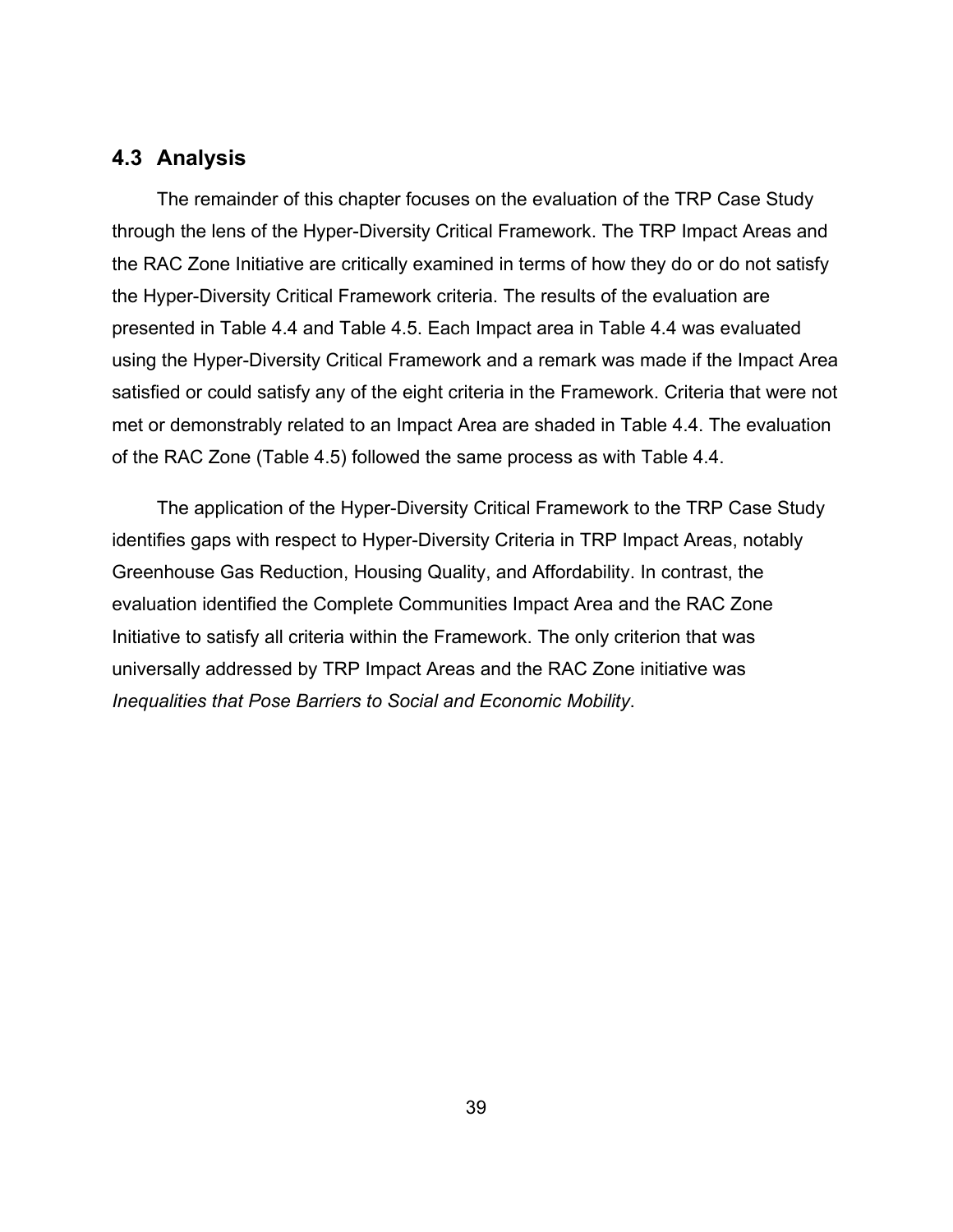<span id="page-46-0"></span>

|         |                                                     | <b>Tower Renewal Partnership Impact Areas</b>                                                                                               |                                                                                                                                                                                         |                                                                                                                                                                             |                      |                                                                                                                                                                                                                                |                                                                                                                                                                                             |  |  |  |  |
|---------|-----------------------------------------------------|---------------------------------------------------------------------------------------------------------------------------------------------|-----------------------------------------------------------------------------------------------------------------------------------------------------------------------------------------|-----------------------------------------------------------------------------------------------------------------------------------------------------------------------------|----------------------|--------------------------------------------------------------------------------------------------------------------------------------------------------------------------------------------------------------------------------|---------------------------------------------------------------------------------------------------------------------------------------------------------------------------------------------|--|--|--|--|
|         |                                                     | <b>Greenhouse Gas</b><br><b>Reduction</b>                                                                                                   | Growth                                                                                                                                                                                  | <b>Complete</b><br><b>Communities</b>                                                                                                                                       | <b>Affordability</b> | <b>Housing Quality</b>                                                                                                                                                                                                         | <b>Culture</b>                                                                                                                                                                              |  |  |  |  |
|         | <b>Materiality and<br/>Place Attachment</b>         | Modernizing Towers to<br>meet current building<br>standards could<br>improve quality of<br>infrastructure and<br>foster place<br>attachment | Infrastructure<br>investment can enhance<br>quality of shared space<br>and revitalize<br>neighbourhood<br>economy                                                                       | Investment in<br>infrastructure and access<br>to services can foster<br>place attachment by<br>making Tower<br>Neighbourhoods a more<br>desirable place in which<br>to live |                      | Physical improvements<br>within apartments and the<br>shared space of Tower<br>Neighbourhoods can foster<br>place attachment and make<br>longer term tenancy more<br>desirable                                                 |                                                                                                                                                                                             |  |  |  |  |
| Spatial | <b>Sustained Encounters</b><br>and<br>Micro-Publics |                                                                                                                                             | Mixed-use infill that<br>includes small<br>businesses and<br>community spaces<br>creates opportunities for<br>more micro-public<br>spaces to encourage<br>conversation and<br>lingering | Providing local<br>businesses, services, and<br>amenities generates<br>opportunities for small<br>spaces of regular and<br>sustained encounter                              |                      | Upgrading facilities within<br>Towers and on their grounds<br>can create comfortable<br>spaces for residents to linger<br>and have meaningful<br>intercultural exchange (such<br>as apartment lobbies,<br>laundry rooms, etc.) | Developing a local<br>neighbourhood identity<br>and sense of ownership<br>can encourage regular<br>sustained encounters<br>between Tower<br>residents                                       |  |  |  |  |
|         | Visual Permeability<br>and Spatial Design           |                                                                                                                                             |                                                                                                                                                                                         | Removing physical<br>barriers between<br>clustered Towers of<br>different owners helps<br>increase visual<br>permeability across the<br>local Tower<br>Neighbourhood        |                      |                                                                                                                                                                                                                                | Conserving open space<br>within Tower in the Park<br>housing model for large<br>gatherings and cultural<br>events increases<br>visibility of different<br>groups in Tower<br>Neighbourhoods |  |  |  |  |

## **Table 4-4 Evaluation of Tower Renewal Partnership Impact Areas using Hyper-Diversity Critical Framework**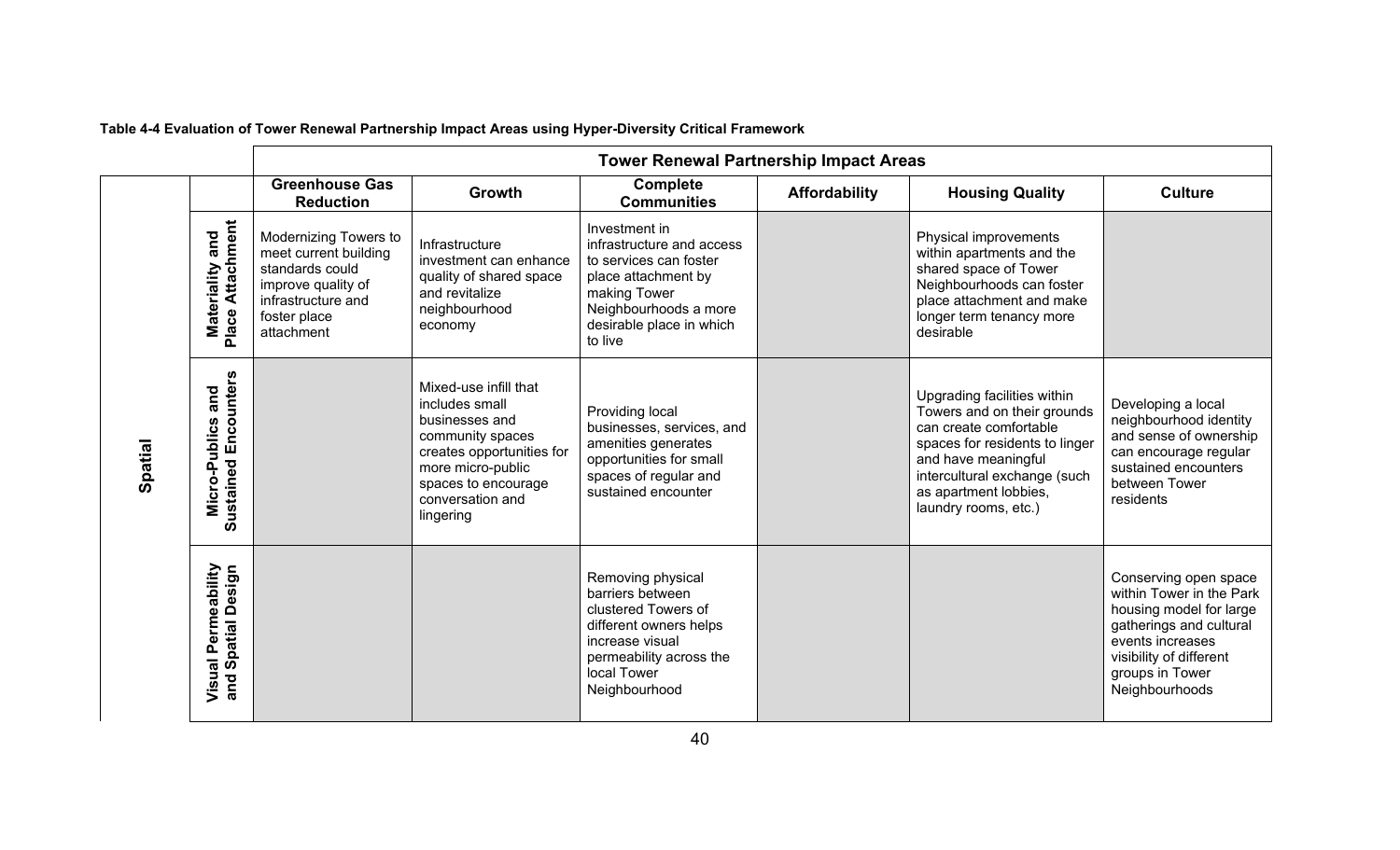|              | <b>Tower Renewal Partnership Impact Areas</b>                          |                                           |                                                                                                                                          |                                                                                                                                                                                                                            |                      |                                                                                                                                                   |                                                                                                                                                                              |
|--------------|------------------------------------------------------------------------|-------------------------------------------|------------------------------------------------------------------------------------------------------------------------------------------|----------------------------------------------------------------------------------------------------------------------------------------------------------------------------------------------------------------------------|----------------------|---------------------------------------------------------------------------------------------------------------------------------------------------|------------------------------------------------------------------------------------------------------------------------------------------------------------------------------|
|              |                                                                        | <b>Greenhouse Gas</b><br><b>Reduction</b> | Growth                                                                                                                                   | <b>Complete</b><br><b>Communities</b>                                                                                                                                                                                      | <b>Affordability</b> | <b>Housing Quality</b>                                                                                                                            | <b>Culture</b>                                                                                                                                                               |
| Experiential | Diversity<br>Hyper-<br>Diversity<br><b>Facilitates</b><br>Pre-Existing |                                           | Through the support of a<br>diversity of uses, mixed-<br>use infill can create an<br>environment for a<br>diversity of people            | Diversity of uses to create<br>a Complete Community<br>encourages a diversity of<br>land uses and users                                                                                                                    |                      |                                                                                                                                                   | Cultural events that<br>represent and celebrate<br>existing communities in<br><b>Tower Neighbourhoods</b><br>can be an indicator of<br>acceptance to<br>newcomers            |
|              | <u>ွေ</u><br>Purpo:<br>Transcends<br><b>Difference</b><br>Common       |                                           | Everyday activities<br>(such as shopping,<br>walking, etc.) within<br>mixed-use infill areas<br>provides legitimacy for<br>participation | The provision of space,<br>services, and community<br>activities focuses<br>participants on the act of<br>'doing' with opportunities<br>to communally celebrate<br>Neighbourhood events                                    |                      |                                                                                                                                                   | Community-based<br>activities and events<br>celebrate local culture<br>within Tower<br>Neighbourhoods and<br>focus on the<br>commonality of local<br>identity                |
|              | Diversity<br>Quotidian Diversity<br>Breeds Familiarity                 |                                           | Through common<br>purposes to be in the<br>public realm, residents<br>are afforded the<br>opportunity to see<br>others and be seen       | Meeting the daily needs of<br>residents through<br>localised services and<br>amenities precludes the<br>need to leave the local<br>area thus allowing regular<br>fleeting encounters with<br>familiar community<br>members |                      | Encouraging use of facilities<br>inside Towers and on their<br>grounds could increase<br>fleeting encounters and<br>familiarity between residents | Events and celebrations<br>at the local scale can<br>encourage residents to<br>frequent shared spaces<br>which may increase<br>familiarity between<br><b>Tower residents</b> |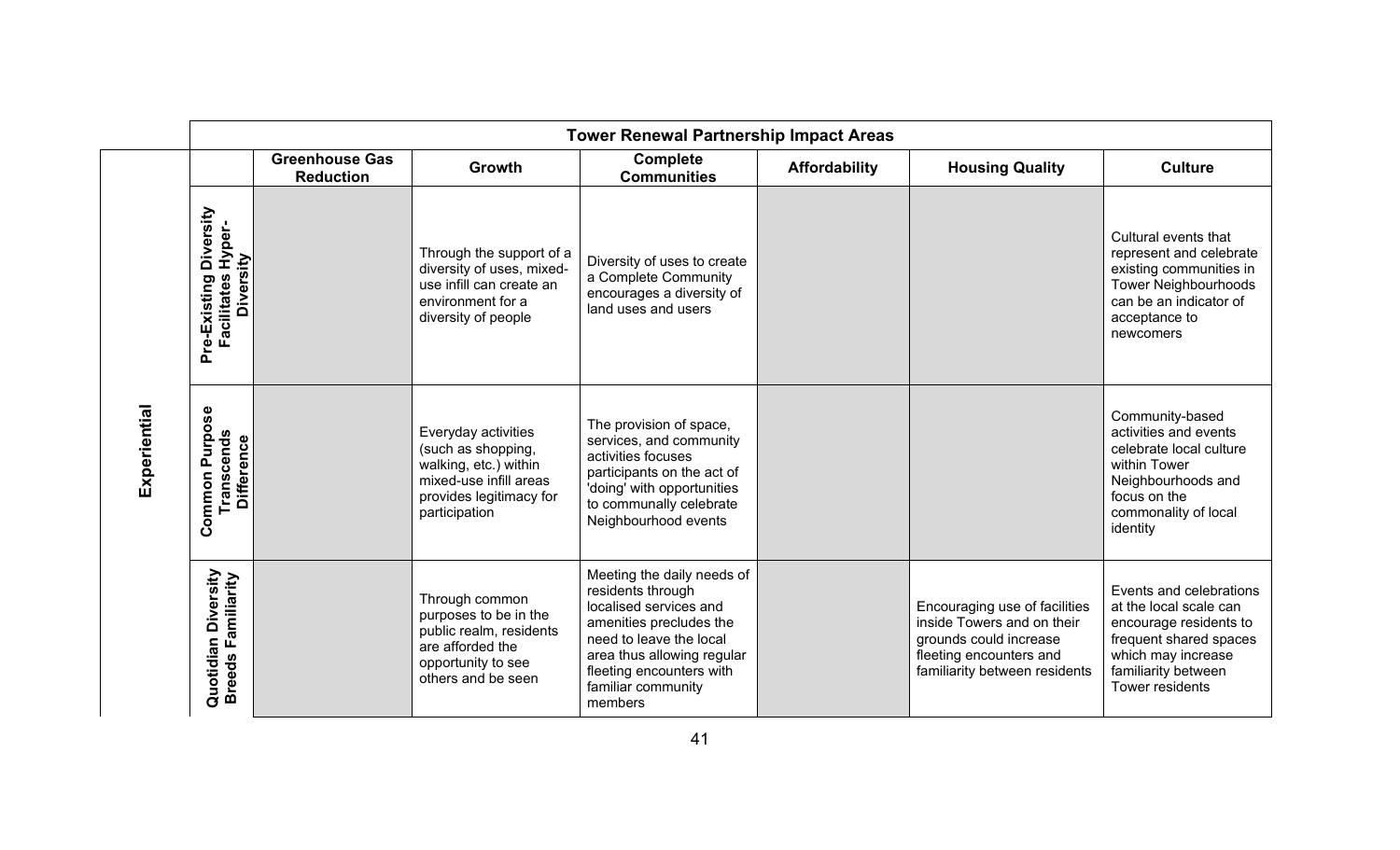|         |                                                                                                                                                 | <b>Tower Renewal Partnership Impact Areas</b>                                                                                |                                                                                                                                                                                                            |                                                                                                                                                                                                |                                                                                                                                                                             |                                                                                                                                                                                                                        |                                                                                                                                                                                                                                                                |
|---------|-------------------------------------------------------------------------------------------------------------------------------------------------|------------------------------------------------------------------------------------------------------------------------------|------------------------------------------------------------------------------------------------------------------------------------------------------------------------------------------------------------|------------------------------------------------------------------------------------------------------------------------------------------------------------------------------------------------|-----------------------------------------------------------------------------------------------------------------------------------------------------------------------------|------------------------------------------------------------------------------------------------------------------------------------------------------------------------------------------------------------------------|----------------------------------------------------------------------------------------------------------------------------------------------------------------------------------------------------------------------------------------------------------------|
|         |                                                                                                                                                 | <b>Greenhouse Gas</b><br><b>Reduction</b>                                                                                    | <b>Growth</b>                                                                                                                                                                                              | <b>Complete</b><br><b>Communities</b>                                                                                                                                                          | <b>Affordability</b>                                                                                                                                                        | <b>Housing Quality</b>                                                                                                                                                                                                 | <b>Culture</b>                                                                                                                                                                                                                                                 |
| Process | $\mathbf{c}$<br>Ethnography to<br>Inform Design<br>Npd<br>Ethnogr                                                                               |                                                                                                                              | A context-sensitive<br>mixed-use infill<br>approach will respond to<br>the needs and priorities<br>of residents which can<br>be elicited through<br>relationship building and<br>stakeholder participation | A bottom-up approach to<br>building Complete<br>Communities can be<br>established through<br>relationship building and<br>stakeholder participation                                            |                                                                                                                                                                             |                                                                                                                                                                                                                        | The development of<br>local culture<br>necessitates<br>involvement of the<br>community and other<br>stakeholders in order to<br>be a true representation<br>of local identity                                                                                  |
|         | onomic<br>မ္တ<br>$\circ$<br>௳<br>and Ec<br>S)<br>Inequalitie<br>Mobility<br>ocial<br><b>SC</b><br>Persisting<br>$\mathbf{S}$<br><b>Barriers</b> | Improving quality and<br>efficiency of buildings<br>can provide more<br>comfortable and<br>liveable housing for<br>residents | Mixed-use infill presents<br>the opportunity to fill key<br>gaps in service and<br>amenity provision for<br>underserved<br>communities                                                                     | <b>Creating Complete</b><br>Communities within<br><b>Tower Neighbourhoods</b><br>facilitates a more<br>equitable distribution of<br>resources and access to<br>important community<br>services | Leveraging funding<br>mechanisms to<br>maintain affordability<br>ensures that low-<br>income and immigrant<br>families will not be<br>priced out of Tower<br>Neighbourhoods | Improving Housing Quality in<br>Tower neighbourhoods while<br>maintaining affordability<br>ensures that low-income,<br>new immigrants, and other<br>marginalised groups have<br>access to safe and liveable<br>housing | Through the creation<br>and celebration of local<br>culture, Tower<br>Residents can leverage<br>social capital within their<br>neighbourhood as well<br>as social mobility by<br>attracting people from<br>outside of Tower<br>Neighbourhoods to take<br>part. |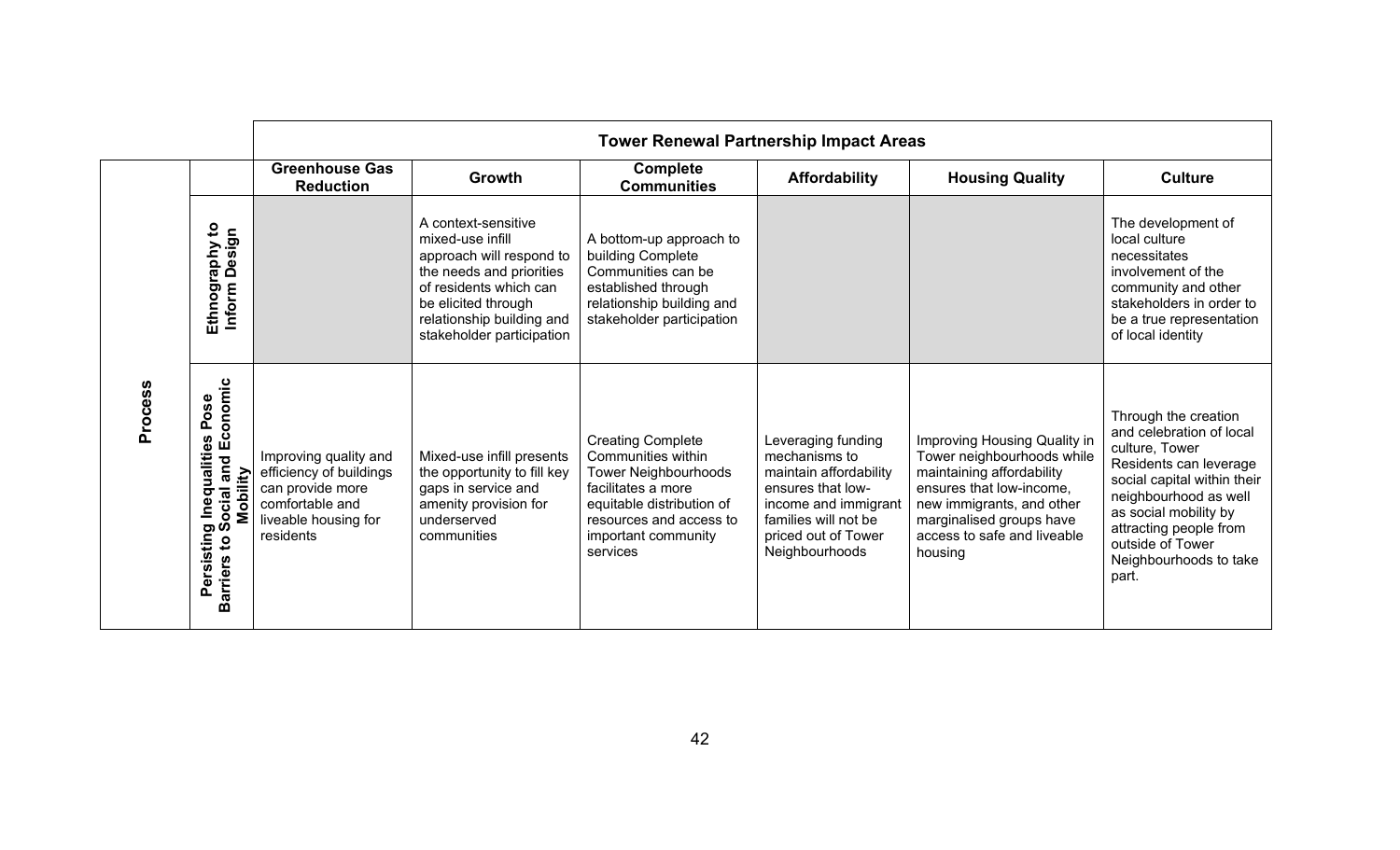|              |                                                          | <b>Tower Renewal Partnership RAC Zone Initiative</b>                                                                                                                                                                                                          |  |  |
|--------------|----------------------------------------------------------|---------------------------------------------------------------------------------------------------------------------------------------------------------------------------------------------------------------------------------------------------------------|--|--|
| Spatial      | Place Attachment<br>Materiality and                      | Investment in community infrastructure and providing space for local<br>commercial enterprises can create place attachment through familiarity of<br>neighbourhood goods and services                                                                         |  |  |
|              | Sustained Encounters<br>Micro-Publics and                | Diversification of use within Tower Neighbourhoods can create<br>opportunities for varying levels of encounter and encourage intercultural<br>exchange within parochial space of small businesses, cafes, and<br>community centres                            |  |  |
|              | Visual Permeability<br>and Spatial Design                | RAC Zone regulations and size limits ensure some open space is<br>preserved in Tower Neighbourhoods to maintain visual permeability while<br>simultaneously encouraging being seen in public and shared space of small<br>businesses, community centres, etc. |  |  |
| Experiential | Diversity Facilitates<br>Hyper-Diversity<br>Pre-Existing | Promoting a diversity of activities and sanctioned uses within RAC Zone<br>regulations encourages a diversity of users while capitalizing on<br>entrepreneurial potential of residents                                                                        |  |  |

## <span id="page-49-0"></span>**Table 4-5 Evaluation of TRP RAC Zone Initiative using Hyper-Diversity Critical Framework**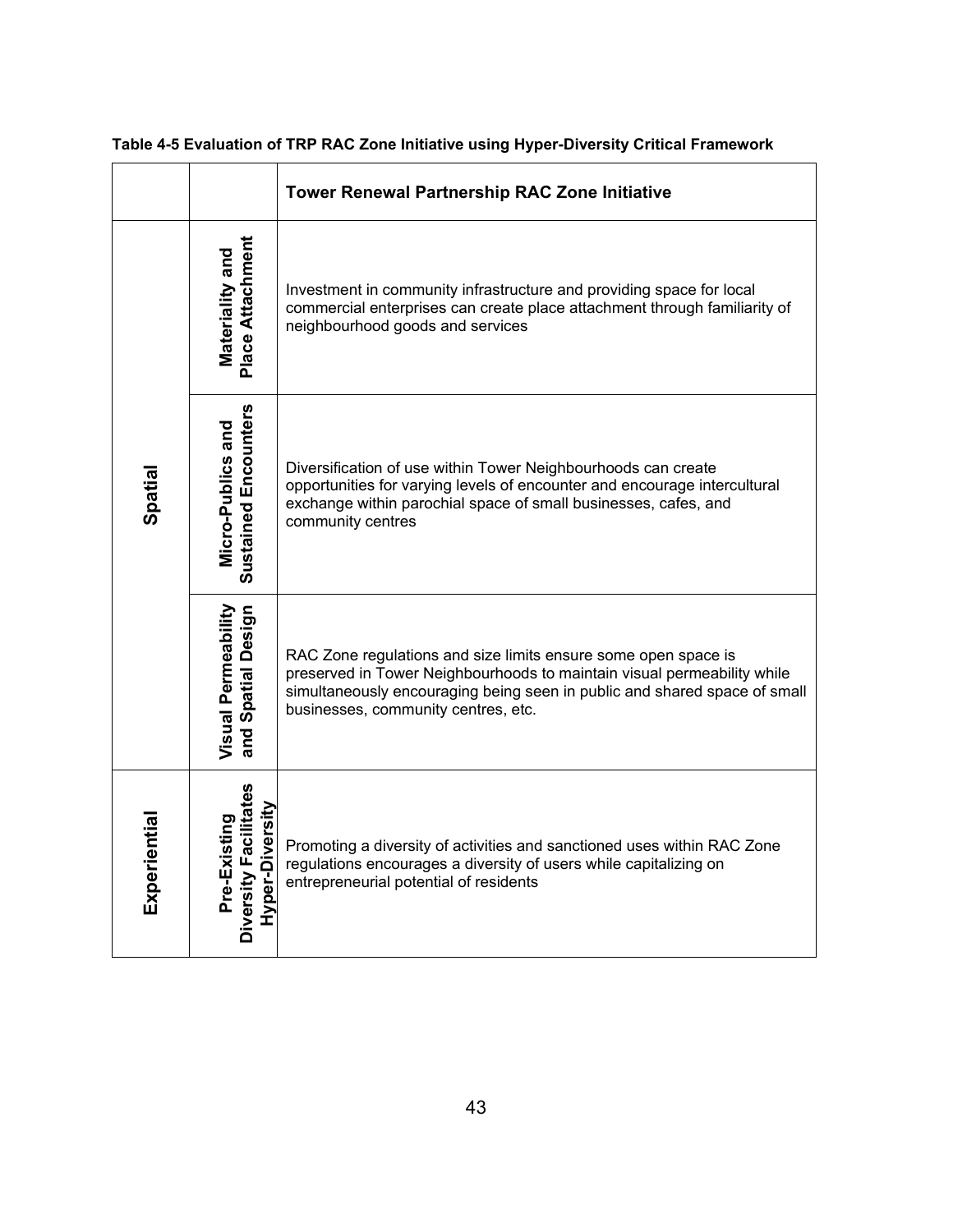|                | Transcends Difference<br><b>Common Purpose</b>                              | Allowing everyday services and amenities like farmers markets, cafes,<br>community centres provides legitimacy for participation and opportunities<br>for interaction independent of conversation                                                                                      |
|----------------|-----------------------------------------------------------------------------|----------------------------------------------------------------------------------------------------------------------------------------------------------------------------------------------------------------------------------------------------------------------------------------|
|                | Quotidian Diversity<br>Breeds Familiarity                                   | Diversity of uses in RAC Zone Tower Neighbourhoods can increase local<br>foot traffic and use of public and shared space which can normalise the<br>experience and negotiation of difference                                                                                           |
| <b>Process</b> | Ethnography to<br>Inform Design                                             | RAC Zone Initiative was developed through years of research and<br>collaborations with residents and stakeholders to ensure new zoning would<br>meet the priorities and needs of Tower communities and residents are<br>actively encouraged to take advantage of the new opportunities |
|                | Pose Barriers to Social<br>and Economic Mobility<br>Persisting Inequalities | The RAC Zone legitimizes small businesses and non-commercial<br>operations, aiding in building social and economic capital in Tower<br>Neighbourhoods, and fostering an environment for achieving social and<br>economic mobility                                                      |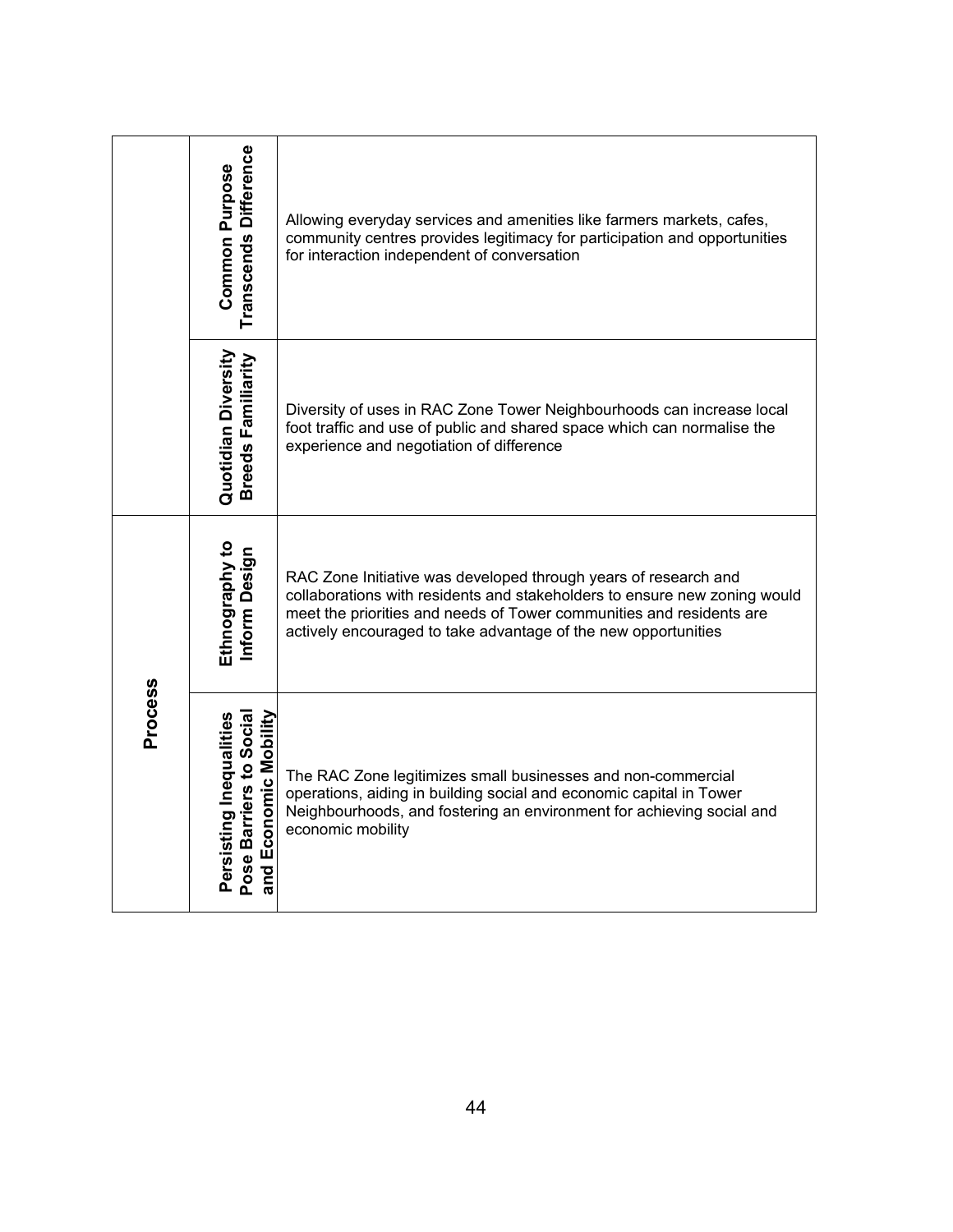# <span id="page-51-0"></span>**5 Discussion**

This chapter summarizes the outcomes of the evaluation and reflects upon the Hyper-Diversity Critical Framework and its utility to the profession of landscape architecture.

Although the terms Hyper-Diversity and Super-Diversity did not appear in the TRP grey literature, it appears that the diversity of Tower Neighbourhoods and the everyday lived experience is considered in its Impact Areas as they satisfy many of the Hyper-Diversity Critical Framework criteria (see Table 4.4).

## <span id="page-51-1"></span>**5.1 Existing TRP Impact Areas are Capable of Including Hyper-Diversity Criteria**

Through the evaluation of the TRP case study, it became evident that the defined Impact Areas can all be related to one or more criteria within the Hyper-Diversity Critical Framework (Table 4.4). The TRP literature does not include the terms Hyper-Diversity or Super-Diversity.

Based on the findings summarized in Table 4.4, several criteria of the Hyper-Diversity Critical Framework can be met through investment in infrastructure and improved access to community services and amenities. This finding is consistent with the evaluation of the RAC Zone Initiative which satisfies all the criteria in the Framework (see Table 4.5).

## <span id="page-51-2"></span>**5.2 Hyper-Diversity is Experienced in the Public Sphere**

Design interventions specifically for Hyper-Diverse communities are, in a sense, limited to public and shared spaces as they become the place where people experience and negotiate difference. For this reason, Tower Renewal efforts that focus on public and shared space in Tower Neighbourhoods must consider the spatial and experiential requirements of Hyper-Diverse communities so that opportunities are provided for meaningful intercultural exchange.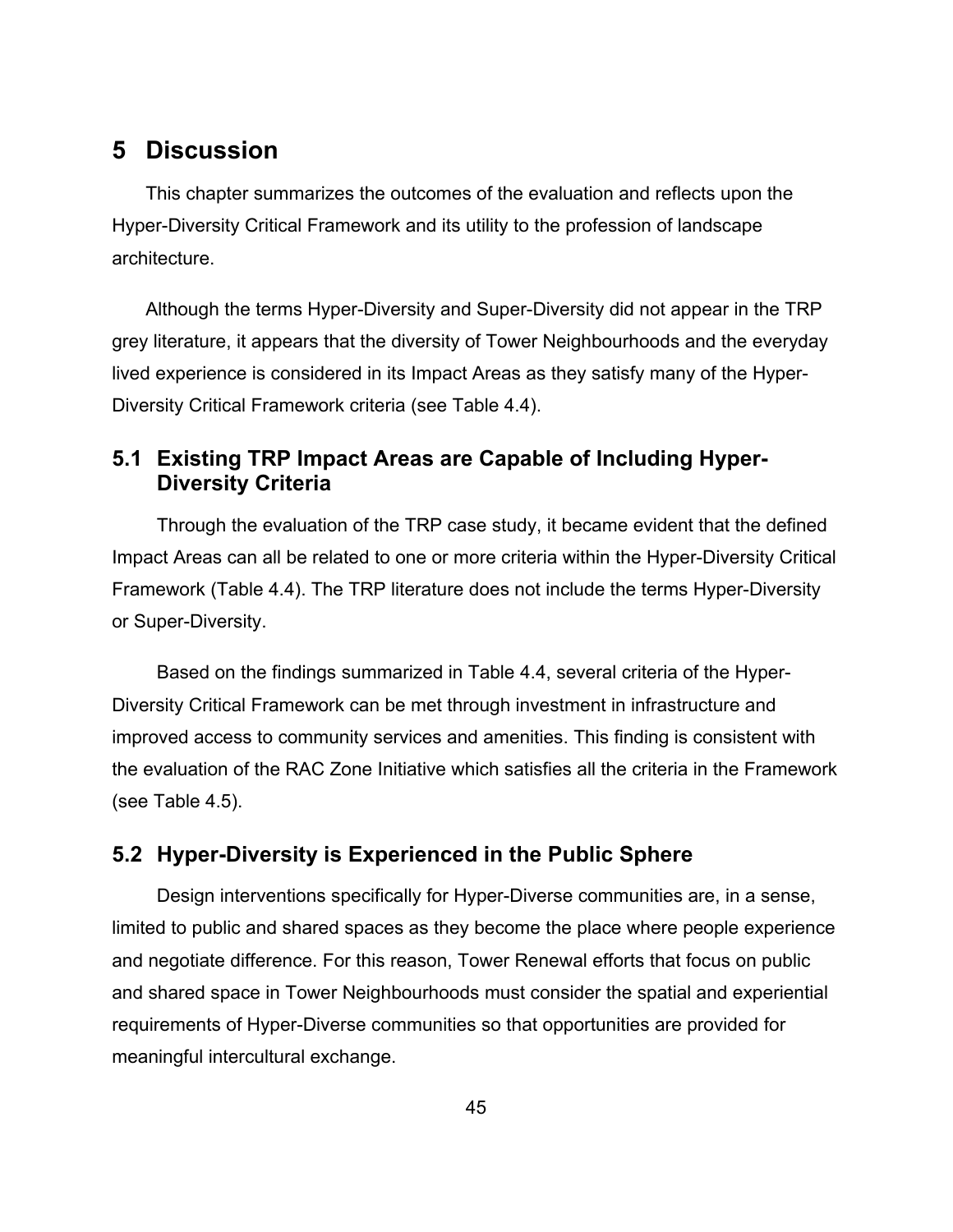Of the 6 TRP Impact Areas, the most suited to accommodate Hyper-Diversity criteria are *Growth*, *Complete Communities*, and *Culture*. The *Complete Communities* Impact Area was found to satisfy or potentially satisfy the full spectrum of criteria within the Framework, with *Growth* and *Culture* each addressing 7 of the 8 criteria.

These three Impact Areas are primarily concerned with the public and shared space of the Tower Neighbourhoods, therefore they will be the most impacted by Hyper-Diversity. For example, the relationship between *Complete Communities* and the Framework criteria is centered on the impacts to the shared space of Tower Neighbourhoods since difference is experienced and negotiated within the public sphere. Impact Areas that primarily affect private sphere improvements (*Affordability* and *Housing Quality*) met the least number of criteria in the Framework. Although important measures for addressing some *Persistent Inequalities that Pose Barriers to Social and Economic Mobility*, these Impact Areas have the greatest effect on individual household experience (i.e., apartment units).

As described in section 4.1.6 *Quotidian Diversity Breeds Familiarity*, civility can characterise interactions within public and shared spaces; however, people may retain negative feelings towards others in the privacy of their own home (Gidley, 2013; Wessendorf, 2016). Therefore, a meaningful intervention to normalize the experience of difference can only occur in public and shared spaces.

## <span id="page-52-0"></span>**5.3 Hyper-Diversity is Experienced at a Local Scale**

The TRP Impact Areas that met the most criteria in the Framework were those that had a direct relationship to local interventions: *Complete Communities*, *Growth*, and *Culture*. Similar to its relationship with public and shared spaces, Hyper-Diversity is experienced at the local neighbourhood scale. These three Impact Areas have the potential to build bonding social capital within Tower communities by eschewing the need to leave Tower Neighbourhood boundaries for community services and amenities. The development of local identity and place attachment, or in other words *Culture*, in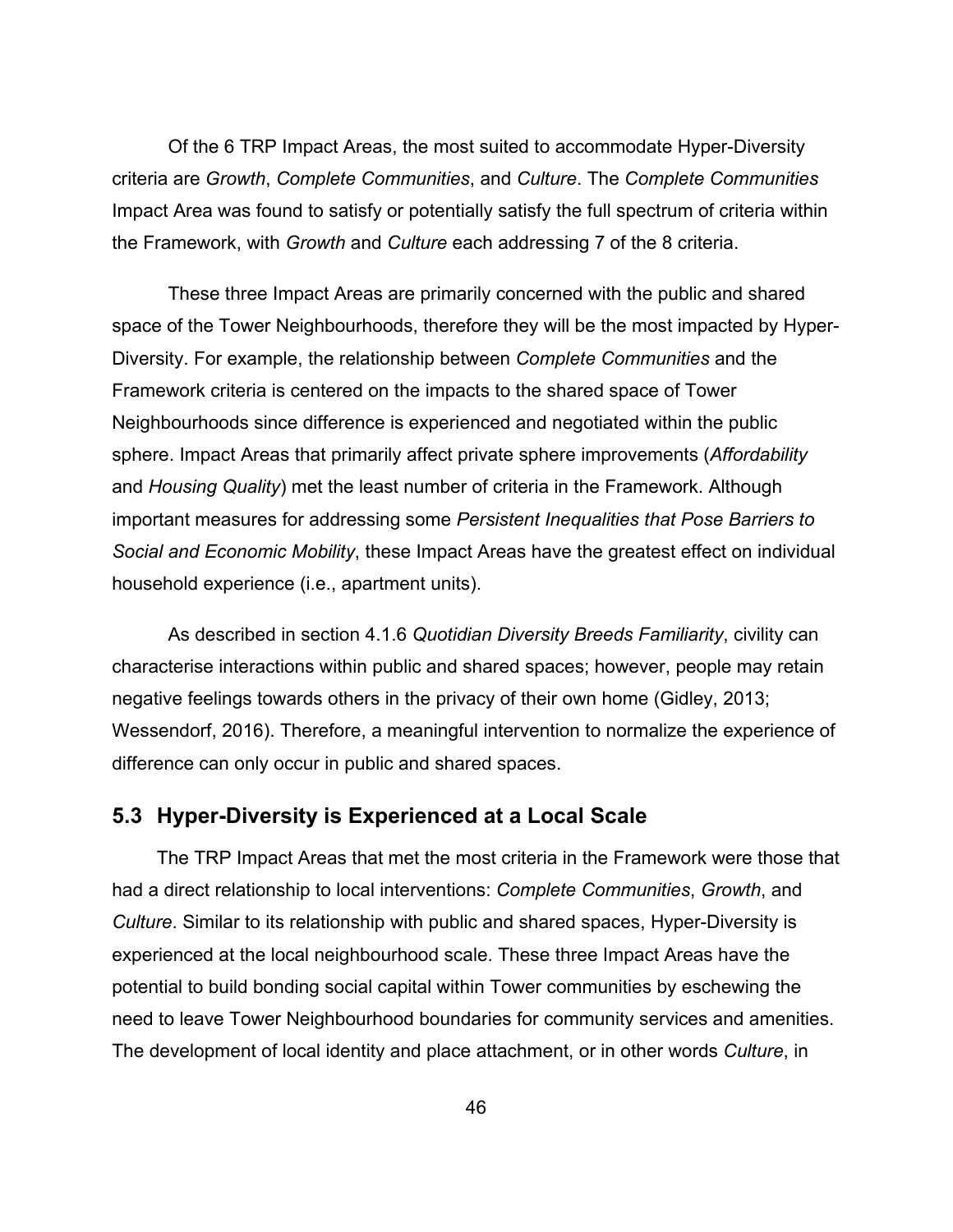Tower Neighbourhoods can foster community cohesion within these diverse neighbourhoods.

Although most of the TRP Impact Areas and the RAC Zone have some direct impact at the scale of a Tower Neighbourhood community, the *GHG Reduction* Impact Area was shown to be an outlier in this regard. This Impact Area may have some effect within discrete Tower Neighbourhoods; however, its largest benefit is realized within the larger Toronto context by reducing the City's Carbon footprint. In a sense, *GHG Reduction* is the only Impact Area that clearly extends beyond the borders of Tower Neighbourhoods, whereas the others are more readily realized at the neighbourhood scale and relate to the spatial and experiential categories of the Framework.

## <span id="page-53-0"></span>**5.4 The TRP Supports Social and Economic Capital and Mobility**

A notable finding of the evaluation is the consistency with which *Persistent Inequalities that Pose Barriers to Social and Economic Mobility* are addressed in some manner within TRP Impact Areas and the RAC Zone Initiative. This suggests that renewal efforts based on TRP Impact Areas could have long-term benefits to residents and the broader community by addressing a root cause of multi-generational poverty and marginalisation. It is less critical for Impact Areas like *Greenhouse Gas Reduction*, *Affordability*, and *Housing Quality* to consider the spatial and experiential elements of the Hyper-Diversity Critical Framework; however, they play an important role in addressing underlying inequalities faced by Tower Residents.

As Aptekar (2019) noted, inequitable distribution of power and resources can be simply reproduced within communal space and activities if not recognized and addressed. All of the Impact Areas and the RAC Zone Initiative demonstrate possible opportunities to build social and economic capital through empowerment, improved accessibility, and increased quality of life. Healthy, affordable, and comfortable housing may alleviate some of the stress experienced by recent immigrants in adjusting to a new environment and cultural context, which may empower them to achieve social and economic mobility.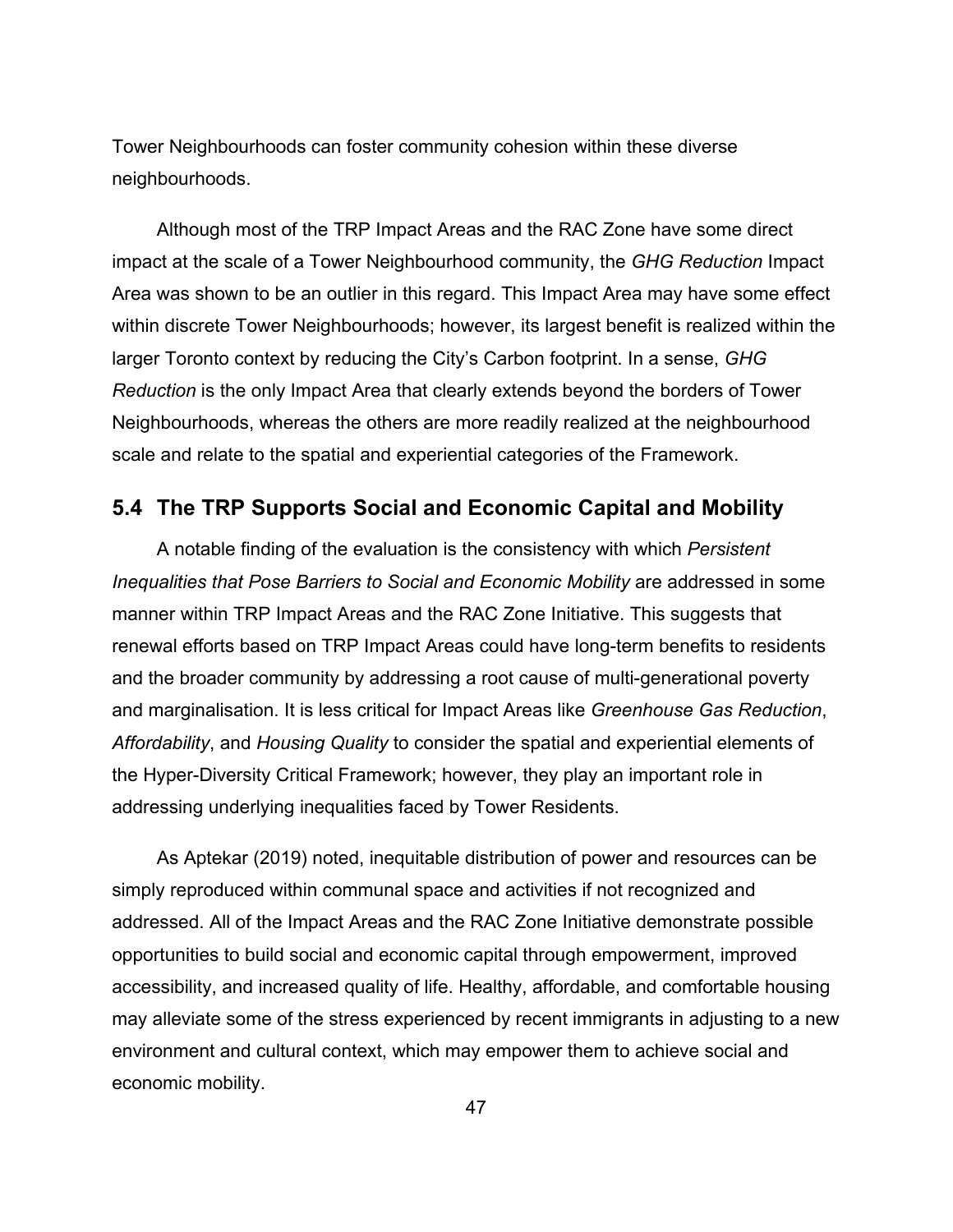## <span id="page-54-0"></span>**5.5 The RAC Zone Initiative is an Important Step in Tower Renewal of Hyper-Diverse Communities**

The recent implementation of the RAC Zone initiative by the TRP and other collaborators is a significant achievement for the prospects of eligible Tower Neighbourhoods. The RAC Zone is centered on the public and shared space of Tower Neighbourhoods by amending the legacy of single-use zoning. The flexibility of use within RAC Zone eligible neighbourhoods creates opportunities for dynamic and responsive programming for Tower Neighbourhoods with positive ripple effects within these Hyper-Diverse communities. For example, including a community space within the ground floor of a Tower building or on the grounds provides the physical space for gathering, employment training, childcare, celebrations, and recreation among other uses. All these possibilities can address existing gaps in service provision within underserved communities and empower residents to achieve social and economic mobility. Permitting small businesses to operate within the eligible Tower Neighbourhoods can have similar positive impacts by providing entrepreneurial and employment opportunities while simultaneously improving access to goods and services within the neighbourhood boundaries. The RAC Zone Initiative diversifies the space within Tower Neighbourhoods and increases the overall utility of Tower ground floors and grounds. The diversity of uses stemming from this initiative provides legitimacy for participation and can increase the presence of residents and visitors in public and shared space. For example, spaces like markets, playgrounds, and leisure areas can provide a clear purpose for use (such as shopping, watching children, taking a walk, etc.) that give residents and newcomers alike a reason to be present. In effect, the RAC Zone creates opportunities for both fleeting and sustained encounters, enhancing the public stage upon which Tower residents experience and negotiate difference.

### <span id="page-54-1"></span>**5.6 Refining the Hyper-Diversity Critical Framework**

The first objective of this thesis was to create a Hyper-Diversity Critical Framework using a Systematic Literature Review method. In building the Hyper-Diversity Critical Framework, it became clear that the relationship between Hyper-Diversity and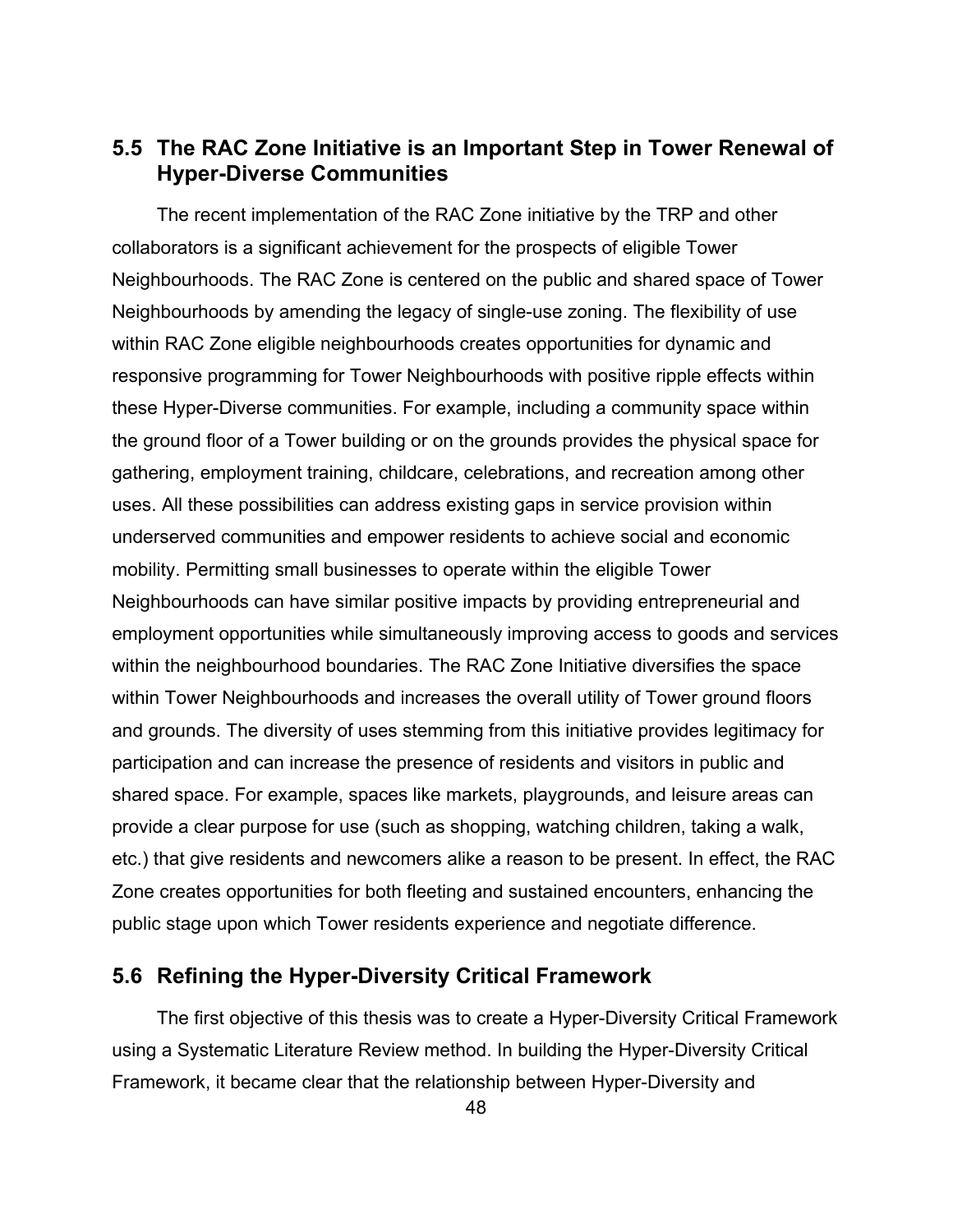landscape is relatively unexplored based on the number of relevant articles. In part, this is a result of the concept of Hyper-Diversity being in its infancy; however, the inclusion criteria for the Systematic Review method is likely to have also limited search results.

A possible avenue for refining the Framework would be to include literature published prior to 2007. As discussed in section 3.1, 2007 was deemed to be the debut of the term 'Super-Diversity' by Vertovec, which eventually led to 'Hyper-Diversity' in 2014 by Tasan-Kok et al. Based on the evaluation of the TRP through the lens of Hyper-Diversity, it is evident that even in the absence of terms like Super-Diversity and Hyper-Diversity, the needs of Hyper-Diverse communities can still be met. Including literature prior to 2007 might shed more light on designing with diversity in mind using different terminology.

Another refinement to the framework could be to include grey literature. The systematic literature review was limited to peer-reviewed articles which proved to be in limited quantity. Expanding the scope of suitable literature for the Framework to include grey literature may highlight applied cases of Hyper-Diverse communities and their relationship to landscape, as opposed to just academic research.

It is important to note that the evaluation of the TRP using the Hyper-Diversity Critical Framework is at a high, planning level, rather than a detailed, granular, design scale. The Framework does not include commentary or critique on the specific tactics of tower renewal that are practiced *on-the-ground* but it provides a starting point from which tower renewal can be envisioned through the lens of Hyper-Diversity.

### <span id="page-55-0"></span>**5.7 Creating a Case Study of Tower Renewal**

The second objective of this thesis was to build a case study of the Tower Renewal Partnership using grey literature from TRP and associated agencies, and supplemental key informant interviews. The TRP has a wealth of research about strategies for tower renewal and has played a major role in initiating tower renewal in the City of Toronto.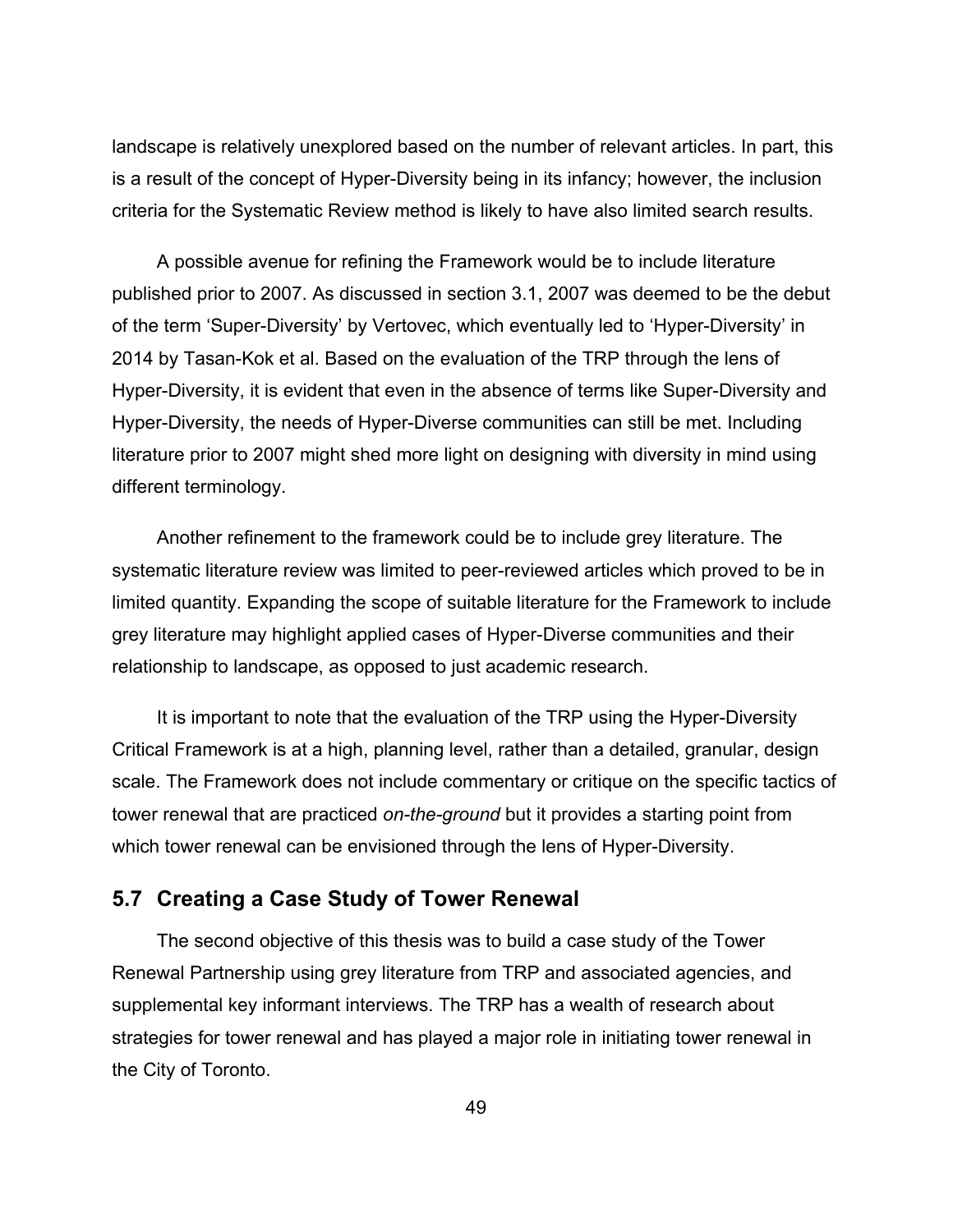During the supplemental key informant interviews, it was made clear that the TRP is only one collaborative amongst several Tower Renewal organizations. One of the main focus areas for TRP is the architecture of Tower Neighbourhoods whereas other organizations like the STEP Program focuses on capacity building and sustaining relationships with Tower Neighbourhood residents (Santopinto, 2019). For the purposes of this thesis, the case study was limited to the TRP, but a comparative case study method of tower renewal organizations could highlight general gaps and achievements of the tower renewal process as a whole in the City of Toronto. In addition, including more tower renewal organizations could identify those that are the most relevant to investigating the relationship between Hyper-Diverse communities and landscape.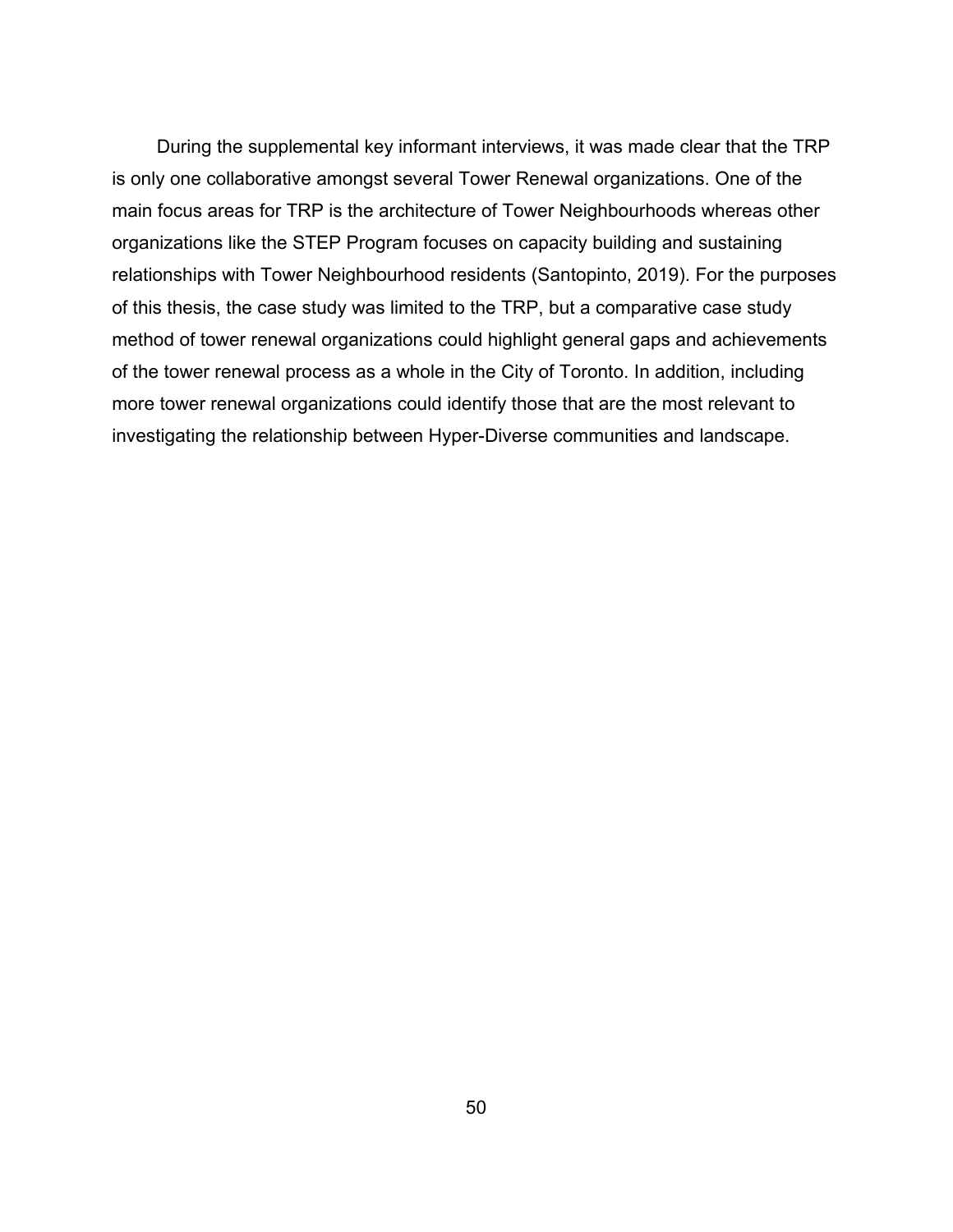# <span id="page-57-0"></span>**6 Conclusions**

The research goal of this thesis was to evaluate the Tower Renewal Partnership (TRP) through the lens of Hyper-Diversity. This goal was met by first building a Hyper-Diversity Critical Framework through a systematic literature review method of Hyper-Diversity and Super-Diversity literature. Themes that were relevant to landscape architecture, planning, public and shared space, and design in the context of Hyper-Diversity were identified and synthesized into a Hyper-Diversity Critical Framework. The Framework was then applied to a case study of the TRP that was synthesized from TRP and associated agencies' grey literature, as well as supplemental key informant interviews.

The evaluation of the TRP using the Framework highlighted which TRP Impact Areas met all or most of the Hyper-Diversity criteria. Impact Areas that were primarily affecting public and shared space (*Growth, Complete Communities,* and *Culture*) were found to be the most related to Hyper-Diversity considerations. Similarly, the recently implemented RAC Zone Initiative in which TRP took part was found to satisfy all criteria. In contrast, TRP Impact Areas that had the greatest impact on individual households (*Affordability* and *Housing Quality*) and the larger Toronto context (*Greenhouse Gas Reduction*) were found to have a less direct effect on Hyper-Diverse communities.

The evaluation also revealed components of TRP Impact Areas that could be addressed by landscape architecture: developing *Culture* through Materiality and Place Attachment; and, maintaining the Visual Permeability of Spatial Design in Tower Neighbourhoods pursuing *Growth* and mixed-use infill. Both *Culture* and *Growth* are TRP Impact Areas that have potential to shape the shared space within Tower Neighbourhoods and through design, landscape architects can influence the types of interactions and sense of place experienced by Tower residents.

It is important to make note of the limitations of this exploratory research. The findings of this thesis indicate that the Impact Areas of the TRP and the RAC Zone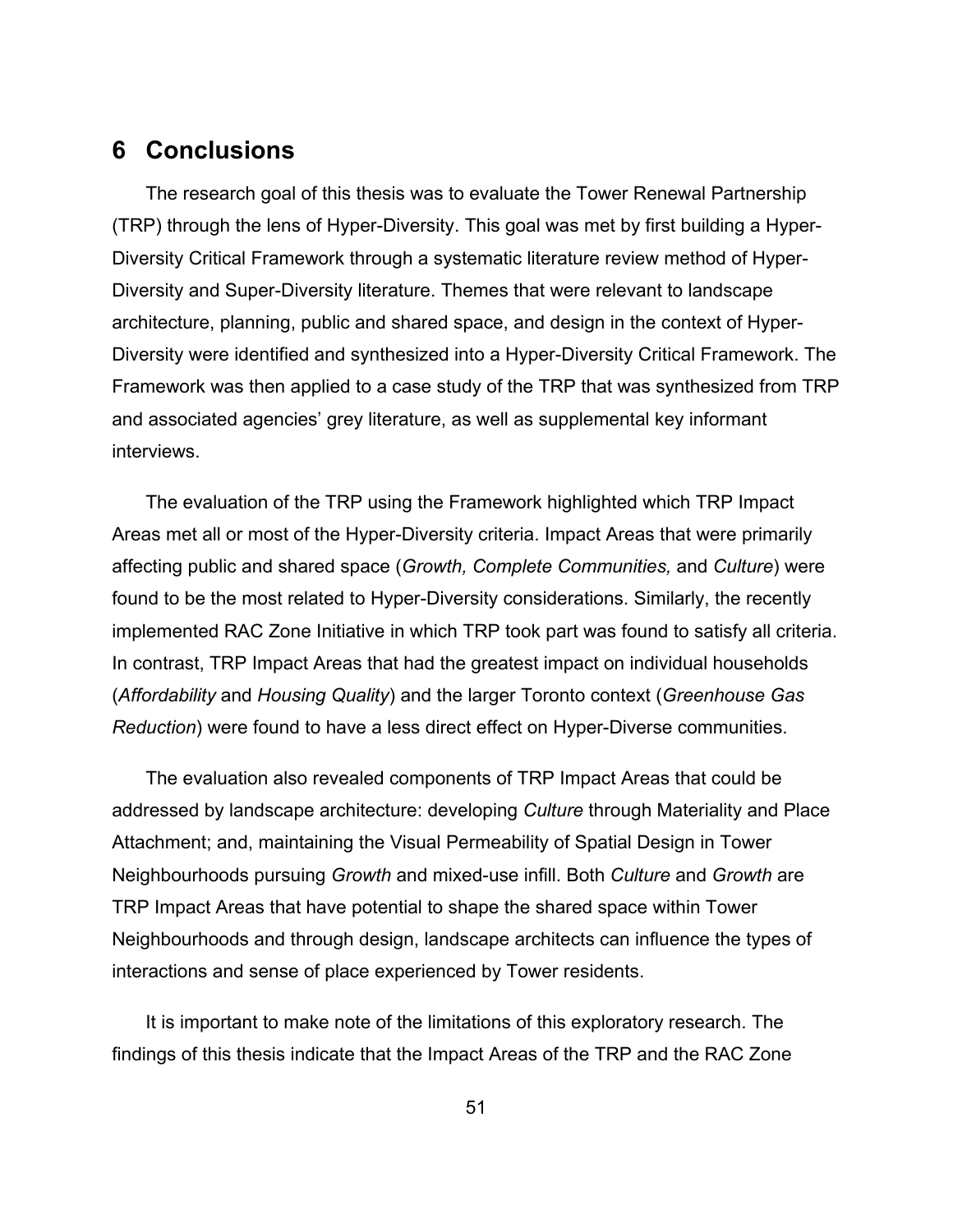Initiative meet several of the criteria within the Hyper-Diversity Critical Framework; however, both the case study and the Framework are limited in scope.

Due to constraints of time, only one supplemental interview was conducted with 2 members of ERA Architects which represents only one of the TRP partners and collaborators. In addition, the TRP approach to tower renewal could be substantially different to other tower renewal organizations thus extrapolation of the findings of the evaluation to the broader effort of tower renewal is difficult.

The Hyper-Diversity Critical Framework presents further limitations. The publication period for included literature was limited to 2007 or later based upon the emergence of 'Super-Diversity' in the discourse. This potentially excludes literature that may have relevant research on diverse communities and landscape that could be applied to Hyper-Diverse communities and landscape. Moreover, the lack of literature explicitly focused on the relationship between Hyper-Diversity and landscape necessitated interpretation of the literature to apply to landscape design.

This thesis is intended to build upon the limited body of knowledge of the relationship between Hyper-Diversity and landscape. The findings of this thesis underscore the role of public and shared space as a vector for interaction in Hyper-Diverse communities. Therefore, there is ample opportunity to further explore how landscape influences the lived experience of Hyper-Diverse communities.

This thesis is also intended to add to the limited body of knowledge of Hyper-Diversity within the Canadian context. In Canada, the lens of multiculturalism through which the discourse on diversity has been characterized provides only a coarse understanding of difference whereas Hyper-Diversity can enable a more nuanced appreciation of identity.

Landscape architects need to be cognizant of how their work can shape the lived experience of Hyper-Diverse communities. Applying a Hyper-Diversity lens to public and shared space can ensure that landscape design is context-sensitive and responsive to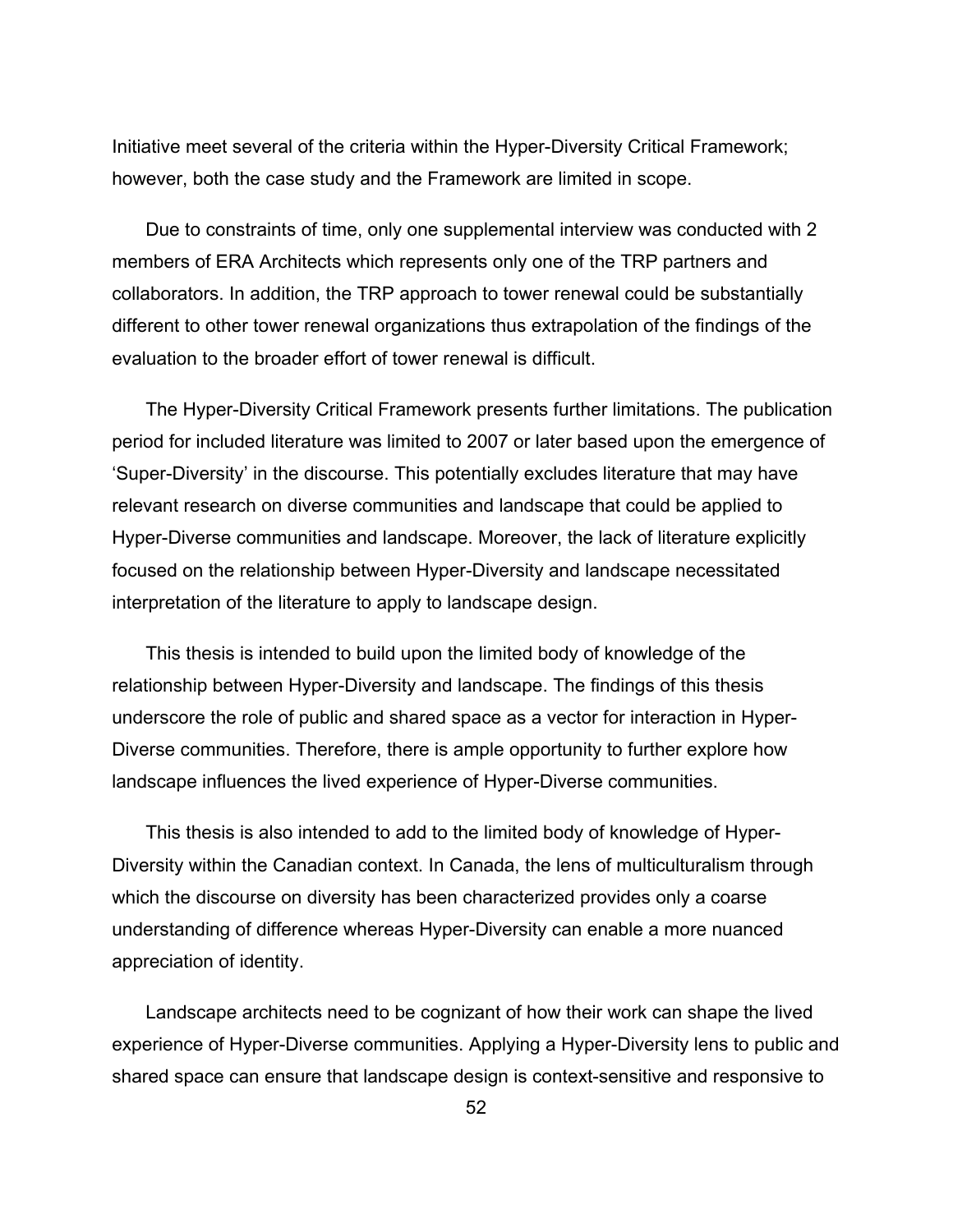the needs and priorities of an ever-changing community. Within the City of Toronto, the opportunity for landscape architects to play an important role in fostering social and economic mobility is within the Hyper-Diverse communities of post-war Towers. Lessons learned from renewal of this housing stock through the lens of Hyper-Diversity can inform tower renewal efforts across Canada.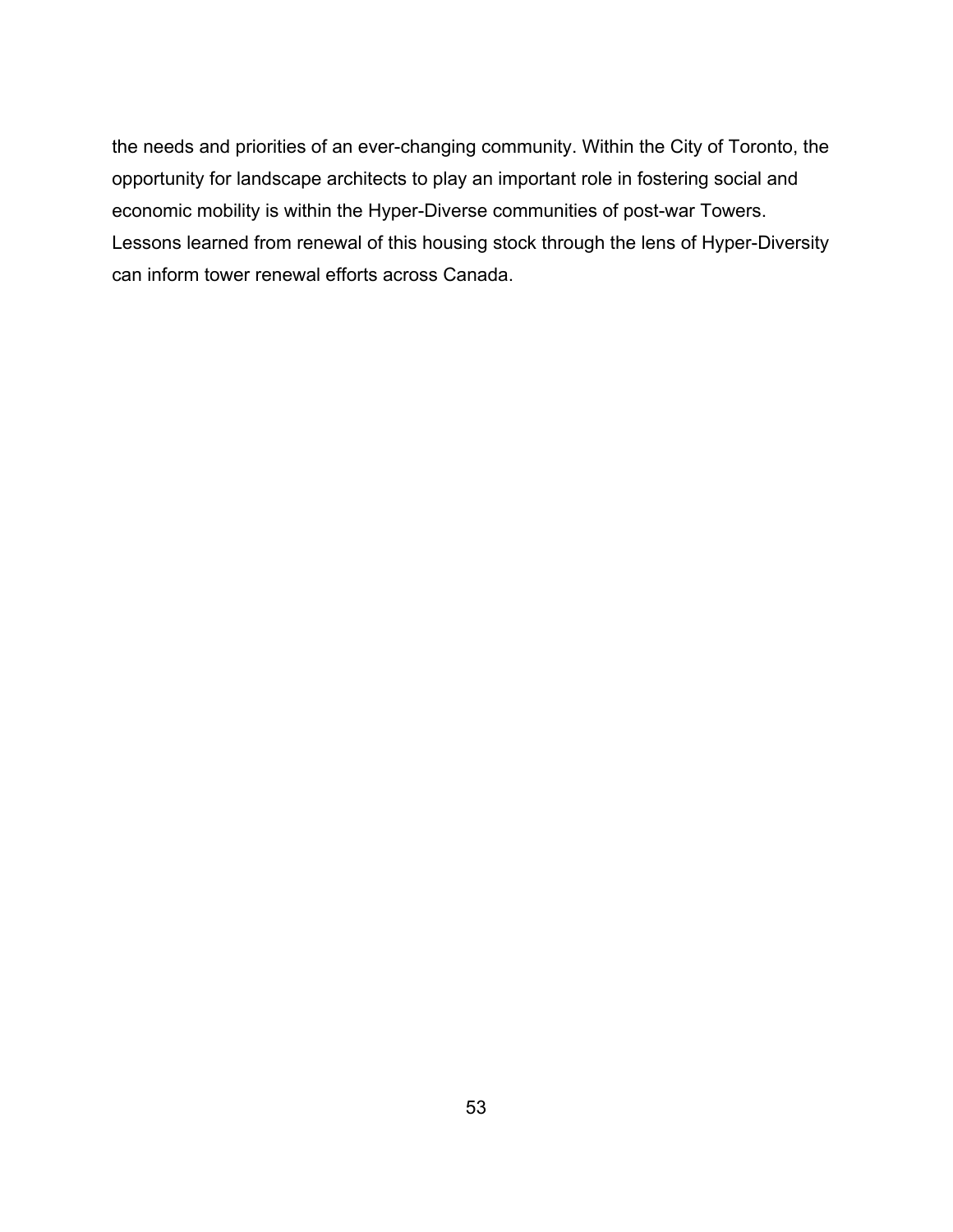## **REFERENCES**

<span id="page-60-0"></span>Ahmadi, D. (2017). Is diversity our strength? An analysis of the facts and fancies of diversity in Toronto. City, Culture, and Society, 13(2018) pp. 64-72

Ahmadi, D. (2018) Diversity and social cohesion: the case of Jane-Finch, a highly diverse lower-income Toronto neighbourhood. Urban Research & Practice, 11(2) pp. 138-158

Amin, A. (2002) Ethnicity and the multicultural city: living with diversity. Environment and Planning, 34 pp. 959-980

Anderson, J., Ruggeri, K., Steemers, K., & Huppert, F. (2017) Lively, Social Space, Well-Being Activity, and Urban Design: From a Low-Cost Community-Led Public Space Intervention. Environment and Behavior, 49(6) pp. 685-716

Aptekar, S. (2019) Super-diversity as a methodological lens: re-centring power and inequality. Ethnic and Racial Studies, 42(1) pp. 53-70

Askins, K. (2016) Emotional citizenry: everyday geographies of befriending, belonging and intercultural encounter. Transactions of the Institute of British Geographers. DOI:10.1111/tran.12135

August, M. (2015) Revitalization gone wrong: Mixed-income public housing redevelopment in Toronto's Don Mount Court. Urban Studies, 53(16) pp. 3405-3422

Biehl, K.S. (2015). Spatializing diversities, diversifying spaces: housing experiences and home space perceptions in a migrant hub of Istanbul. Ethnic and Racial Studies, 38(4). pp. 596-607

Canadian Institute of Planners. (n.d.1). Eugene G. Faludi FCIP(d). Retrieved February 08, 2019, from [https://www.cip-icu.ca/About/College-of-Fellows/Recipients/Eugene-G-](https://www.cip-icu.ca/About/College-of-Fellows/Recipients/Eugene-G-Faludi-FCIP-d)[Faludi-FCIP-d](https://www.cip-icu.ca/About/College-of-Fellows/Recipients/Eugene-G-Faludi-FCIP-d)

Canadian Institute of Planners. (n.d.<sup>2</sup>). Hans Blemenfeld FCIP (d). Retrieved February 8 2019, from https://www.cip-icu.ca/About/College-of-Fellows/Recipients/Hans-Blumenfeld-FCIP-d

Centre for Urban Growth and Renewal (CUG+R) (2018). Growth and Resiliency in the Tower in the Park Sites Across the GGH. Retrieved from [http://towerrenewal.com/research-reports/growth-and-resilience-in-tower-in-the-park](http://towerrenewal.com/research-reports/growth-and-resilience-in-tower-in-the-park-sites-across-the-ggh/)[sites-across-the-ggh/](http://towerrenewal.com/research-reports/growth-and-resilience-in-tower-in-the-park-sites-across-the-ggh/)

City of Toronto (2008). Mayor's Tower Renewal: Opportunities Book. Retrieved from <http://towerrenewal.com/research-reports/tower-renewal-opportunities-book/>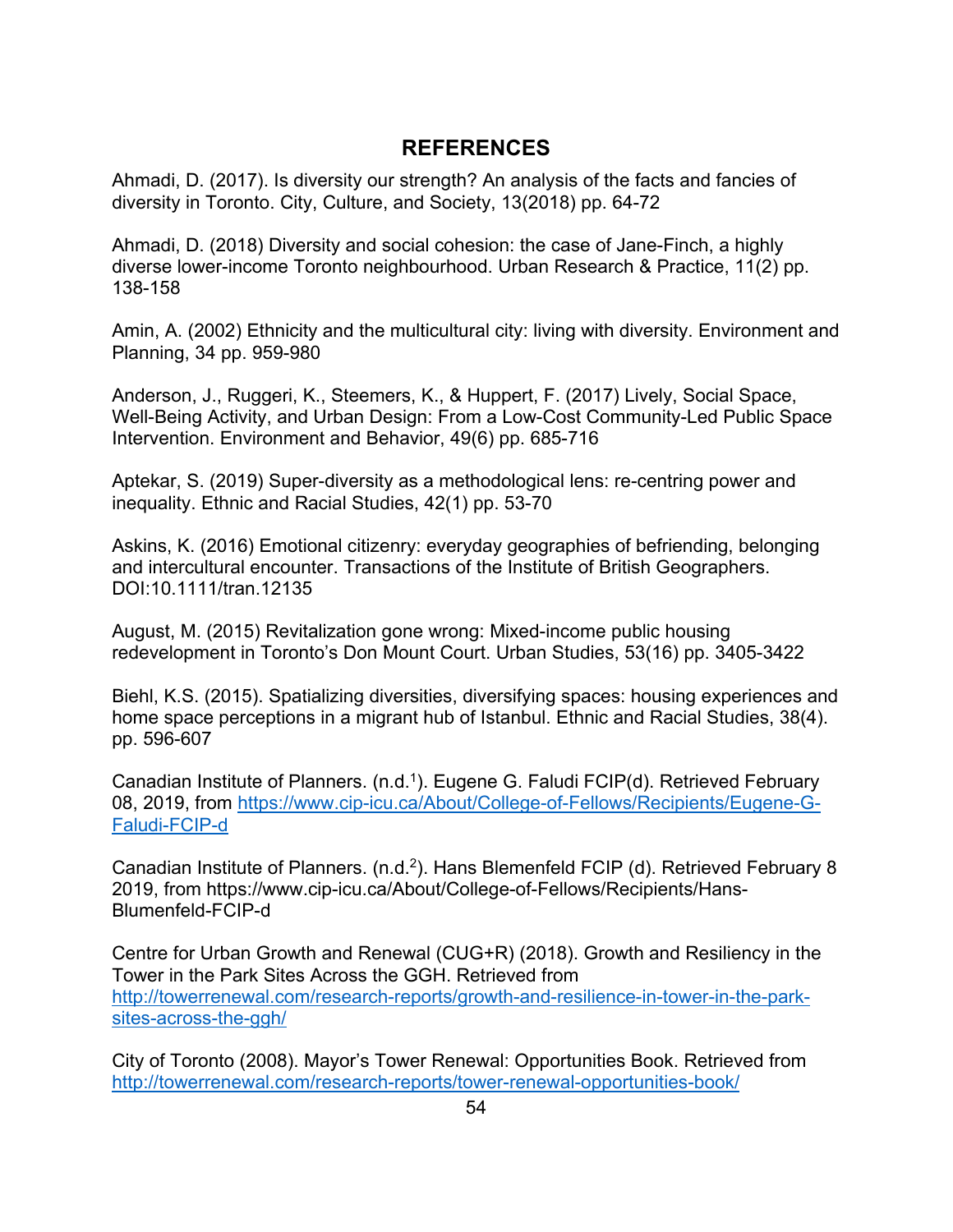Cooper-Marcus, C. (2003). Shared Outdoor Space and Community Life. Places: Research & Debate, 15(2). pp.32-41

Dean, J., Regier, K. Patel, A., Wilson, K., & Ghassemi, E. (2018) Beyond the Cosmopolis: Sustaining Hyper-Diversity in the Suburbs of Peel Region, Ontario. Urban Planning, 3(4) pp.38-49

Dirksmeier, P., Helbrecht, I., & Mackrodt, U. (2014). Situational Places: Rethingking Geographies of Intercultural Interaction in Super-Diverse Urban Space. Geografiska Annaler: Series B, Human Geography 96(4). Pp. 299-312

Doucerain, M., Dere, J., & Ryder, A.G. (2013) Travels in hyper-diversity: Multiculturalism and the contextual assessment of acculturation. International Journal of Intercultural Relations, 37(6), pp. 686-699

Francis, J., Giles-Corti, B., Wood, L., & Knuiman, M. (2012) Creating sense of community: The role of public space. Journal of Environmental Psychology, 32(2012) pp. 401-409

Francis, M. (1999). A Case Study Method for Landscape Architecture. Landscape Journal 20(1) pp.15-29

Felix, R. (February 15, 2019) Personal Communication

Gidley, B. (2013). Landscapes of belonging, portraits of life: researching everyday multiculture in an inner city estate. Identities: Global Studies in Culture and Power, 20(4). pp. 361-376

Hall, S.M. (2015) Super-diverse street: a 'trans-ethnography' across migrant localities. Ethnic and Racial Studies, 38(1) pp. 22-37

Hoekstra, M. S., & Pinkster, F. M. (2017). 'We want to be there for everyone': imagined spaces of encounter and the politics of place in a super-diverse neighbourhood. Social & Cultural Geography, DOI:10.1080/14649365.2017.1356362

Kagan, S., Hauerwaas, A., Holz, V., & Wedler, P. (2018) Culture in sustainable urban development: Practices and policies for spaces of possibility and institutional innovations. City, Culture, and Society 13(2018) pp. 32-45

Kesik, T. & Saleff, I(2009) Tower Renewal Guidelines For the Comprehensive Retrofit of Multi-Unit Residential Buildings in Cold Climates. Daniels Faculty of Architecture, Landscape, and Design. University of Toronto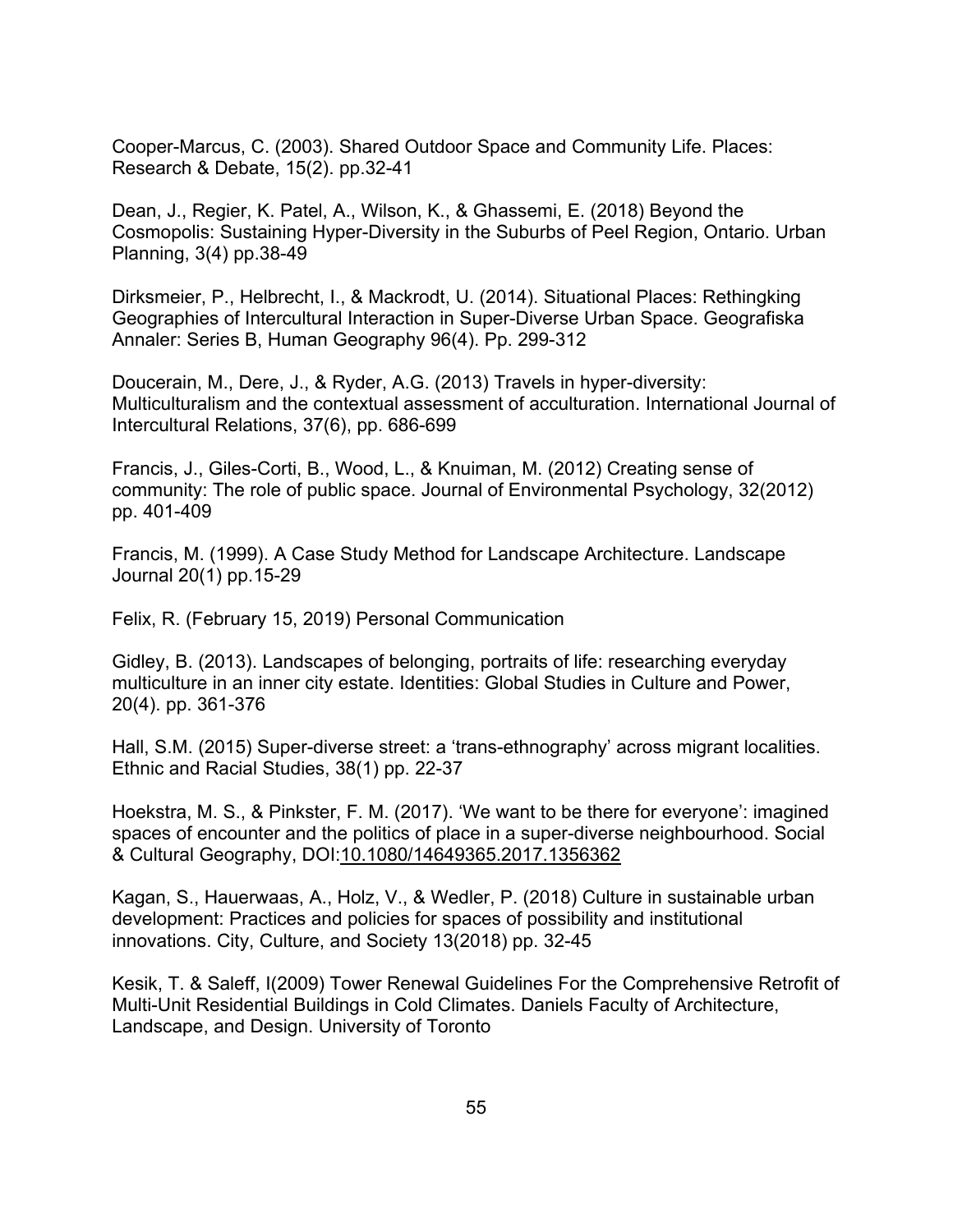Korcelli-Olejniczak, E. & Piotrowski, F. (2017) Diverse and different: on the faces of social solidarity in Warsaw. Geographia Polonica, 90(3), pp. 265-280

Korcelli-Olejniczak, E. & Piotrowski, F. (2018) Neighbouring the different: social interaction in a Warsaw subarea. Bulletin of Geography. Socio-Economic Series, 39(39), pp. 53-63

Main, K. & Francisco Sandoval, G. (2015) Placemaking in a trans local receiving community: The relevance of place to identity and agency. Urban Studies, 52(1) pp. 71- 86

McClelland, M. & Stewart, G. (2011) Reassessing the Recent Past: Tower Neighbourhood Renewal in Toronto. The Journal of Preservation Technology 42(2/3) pp. 9-14

Nassauer, J.I. (1995) Culture and changing landscape structure. Landscape Ecology, 10(4) pp. 229-237

Neal, S., Bennett, K., Jones, H., Cochrane, A., Mohan, G. (2015) Multiculture and Public Parks: Researching Super-Diversity and Attachment in Public Green Space. Population, Space and Place, 21 pp. 463-475

Oliveira, N., Padilla, B. (2016). Integrating superdiversity in urban governance: the case of inner-city Lisbon. Policy & Politics, 45(4). pp. 605-622

Padilla, B., Azevedo, J., & Olmos-Alcaraz, A. (2015) Superdiversity and conviviality: exploring frameworks for doing ethnography in Southern European intercultural cities. Ethnic and Racial Studies, 38(4). pp. 621-635

Peters, K. (2010) Being Together in Urban Parks: Connecting Public Space, Leisure, and Diversity. Leisure Sciences, 32(5) pp. 418-433

Peterson, M. (2017). Living with difference in hyper-diverse areas: how important are encounters in semi-public spaces? Social & Cultural Geography, 18(8) pp. 1067-1085

Pemberton, S., Phillimore, J. (2018). Migrant place-making in super-diverse neighbourhoods: moving beyond ethno-national approaches. Urban Studies, 55(4). pp. 733-750

Phillimore, J. (2013). Housing, Home and Neighbourhood Renewal in the Era of Superdiversity: Some Lessons from the West Midlands. Housing Studies, 28(5). pp. 682-700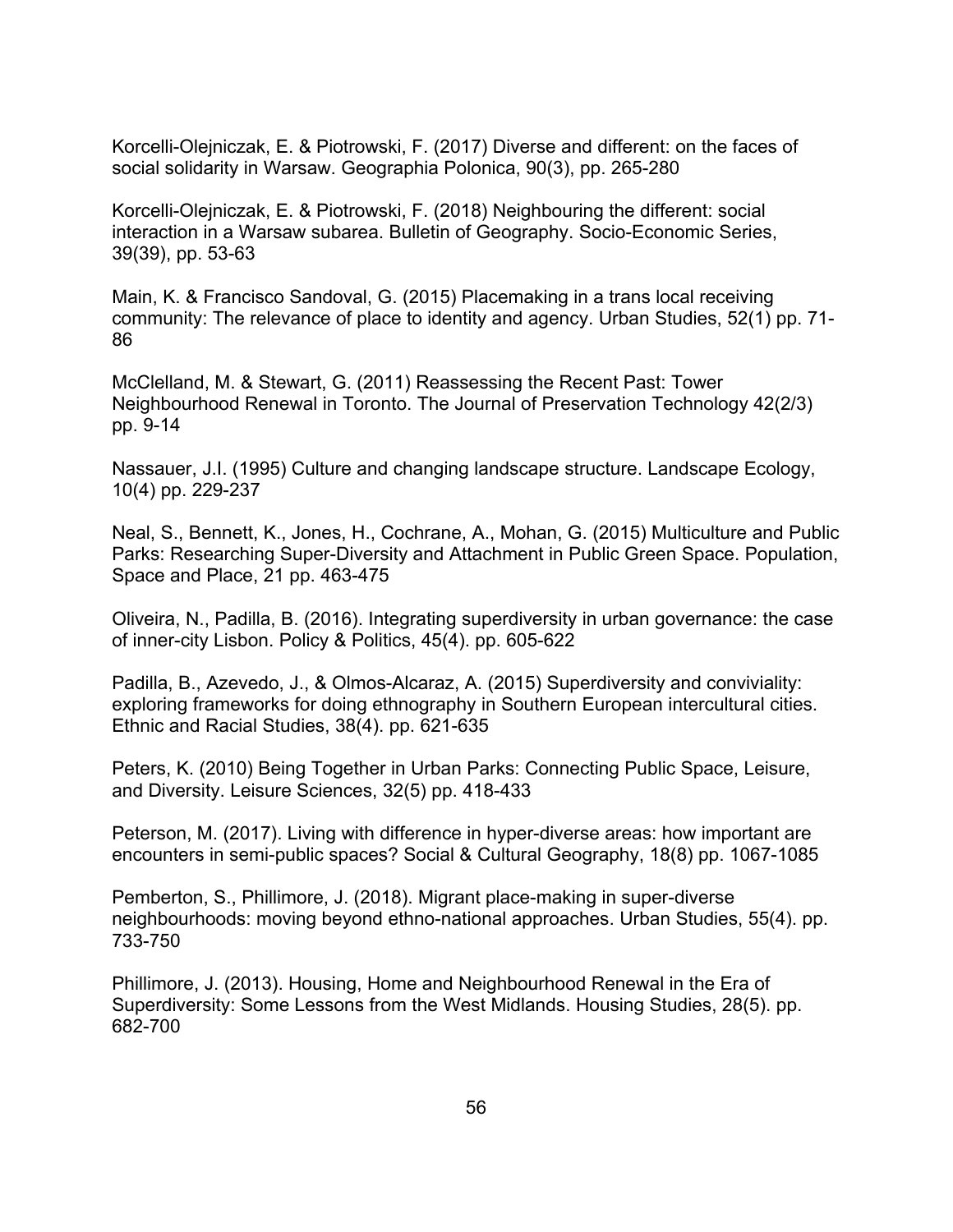Piekut, A. & Valentine, G. (2016). Spaces of encounter and attitudes towards difference: A comparative study of two European cities. Social Science Research, 62(2017) pp.175-188

Pitter, J. & Lorinc, J. (Eds.). (2016) Subdivided: City Building in an Age of Hyper-Diversity. Toronto, ON: Coach House Books.

Pitter, J. (2016) Introduction. In Pitter, J. & Lorinc, J. (Eds.) (2016). Subdivided: City Building in an Age of Hyper-Diversity. Toronto, ON: Coach House Books.

Poppe, W. & Young, D. (2015) The Politics of Place: Place-making versus Densification in Toronto's Tower Neighbourhoods. International Journal of Urban and Regional Research, DOI: 10.1111/1468-2427.12196

Pottie-Sherman, Y. & Hiebert, D. (2015) Authenticity with a bang: Exploring suburban culture and migration through the new phenomenon of the Richmond Night Market. Urban Studies, 52(3), pp. 538-554

Rishbeth, C. & Powell, M. (2013). Place Attachment and Memory: Landscapes of Belonging as Experienced Post-migration. Landscape Research, 38(2) pp. 160-178

Rishbeth, C., Ganji, F., & Vodicka, G. (2018). Ethnographic understandings of ethnically diverse neighbourhoods to inform urban design practice. Local Environment, 23(1) pp. 36-53

Roe, J., Aspinall, P.A., & Ward Thompson, C. (2016) Understanding Relationships between Health, Ethnicity, Place and the Role of Urban Green Space in Deprived Urban Communities. Environmental Research and Public Health, DOI: 10.3390/ijerph13070681

Sandercock, L. (2007) Towards a Planning Imagination for the 21st Century. Journal of the American Planning Association, 70(2), pp. 133-141

Santopinto, Y. (February 15, 2019) Personal Communication

Saunders, D. (2016). Doing Immigrant Resettlement Right. In Pitter, J. & Lorinc, J. (Eds.) (2016). Subdivided: City Building in an Age of Hyper-Diversity. Toronto, ON: Coach House Books.

Saunders, D. (2017). Maximum Canada: Why 35 Million Canadians are not Enough. Toronto: Knopf Canada.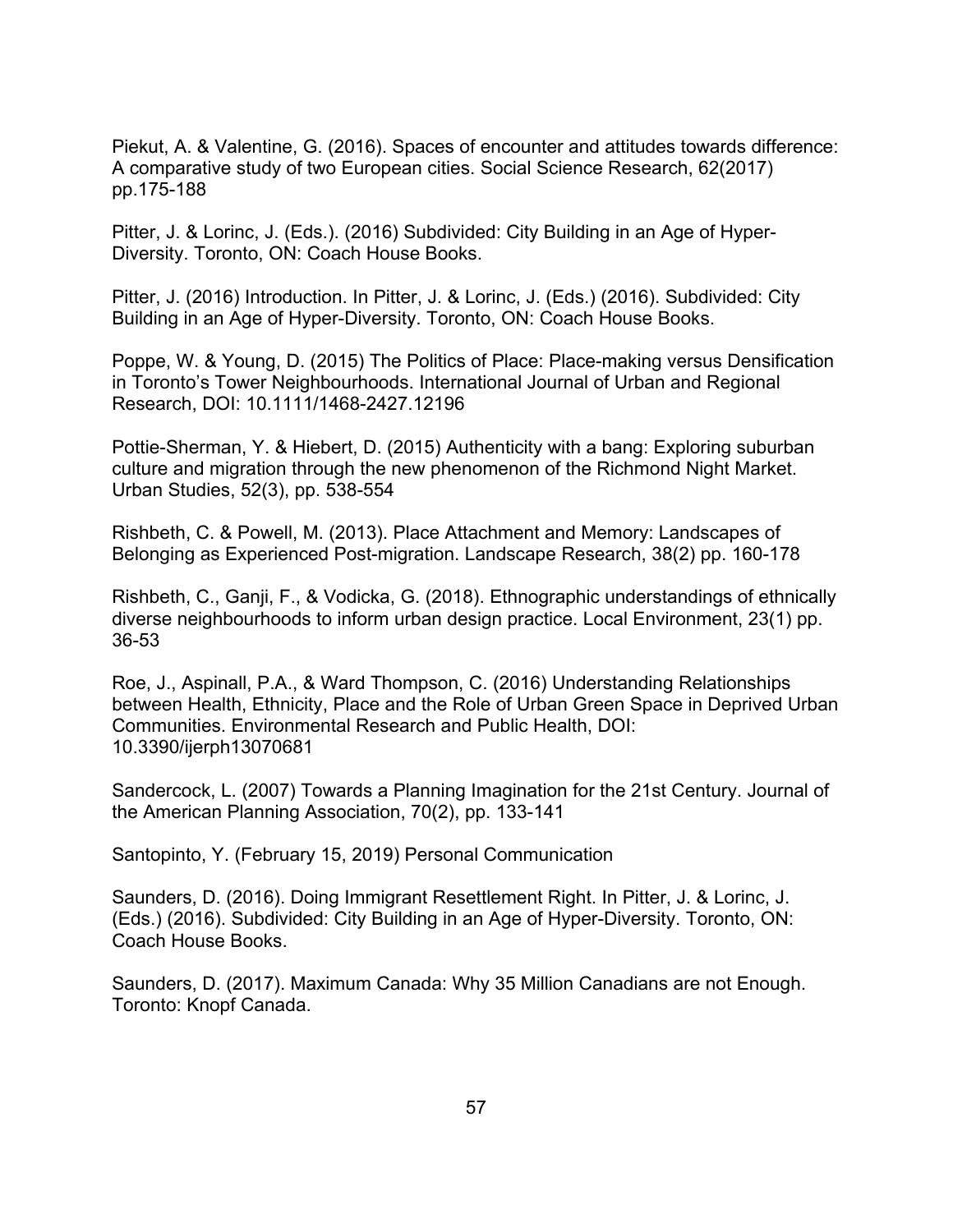Stewart, G. (2007) The Suburban Slab: Retrofitting our Concrete Legacy for a Sustainable Future. In Wilcox, Dovercourt, & Palassio (Eds.) (2007). GreenTOpia: Towards a Sustainable Toronto. Toronto, ON. Coach House Books

Stewart, G. (2008). The Suburban Tower and Toronto's Legacy of Modern Housing. Docomomo, 39(1).

Stewart, B. (2009). Inhabiting Tower on the Edge: Creating a Livable Landscape in Toronto's Tower Neighbourhoods. MLA Thesis, UC Berkley

Stewart, G. (2012) Tower Renewal Project: Plasticity Revisited. In Petricon, P. (Ed.)(2012). Concrete Ideas: Material to Shape a City. Toronto, ON. Thames & Hudson

Stewart, G. & Thorne, J. (2010) Tower Neighbourhood Renewal in the Greater Golden Horseshoe: An Analysis of High-Rise Apartment Tower Neighbourhoods Developed in the Post-War Boom (1945-1984). Retrieved from [http://towerrenewal.com/research](http://towerrenewal.com/research-reports/tnr-ggh/)[reports/tnr-ggh/](http://towerrenewal.com/research-reports/tnr-ggh/)

Tasan-Kok, T., van Kempen, R., Raco, M., & Bolt, G. (2014). Towards Hyper-Diversified European Cities: A Critical Literature Review. Utrecht: Utrecht University, Faculty of Geosciences.

Tilley, C., & Cameron-Daum, K. (2017). The anthropology of landscape: materiality, embodiment, contestation, and emotion. Anthropology of Landscape (pp.1-21). Retrieved from<http://www.jstor.org/stable/j.ctt1mtz542.7>

Tower Renewal Partnership (n.d.<sup>1</sup>) About Us. Retrieved from <http://towerrenewal.com/about-us/>

Tower Renewal Partnership (n.d.<sup>2</sup>) Initiatives. Retrieved from <http://towerrenewal.com/initiatives/>

Tower Renewal Partnership & National Housing Collaborative (2017). Tower Renewal Retrofit Finance Toward a Resilient Canadian Housing Stock. Retrieved from [http://towerrenewal.com/research-reports/tower-renewal-retrofit-finance-toward-a](http://towerrenewal.com/research-reports/tower-renewal-retrofit-finance-toward-a-resilient-canadian-housing-stock-2/)[resilient-canadian-housing-stock-2/](http://towerrenewal.com/research-reports/tower-renewal-retrofit-finance-toward-a-resilient-canadian-housing-stock-2/)

Valentine, G. (2008) Living with difference: reflections on geographies of encounter. Progress in Human Geography, 32(3) pp. 323-337

Vertovec, S. (2007). Super-diversity and its implications. Ethnic and Racial Studies. 30(6) pp. 1024-1054